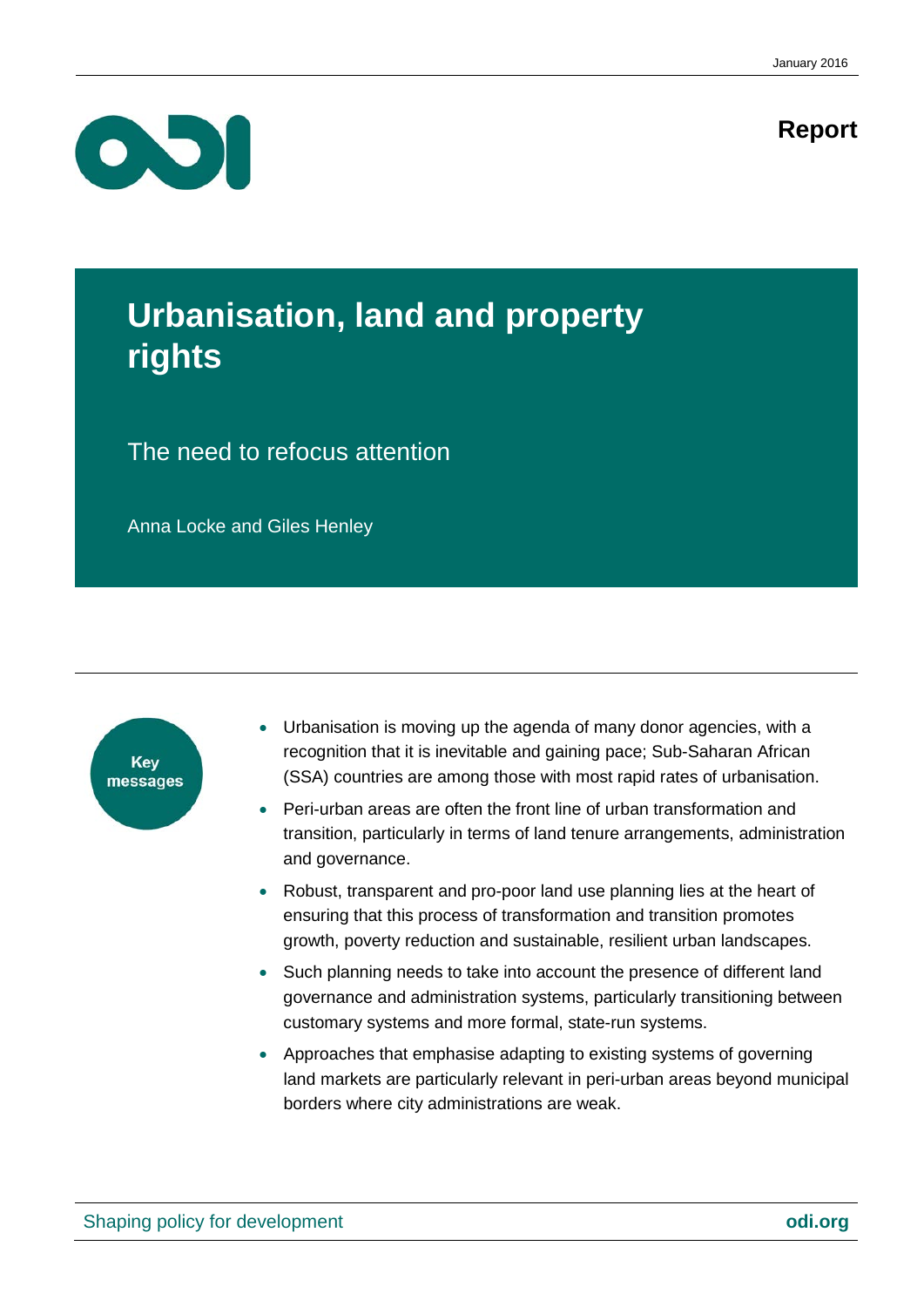# <span id="page-1-0"></span>**Acknowledgements**

Many thanks to the following people for their contributions to this report:

- Furaha Lugoe for his recommendations and peer review of the Tanzania case study;
- Rita Esinu Sewornu for her recommendations and peer review of the Ghana case study;
- Florence Pichon, Research Assistant, ODI for her assistance with background research;
- Iris Krebber and Rubbina Karruna for their early comments, which helped to sharpen the focus of this report.

This report forms part of the Innovations window under ODI's project 'Managing Risk and Building Resilience in an Uncertain World" which is supported by the UK Department for International Development (DFID).

The interpretations and opinions expressed in the report are not necessarily those of the above-mentioned persons, nor of the Overseas Development Institute. The main authors are solely responsible for any errors and omissions.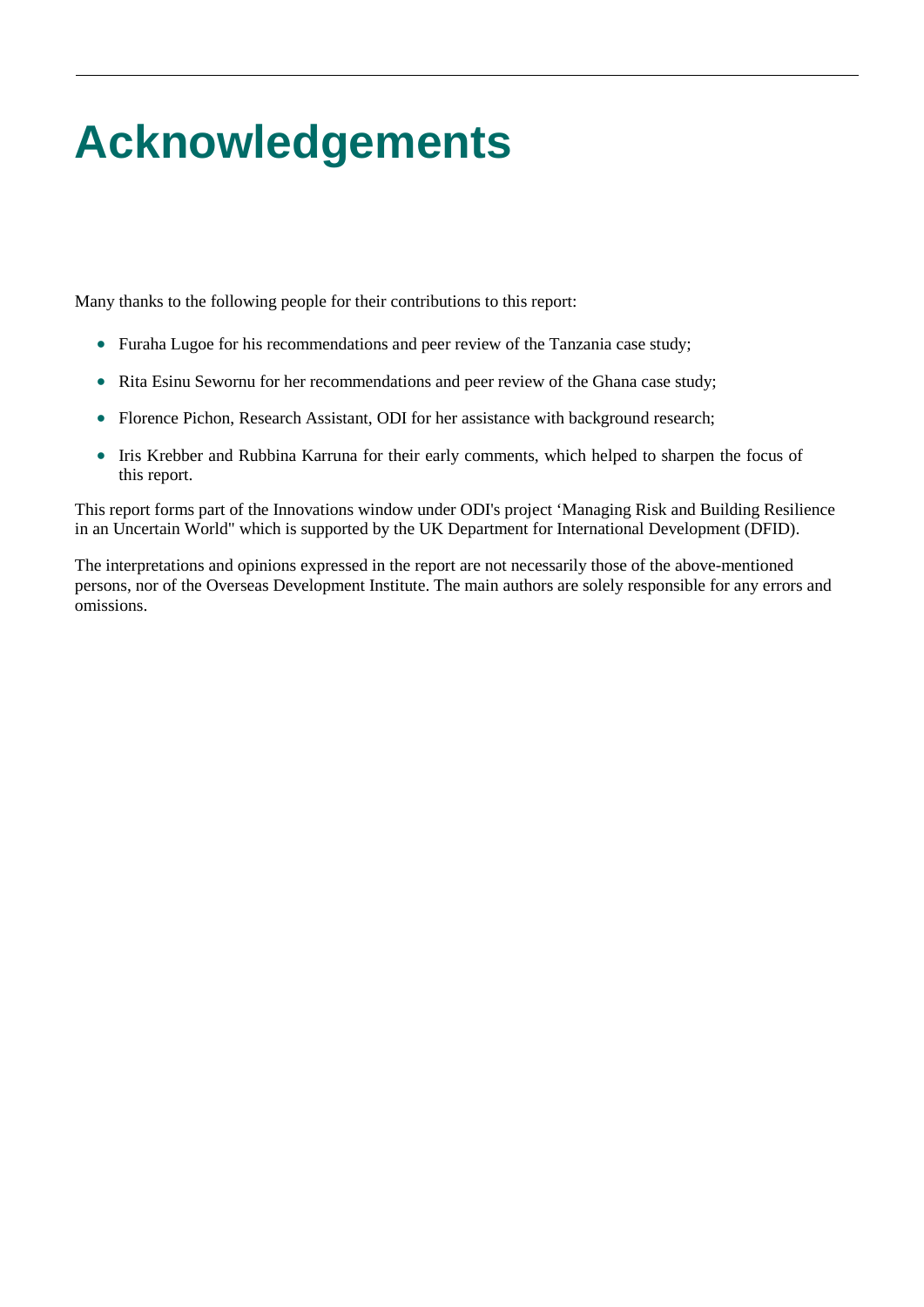## **Table of contents**

| <b>Acknowledgements</b>                                            | ii. |
|--------------------------------------------------------------------|-----|
| <b>Executive summary</b>                                           | 3   |
| The prevalence of urban poverty                                    | 3   |
| The importance of land issues                                      | 3   |
| The challenges of land in peri-urban areas                         | 4   |
| Conclusions and recommendations                                    | 5   |
| Aim of study                                                       | 8   |
| Structure of study                                                 | 8   |
| 1 Introduction                                                     | 9   |
| 2 Trends in Sub-Saharan African urbanisation                       | 11  |
| 2.1 Current patterns of urbanisation                               | 11  |
| 2.2 Future patterns of urbanisation                                | 15  |
| 3 Urbanisation and land                                            | 17  |
| 3.1 A framework for exploring urbanisation and land                | 17  |
| 3.2 The role of land in promoting pro-poor urbanisation            | 18  |
| 3.3 Features of land use and governance in peri-urban areas        | 20  |
| 3.4 Reasons why land administration in peri-urban areas is weak    | 21  |
| 3.5 How poor land governance creates anti-poor outcomes            | 22  |
| 4 Ghana case study                                                 | 24  |
| 4.1 Ghana's urbanisation trajectory                                | 24  |
| 4.2 Land tenure and governance                                     | 26  |
| 4.3 Customary governance in fast-changing peri-urban areas         | 28  |
| 4.4 Current reforms and lessons learned                            | 30  |
| 4.5 Conclusions and recommendations                                | 31  |
| 5 Tanzania case study                                              | 32  |
| 5.1 Overview of urbanisation in Tanzania                           | 32  |
| 5.2 The particular case of Dar es Salaam                           | 36  |
| 5.3 Land governance challenges in other expanding cities and towns | 39  |
| 5.4 Conclusions and recommendations                                | 41  |
| <b>6 Conclusions and recommendations</b>                           | 42  |
| 6.1 Land governance                                                | 42  |
| 6.2 Peri-urban planning                                            | 43  |
| 6.3 Land administration                                            | 44  |
| References                                                         | 46  |

#### **Figures**

Figure 1: [Relative share of Sub-Saharan Africa's urban population in cities of different sizes, 2015 and 2030](#page-13-0) 12 [Figure 2: Service delivery according to town size](#page-13-1) 12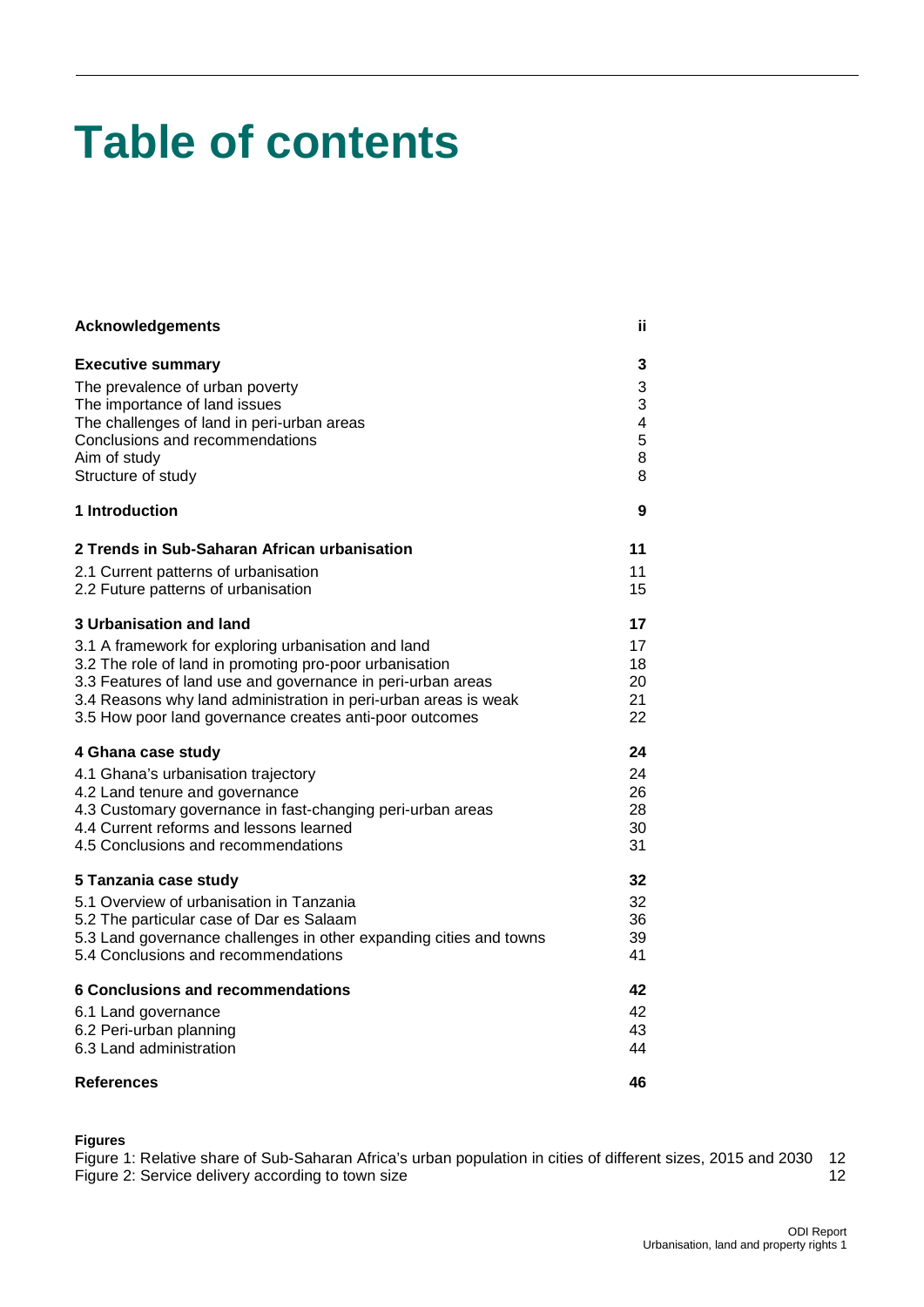| Figure 3: Growth of different sized cities in SSA, 1950-2030                                                      | 13 |
|-------------------------------------------------------------------------------------------------------------------|----|
| Figure 4: Urban land cover in SSA cities, 2000-2030                                                               | 13 |
| Figure 5: Slum population in urban Africa                                                                         | 14 |
| Figure 6: What is the end game of urbanisation?                                                                   | 17 |
| Figure 7: Geographical spread of Ghana's urbanisation                                                             | 25 |
| Figure 8: Tanzania's urban and total population growth, 1957-2012                                                 | 32 |
| Figure 9: Growth rates of different-sized settlements, 1967-2012                                                  | 32 |
| Figure 10: Distribution of Tanzania's urban population, 1957-2012                                                 | 33 |
| Figure 11: Demand and supply of plots between 1972/73 and 2005/06                                                 | 34 |
| Figure 12: Percentage of the land under the jurisdiction of urban centres that is built up in Tanzania, 2007-2012 |    |
|                                                                                                                   | 35 |
| Figure 13: Density of planned and informal settlements in Dar es Salaam (2002)                                    | 37 |
| Figure 14: Growth of different types of settlements in Dar es Salaam between 1982 and 2002                        | 37 |
|                                                                                                                   |    |
| <b>Tables</b>                                                                                                     |    |
| Table 1: Trends in urbanisation in selected countries in Sub-Saharan Africa                                       | 11 |
| Table 2: Distribution of poor people across settlements of different sizes                                        | 15 |
| Table 3: Ghana's city classes ranked by growth rate, 2000-2010                                                    | 24 |
|                                                                                                                   |    |
| <b>Boxes</b>                                                                                                      |    |
| Land and spatial coordination and delivery of infrastructure for the poor                                         | 23 |
| Links with economic growth                                                                                        | 25 |
| Contested responsibility and funding for development activities                                                   | 27 |
| Land governance issues role in preventing development of Kigamboni New City                                       | 39 |
| The need to recognise how informal urban and peri-urban land markets work                                         | 45 |
|                                                                                                                   |    |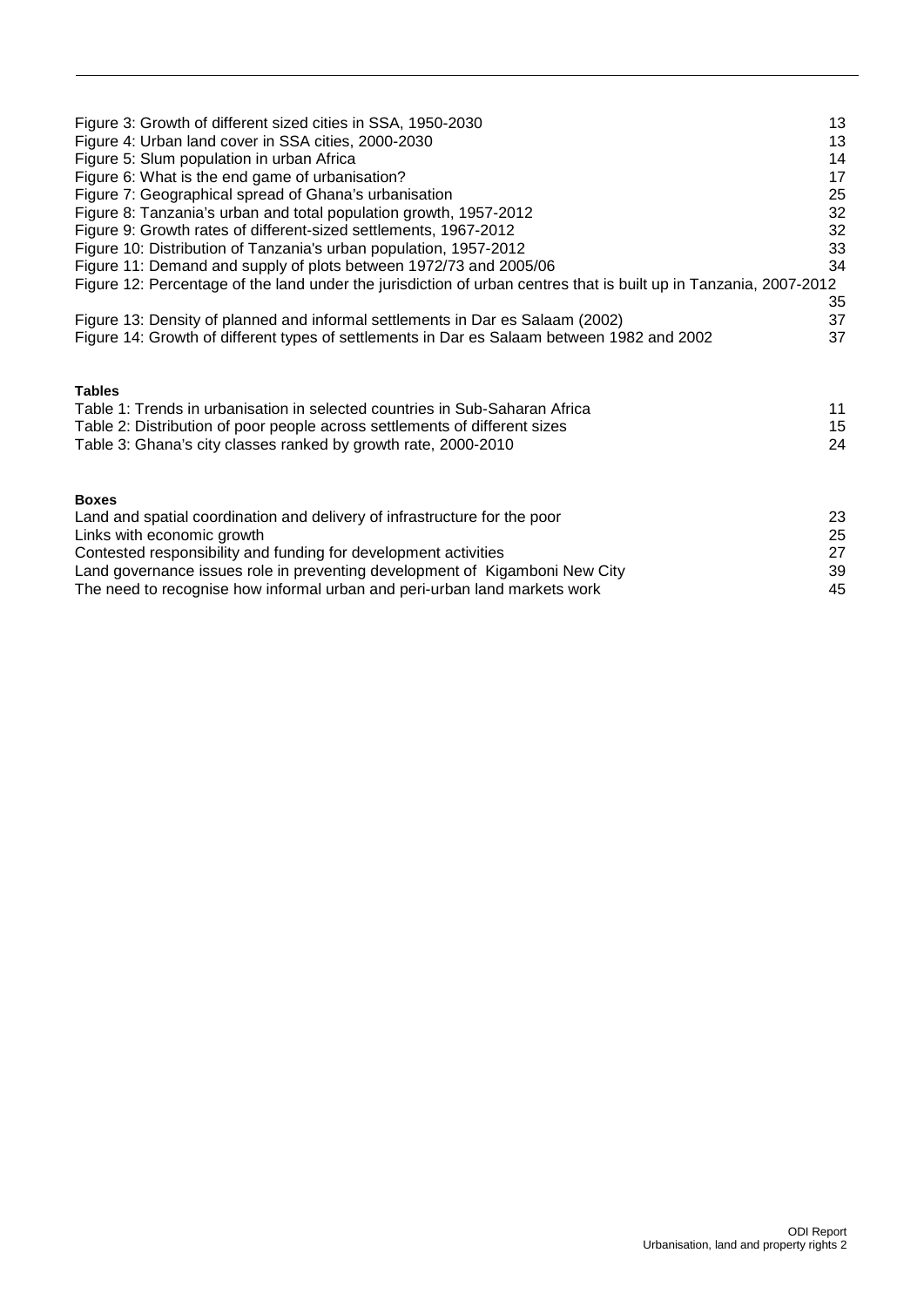## <span id="page-4-0"></span>**Executive summary**

## <span id="page-4-1"></span>**The prevalence of urban poverty**

Around one in seven of the world's population lives in poor quality, usually overcrowded, housing in urban areas (Satterthwaite and Mitlin 2014). Most of these areas lack provision for safe, sufficient water, sanitation and other needs, and include large numbers of urban dwellers who are malnourished and suffer preventable premature death and disease. However, a significant number of these are not defined as being poor according to standard poverty line measurements.

## **The opportunities and challenges of urbanisation**

If well managed, the interactions between towns and countryside can be the basis for a balanced regional development which is economically, socially and environmentally sustainable (DANIDA 2000). Over the last decade, many influential global development organisations and national governments have moved from seeing urbanisation as an economic and social ill towards advocating the view that urbanisation can drive growth and development and should be encouraged. Underpinning this view is the theory and empirical literature that posits that agglomeration boosts productivity as concentration of capital, business services and relatively skilled labour leads to innovation; shared infrastructure and service providers generate economies of scale; and there is the opportunity for information and knowledge spill-overs (Page 2012; Miller 2014). Successfully assimilating new urban residents can provide an 'urban dividend' for countries, the payoff of which could be massive (Manuel and Calderon 2015).

The existence of agglomeration economies does not mean that urbanisation will necessarily cause economic output to increase. The benefits of concentration can be offset by negative externalities such as rising congestion, overcrowding, overloaded infrastructure, pressure on ecosystems (such as water courses and air quality), higher costs of living, and higher labour and property costs in cities. These increase business costs, reduce productivity and deter private investment.

There are also challenges that limit the transmission of benefits of high growth to the poorest, causing severe environmental and health costs and minimising the potential for social transformation. The rapid qualitative shift from a subsistence to a cash-oriented economy that urbanisation triggers can lead to a destabilisation of livelihoods and heighten risks for poor and vulnerable people. Unplanned urbanisation has resulted in cities becoming more of an environmental and health hazard with significant implications for the poor and vulnerable who migrate to cities in search of jobs. The lack of basic amenities and significant shortage of housing in unplanned and underresourced urbanisation make urban problems acute, leading to more pronounced impacts on health and safety, particularly for the poor and, within that group, women. Over one billion urban residents today live in such poor quality and overcrowded housing that they can be considered to be slum dwellers (Revi and Rosenzweig 2013).

## <span id="page-4-2"></span>**The importance of land issues**

Within this process, the management of land can play an important role in providing conditions for maximising the potential for a beneficial process of urbanisation and minimising the negative impacts on the poor and vulnerable. If managed poorly, processes of administrative reconfiguration and settlement of incoming urban migrants can heighten tension, leading to violence and destabilisation.<sup>[1](#page-4-3)</sup> On the other hand, where good management exists, this can facilitate efficient urbanisation as land can be made available at affordable costs, facilitating low cost housing and minimising displacement of households and economic activities (UN HABITAT

<span id="page-4-3"></span> $<sup>1</sup>$  The recent attempt by Ethiopia's federal government to incorporate land in the surrounding Oromo region into Addis Ababa in accordance with a new</sup> city Master plan, provides an example of how badly-managed processes can fuel resistance and violence.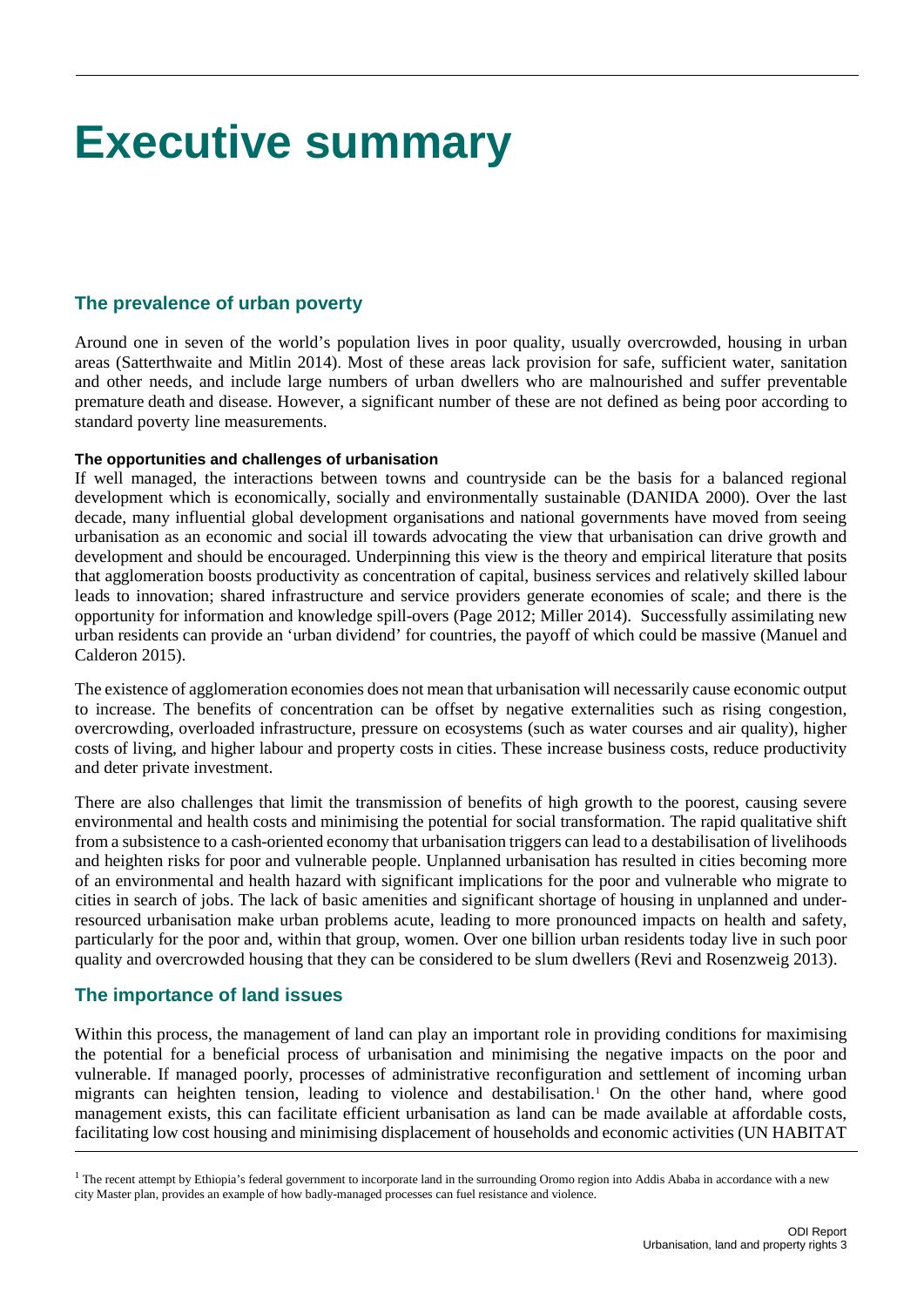2014). Additionally, effective stewardship of land is necessary to provide the formal utilities, infrastructure and public bulk services (Manuel and Calderon 2015) that underpin inclusive and growth-enhancing urbanisations.

The literature reviewed for this study highlighted three main land issues as being particularly important for facilitating good outcomes from urbanisation:

- Sound **land use planning**, particularly when combined with gender-sensitive transportation planning to provide affordable access, appropriate densities, mix of land-uses, and safety for vulnerable populations and connect people to jobs, markets, essential services and political representation.
- **Smoothly functioning land and housing markets** and local authorities that are responsive to market failures, so that people and firms can easily relocate and can access suitable land and infrastructure for residential and economic purposes.
- **Capable and responsive land market and urban management institutions** that can ensure that formal sector housing and land markets can respond with adequate supply in the short-medium term and will plan on the basis of population projections to ensure the inclusion of the poorest urban dwellers.

At the same time, it is critical to recognise that the parallel existence of formal and informal markets is an incontrovertible reality of urban land markets in fast-developing cities, and government housing agencies are unable to satisfy the burgeoning demand from lower income groups that cannot afford formal housing (Bertaud, 2010). Finding ways to facilitate the functioning of markets that poor people can afford to access — and expand these — is a critical function of urban land policy (Bertaud, 2010; Napier et al., 2013).

Underpinning this is the need for clear and secure tenure to reduce the risk of eviction and provide a basis for sustainable livelihoods. However, no focus on land issues will succeed in resolving the challenges facing pro-poor urbanisation if governments are not supportive of urbanisation, and therefore adopt a strategic policy choice to disfavour informal settlements (Henderson 2010).

## <span id="page-5-0"></span>**The challenges of land in peri-urban areas**

In peri-urban areas (PUAs) — the interface between urban and rural areas — common and interlinked characteristics in land tenure, administration/planning and governance can make it hard to provide these conditions. PUAs tend to be areas of rapid transition, characterised by multiple land uses and tenure arrangements, with overlapping or fragmented land administration and governance systems.

This transition leads to land markets expanding and land becoming increasingly commoditised. As a result, land transactions in peri-urban areas become more frequent, and pressure increases to sub-divide land into smaller parcels in order to increase supply and financial returns.

Land and property rights regimes can differ significantly between rural and urban areas, often moving from customary tenure in more remote rural areas to more individualised forms of tenure in urban areas [\(Naab](#page-49-0) et al [2013\)](#page-49-0). As populations in PUAs rise and municipality borders are extended, PUAs may bring municipal authorities into contact with areas under customary tenure systems, which municipal administrators' tools are ill-suited for.

Customary systems may not be able to evolve to the extent that they can cope with the speed, volume, diversity and complexity of contemporary land management issues (Arko-Adjei 2011). This can manifest itself in increased land-related conflicts and disputes, haphazard and unregulated land development from land use change, illegal land transactions and proliferation of informal settlements, all of which contribute to heightened land tenure insecurity (ibid; van Veenhuizen undated).

This situation is exacerbated by the fact that the physical boundaries of urban areas often do not coincide with their administrative boundaries, and urban and peri-urban areas often fall under separate administrative jurisdictions with different resources, capacities and political leanings (DANIDA 2000; [Simon](#page-50-0) et al 2004).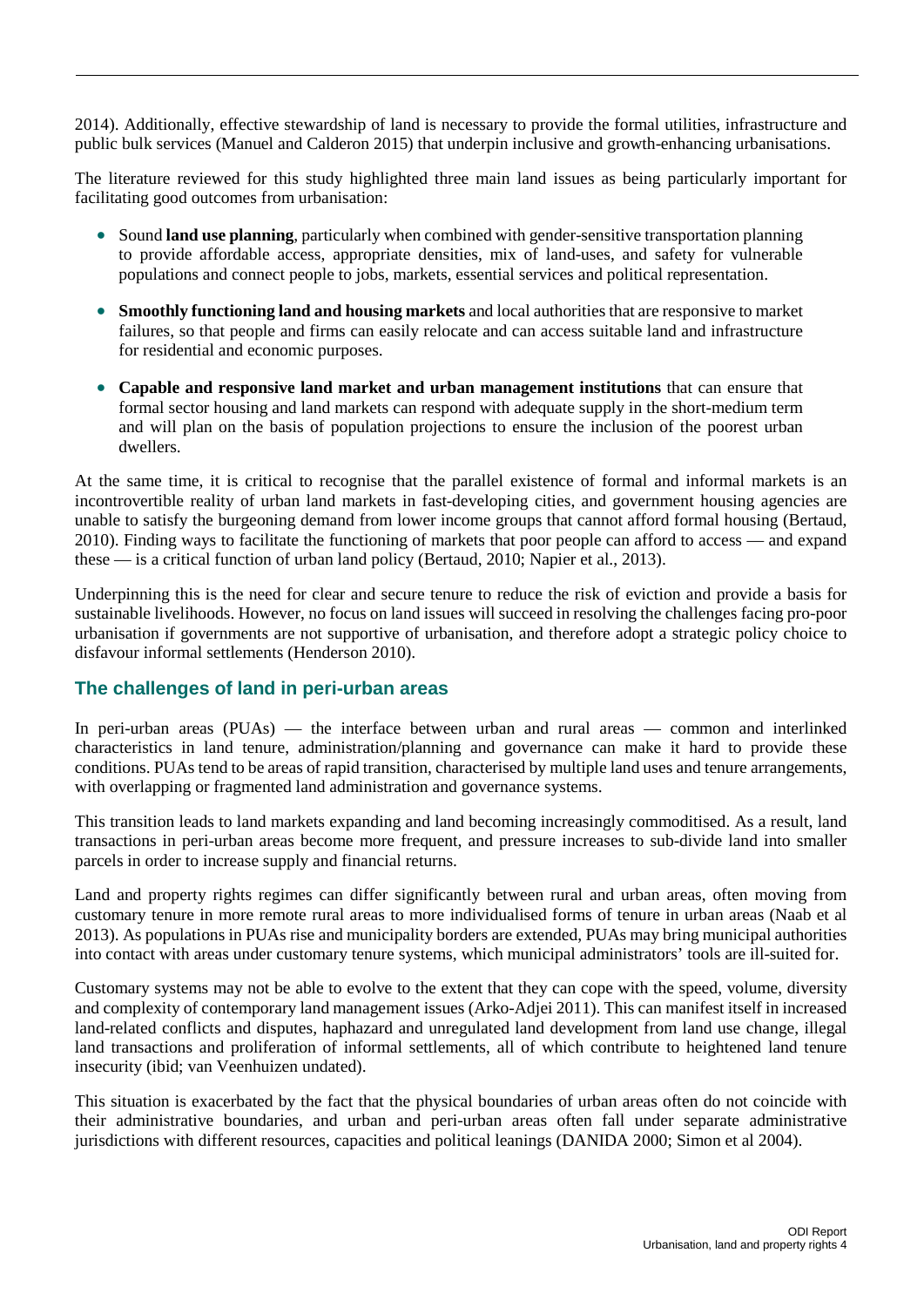Authorities in peri-urban areas tend to be thinly spread and unable to carry out land governance and administration functions effectively in line with the transitional nature of those areas (Siechiping et al. 2015, Wehrmann and Antonio 2015). This undermines the capacity of the land administration to record tenure rights, undertake land use planning and enforce its results, or sustain land administration through land and property taxes.

Multiple land tenure systems make overcoming these land governance weaknesses more difficult because roles and responsibilities are unclear or subject to competition. This may also thwart attempts to plan and deliver the infrastructure and services conducive to economic growth and poverty reduction, including the adequate supply of roads, water and sanitation infrastructure, and housing.

## <span id="page-6-0"></span>**Conclusions and recommendations**

The report's findings suggest that policies and programmes of governments and the development partners could include a stronger focus on the development of **peri-urban areas and smaller cities and towns**. The rapid pace of change in peri-urban areas throws into relief any underlying issues in land tenure arrangements, land administration/planning and governance, such as overlapping mandates, conflicts in tenure systems, weak land administration/planning capacity and wider political economy issues that can block positive reforms.

Governments and funders could support activities to strengthen tenure arrangements, increasing capacity at municipal level to: recognise and manage different tenure systems and to manage the transition along the land rights continuum, protecting rights while allowing access to land to new entrants; and improve capacity at municipal level to undertake sound land use planning, including through more community-based practices, and better data use and management.

## **Land governance**

Policymakers should aim to minimise the scope for struggles over land governance to pose barriers to effective land planning and administration. As part of this, it is important that they:

- Clarify mandates and decision-making powers of different ministries, agencies and local government to ensure roles and responsibilities in drawing up and approving plans are clear. This will help ensure that overarching planning documents for cities and their surroundings can become operational, and avoid a situation where multiple plans generated by different levels of government compete for backing. At a minimum, governance arrangements should ensure that disagreements over planning authority do not act as long-term barriers to local level planning and land administration.
- Ensure that changes in the authority over planning are carefully managed such that new arrangements respect existing planning choices. Changes in planning authority should be managed to ensure village or officials or customary authorities who were previously held planning responsibilities are not completely disempowered in the new urban land administration, leading them to resist changes. Similarly, when the government changes the status of land, existing landholders' rights over this land should not be weakened: the perception that land rights will be weakened because of changes can lead to resistance and further conflict.
- Where governments need to buy land through compulsory acquisition, they should ensure that rules for valuation and compensation are applied transparently in peri-urban areas to guarantee that landholders to do not either lose out materially, or decline to participate in the formal sector out of fears they will.

As Ghana's experience demonstrates, growing demand for land – mostly from the non-agricultural sector – results in land scarcity, higher land values and greater demand for planning of customary land. Customary systems often struggle to deal with these new demands and in some cases "disintegrate" (Naab et al., 2013), exposing several weaknesses within the customary land governance system. Any programme or intervention to support transitions in peri-urban areas needs to take into account and resolve power relations in customary systems and contested authority with chieftaincy systems, lack of information or records on land tenure and lack of planning.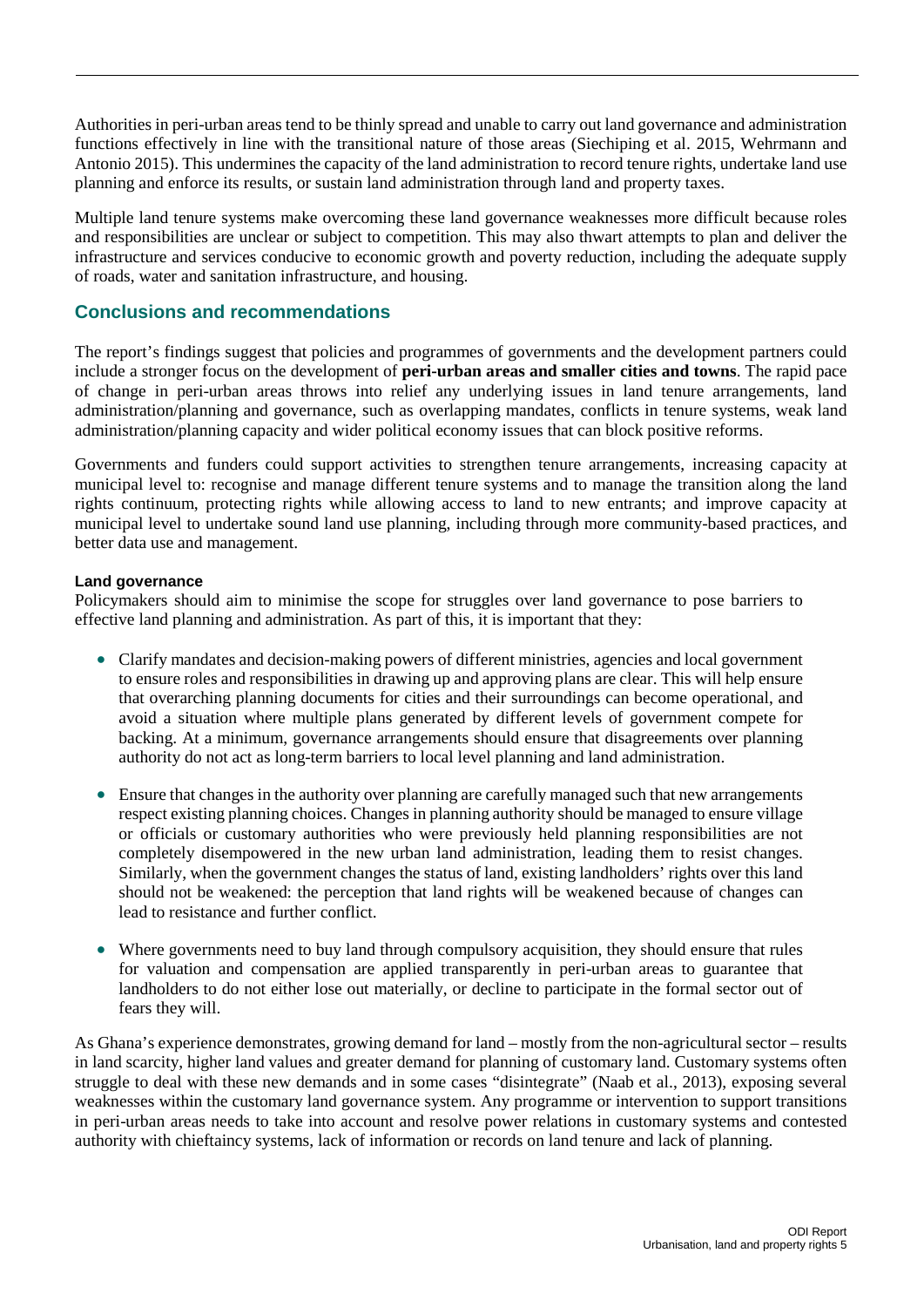#### **Peri-urban planning**

#### **The need for planning**

The literature and case studies explored in this study flag robust and sustained land use planning as a primary need to ensure adequate service provision and connectivity for both poverty reduction and growth. The literature places increasing emphasis on the need for planning to avoid locking in patterns of urbanisation that constrain growth, are anti-poor and are unsustainable environmentally.

Land use planning clearly plays a role in determining the severity of congestion: ensuring enough land is made available for transport infrastructure — especially for public transport — is one part of the picture. Also important for peri-urban areas will be the connectivity of areas more likely to be attractive to commuting middle income groups to reduce incentives for commuting using private vehicles.

This may call for proactive planning of suburban areas in the peri-urban areas for middle-income residential areas. A common co-benefit of planned housing areas for middle-income groups is to reduce competition for low-cost housing (downwards raiding).

Uncoordinated spatial expansion can undermine sustained growth, e.g., in the case of Ghana (World Bank 2015). Planning may need to make more efforts to coordinate spatial expansion including through better connections between large urban settlements, and between urban areas and their surroundings where much of the manufacturing activity will continue to move to (ibid).

#### **Factors to consider in the planning process**

The literature consulted for this review on peri-urban areas does not shed light specifically on how interventions can be designed to ensure efficient spatial planning as cities expand into peri-urban areas. Although there are efforts underway in Ghana to build capacity of chieftaincies to provide better planning in their jurisdictions, lessons from these have not been well documented in the literature. The experience in Tanzania is likely to be representative of other areas, where the lack of a clear and socially-accepted approach to compensating loss of land acts as a drag on efforts to reconfigure informal residential areas in order to build road infrastructure and other public infrastructure.

Ensuring transparent and robust valuation and compensation processes is likely to be the first-best option to ensure infrastructure programmes can get underway. However, where other options appear viable and do not lead to social exclusion, these should be explored. For example, communities that benefit from shared improved infrastructure may be willing to reconfigure residential land patterns to accommodate households that lose land or have to be displaced.

In general, where governments seek to use master plans, planners should consult closely with communities from the start to understand what the main current local land uses are and how important these are to livelihoods. Plans that are drawn up should avoid requiring large and fast changes in the landscape that will disrupt livelihoods and raise opposition.

In order to produce plans that are acceptable to current landholders, planners should factor in existing land uses — including agriculture — and ensure that plans respond to needs of poor households. As planning is likely to be biased towards providing plots and amenities that suit middle and high income households, it is important to ensure that provisions for poor households are not left out of planning exercises. A minimum step planners can take is to acknowledge the areas of high-density settlements that exist on the ground, and factor these into any new plans that are drawn up.

A major blockage to implementing planning in countries lies in the lack of resources to compensate landholders. Finding ways to move around this obstacle is important to ensuring that land registration efforts can go ahead. In Tanzania, recent experiences of changing the process so that land needed for roads is provided by landholders through a land readjustment process offers some promise (Lugoe 2015). New approaches have seen all landholders in a community pool their land and redistribute it to avoid any one landholder losing land disproportionately, which has offered some important successes.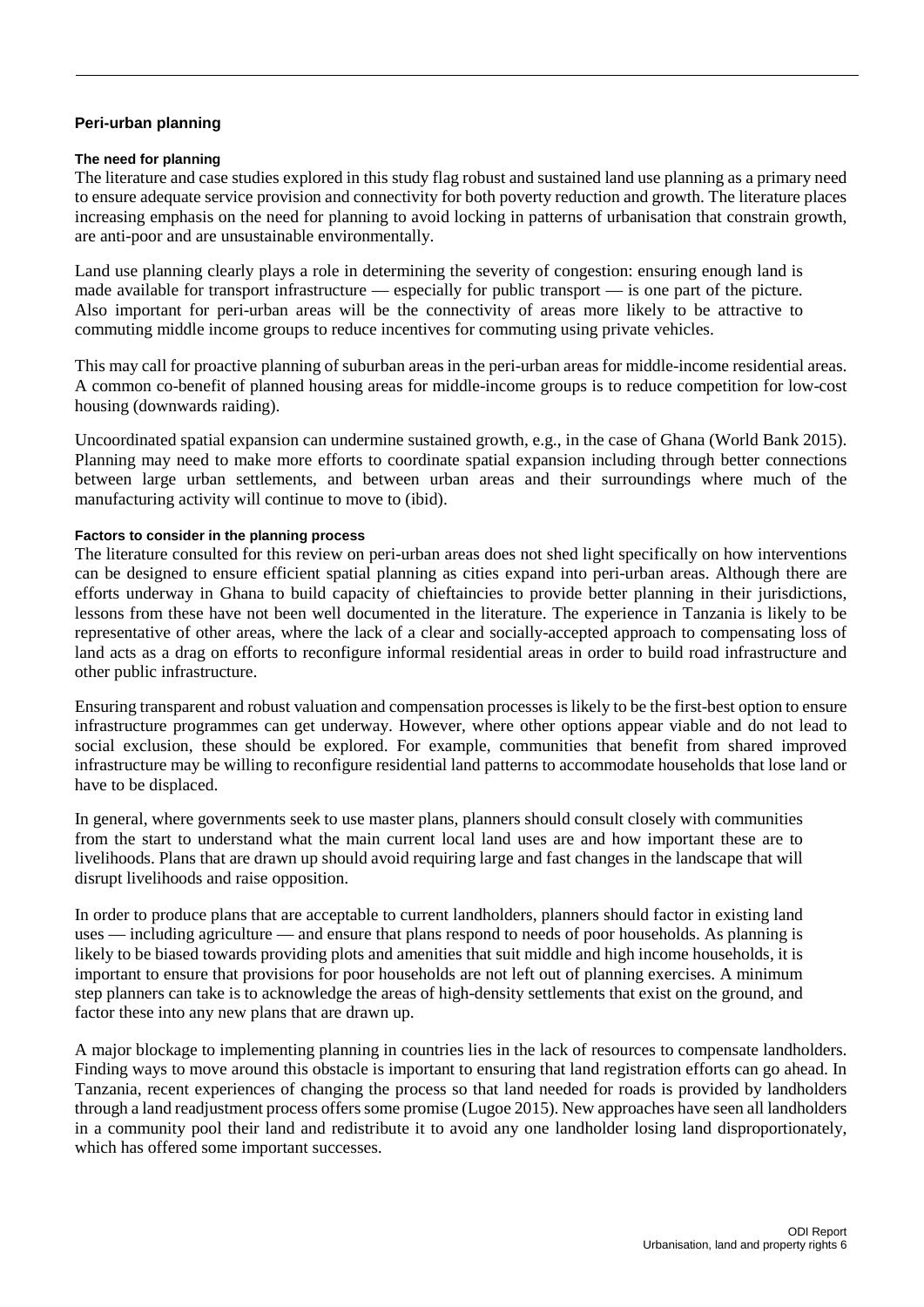Overall, donor-supported government-led programmes should recognise there is a need to adjust expectations of stakeholders around planning processes, particularly when these are seen to be major solutions. There is much emphasis at present on narratives better planning (for smarter cities, climate change adaptation etc), yet better plans are unlikely to be implementable when insufficient attentions is given to the existing patterns of landholding and the power of different stakeholders to implement, or conversely resist attempts to convert existing land use to alternatives.

### **Land administration**

#### **Mandates and capacity**

The literature explored and the case studies discussed in this review point to the capacity of land administration and overlapping systems as two main issues that need to be tackled to improve the regulation/administration of peri-urban areas.

While problems of overlapping systems can be resolved by clarifying mandates and bringing land under municipalities to facilitate coherent planning, municipalities often do not have the capacity to oversee and administer larger areas. This implies the need for local governments to adopt a phased approach that acknowledged capacity constraints, combined with a focus for donor efforts to support capacity building at municipality level.

Municipal control is often extended by re-designating land but re-designating land is often controversial. Those whose land is being re-designated may resist attempts at upgrading the area's classification to a municipality for fear of losing control. However, the vacuum resulting from the resistance to re-designation of rural land can create a situation where land governance caters to wealthier groups (Owens 2014).

#### **Working with different land administration systems**

As private registration of informal land is likely to be the main channel for households to register land, the land administration system may need to cater primarily to this channel, making it quick and easy to do so.

The literature provides support for recognising and working with local and informal land markets as a means to improve outcomes for poorer households. In countries/areas where traditional authorities are present (and whose legitimacy is accepted), local governments, with additional support from donors, can engage these to consider planning requirements and possibly strengthening customary land institutions to carry out land administration (Lund (2009) cited in Arko Adjei 2011).

There is often a need to improve the ways in which customary authorities manage their land to reduce the incidence of arbitrary and unfair decisions that can lead to eviction of households from especially farming land in peri-urban areas. The Community Land Secretariats being established in Ghana provide the clearest examples of efforts to design interventions that support positive change in the way customary systems work, to support better administration, planning capacity and reduce the potential for unilateral decision-making that often undermines tenure security. Experiences from these may provide useful guidance for other settings where customary authorities retain important decision-making powers.

Elsewhere, where other forms of recognition of occupancy exist — such as occupant or household lists that enjoy social legitimacy — embarking on processes to incrementally recognise these at higher levels are more promising way to strengthen tenure rights, rather than to rely on governments and households to engage in more formal but costlier titling exercises.

Overall, a sensible approach may be to opt for a secure but simpler registration processes in peri-urban areas, placing the emphasis on moving gradually from current forms of tenure to more appropriate and secure forms of tenure, while not being fixated on private land titling in contexts where it may not work as an immediate solution [\(Napier et al., 2013\)](#page-49-1).

Local governments can help to confer tenure security by recognising a multitude of administrative or legal mechanisms that local administrations use. Forms of administrative recognition include occupancy registers, plot or shack enumerations, provision of infrastructure or services that register households. Similarly, mass legal recognition by recognising areas in zoning plans as areas for informal settlements, or declaring an area as a settlement area all provide additional tenure security to inhabitants in these areas.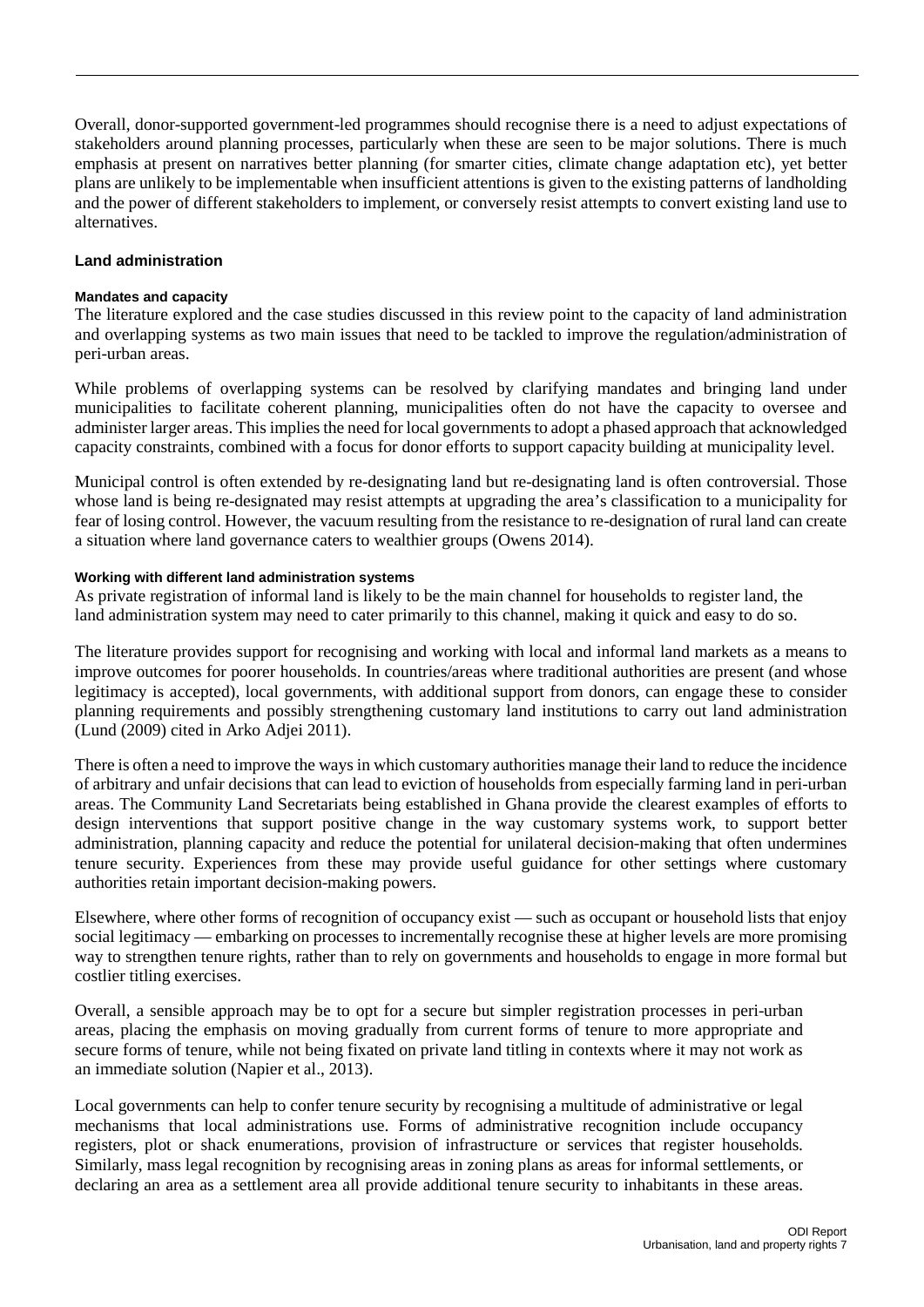Although these actions by themselves are rarely admissible as evidence of occupation rights, they can serve as a basis on which to add more information that confers greater legitimacy. These efforts appear to be more successful in many circumstances than attempting systematic titling efforts, as engaging households to apply for or even collect registration documents is often challenging. Both donors and CSOs can support local governments or communities directly to engage in such activities.

However, focusing on technical and capacity-building measures may not resolve the problem entirely if incentives exist for governments to implicitly seek to constrain migration to cities. Work can be done by development partners and CSOs to encourage governments to adopt a more positive and supportive approach to migration and urbanisation, including the provision of land, upgrading shelter and services, and help with building sustainable livelihoods (Turok and McGanahan 2013).

## <span id="page-9-0"></span>**Aim of study**

This study aims to analyse the interactions between the process of urbanisation and land tenure arrangements, land governance and tenure security in peri-urban areas, particularly in smaller urban centres, looking particularly at recent experience in Ghana and Tanzania.

The study does not take a position on whether urbanisation should be encouraged or not, focusing instead on how to support the process.

The results of this study will provide inputs for donors and African governments to understand the implications of rapid urbanisation on tenure security and access to land in peri-urban areas. This can feed into possible changes needed in policy and programming to ensure that the transition is managed so as to maximise the opportunities and minimise the risks for poor and vulnerable people's livelihoods.

## <span id="page-9-1"></span>**Structure of study**

The study begins by identifying how and where urbanisation is projected to take place in the next 25 years in Subsaharan Africa. This is followed by a brief recap of the debate on links between urbanisation and growth, poverty and well-being, delving into the main challenges to doing urbanisation well in order to achieve pro-poor/inclusive growth, and the role that land can play in this process.

Chapter 4 of the study looks in more detail at the land issues in peri-urban areas urbanisation that pose challenges for creating conditions for urbanisation to have a positive impact on poor and vulnerable people. Chapters 5 and 6 discuss findings from the literature on land governance issues and poverty from peri-urban areas in Ghana and Tanzania.

We finish by drawing out the implications of these issues for national governments, donors and CSOs in thinking about how to manage or support the management of urbanisation.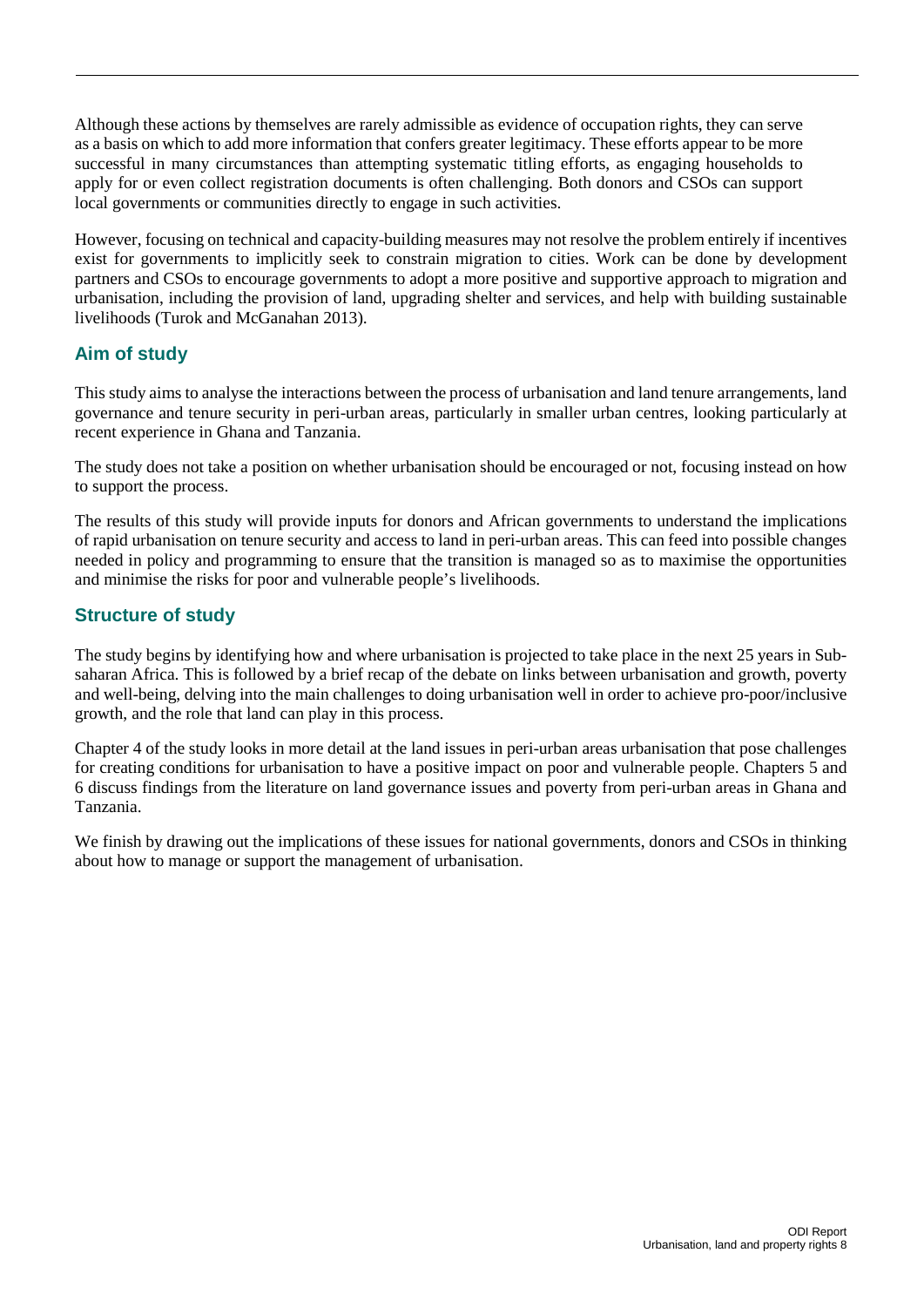# <span id="page-10-0"></span>**1 Introduction**

Urbanisation or urban growth<sup>[2](#page-10-1)</sup> in low income countries often conjures up images of unplanned sprawl, normally dominated by slums with terrible housing and sanitation conditions, and lack of sustainable access to basic infrastructure, safe drinking water and services. Almost 1 billion people currently live in slums, and this number is expected to grow by nearly 500 million by 2020 (Revi and Rosenzweig 2013).

More recently, there has been greater attention focused on the potential that urbanisation has for promoting growth, with concentrated population and infrastructure providing opportunities for raising productivity through economies of scale, innovation and knowledge spill-overs (Miller 2014; Page 2012; Walton 2012; Turok and McGranahan 2013). Urbanisation can also be a platform for social transformation and greater inclusion through investment in human development, addressing asymmetries of gender, race, age and ethnicity and the participation of citizens in governance (Revi and Rosenzweig 2013). However, in sub-Saharan Africa, the population (including the poor) has become more urban with little reduction in aggregate poverty (Ravallion et al. 2008). While some countries such as Ghana have seen urbanisation initially coincide with periods of fast, stable growth and falling unemployment, slow structural transformation has meant most jobs have been created in the non-tradeable service sector which has limited potential for contributing to sustained growth compared to the manufacturing sector, which has grown slowly or stagnated (World Bank, 2015).

Statistics demonstrate that urbanisation is inevitable and taking place at an increasing rate. There are high projected rates of urbanisation in certain parts of Africa and, between 2010 and 2050, the number of Africa's urban dwellers is expected to increase from 400 million to 1.26 billion (UN HABITAT 2014). Most people live in urban settlements which house fewer than 500,000 people; the next largest group live in cities of between one and five million people (UNDP 2014) compared to mega-cities, such as Lagos, which house more than 10 million people.

In most countries in Sub-Saharan Africa (SSA), urban growth is driven more by natural increase within urban areas than by rural-urban migration, where rates have slowed (Miller 2014). However, most literature looks at urbanisation through a migration lens, which influences the focus of our analysis; many of the features of urbanisation are common to both processes (ibid).

Peri-urban areas are often the front line of urban transformation and transition, characterised by multiple and shifting land use, rapid population densification, frequent land transactions and incipient rises in land values. Periurban areas are usually beyond the territorial jurisdiction of city authorities or are split between jurisdictions, and are sites with competing governance claims (state vs. customary vs. other informal) and light formal regulation (Wehrmann 2015).

The changes that these peri-urban areas go through as they urbanise are often enormous and within this process, changes in land tenure arrangements, administration and governance can strongly influence how urbanisation impacts on poor and vulnerable people.

Despite peri-urban areas being the focus of rapid transition, land issues in peri-urban areas receive relatively little direct attention in the literature on urbanisation and development: although the urbanisation and growth literature issues highlights the importance of mobility and connectivity, there is little discussion of how land issues challenge or can facilitate this. Land issues also play a role in a poverty reduction/rights-based approach that aims to

<span id="page-10-1"></span><sup>&</sup>lt;sup>2</sup> We use the definition of **urbanisation** as a demographic process whereby the urban share of a country's population is increasing over time (Potts 2009), with an increasing ratio of urban: rural population in a country or region. This differs from the concept of **urban growth**, which refers to a rise in the absolute level of urban population.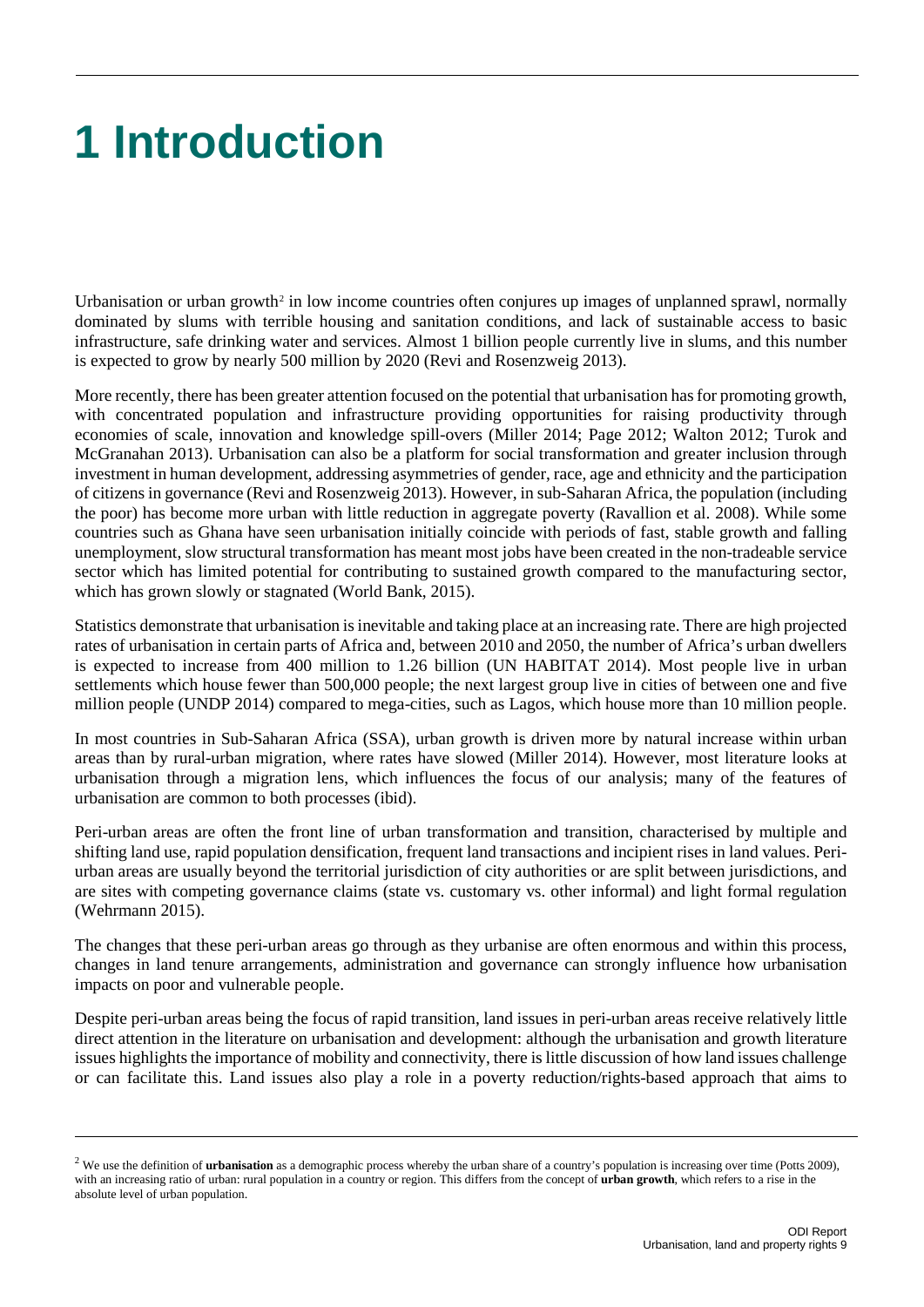minimise the risk and negative effects of urbanisation to poor and vulnerable people through land tenure security and access to services.

This study focuses its attention on literature documenting transitions in peri-urban areas in SSA countries to understand what land issues arise in this process. It investigates what role land policy, planning and governance can play to facilitate a beneficial process of urbanisation for low-income groups in peri-urban areas to ensure that no one is left behind in the future development agenda. The target groups for the analysis are those already in the areas affected by urbanisation, such as small and marginal farmers or residents of informal settlements, and those moving in in search of a better life. Where possible in the literature, we focus on smaller cities and towns, which house the majority of SSA's urban population and where future growth is predicted to be concentrated.

The study does not look at other strands in the wide debate on urban issues, such as urban regeneration, slum improvements, promoting industrialisation.

To illustrate the challenges and opportunities arising from land issues in peri-urban areas, the study presents two case studies, looking at the cases of Accra and Kumasi in Ghana, and of Dar es Salaam in Tanzania. Ghana is one of the countries projected to have the most urban land cover in SSA by 2030 while Tanzania is projected to have the largest increase in urban population and a high proportion of its urban population living in slums. The multiple tenure systems in both countries highlight the impact of changes in land tenure arrangements, governance and administration in areas of rapid urbanisation.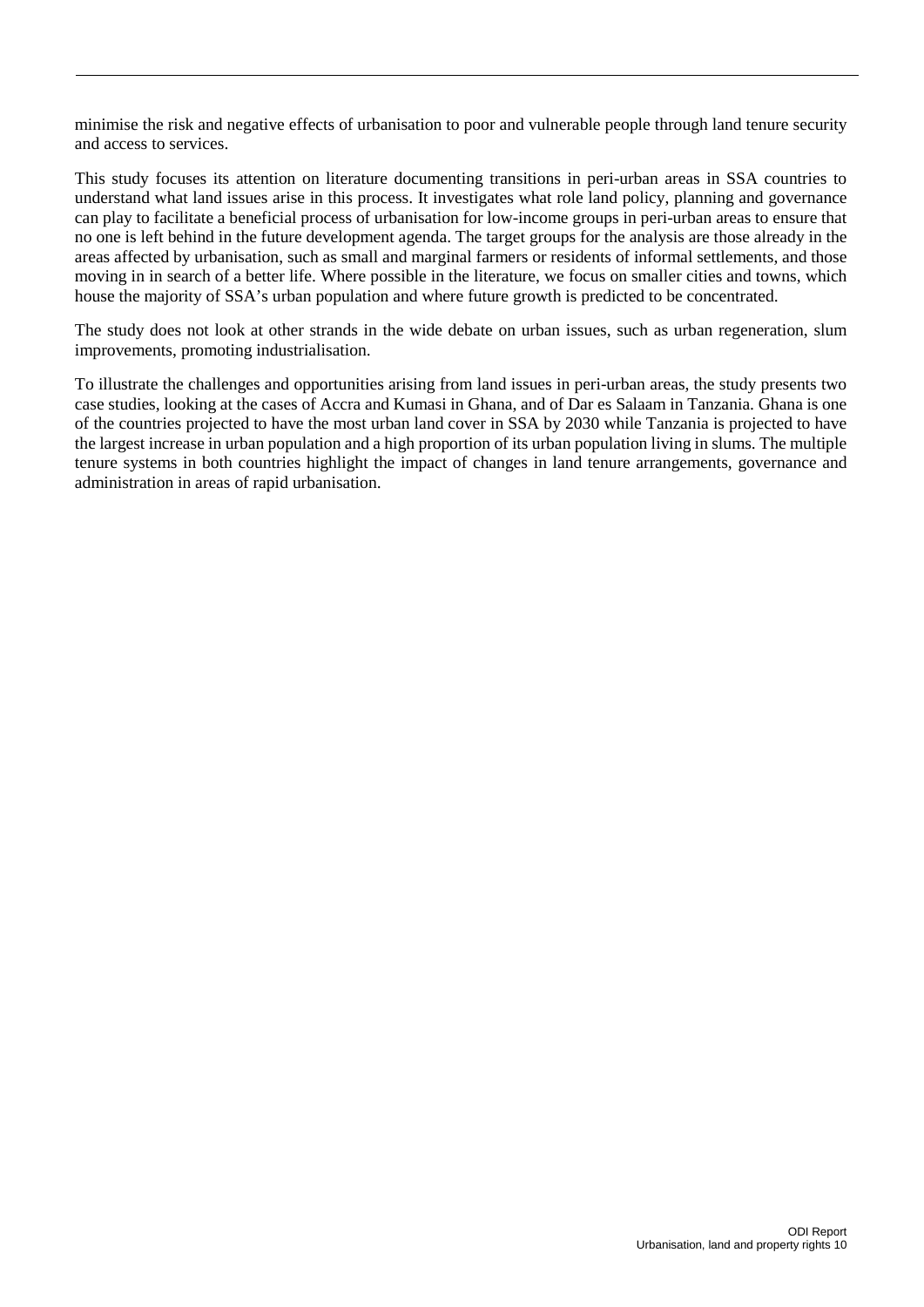## <span id="page-12-0"></span>**2 Trends in Sub-Saharan African urbanisation**

## <span id="page-12-1"></span>**2.1 Current patterns of urbanisation**

### **2.1.1 Urbanisation or urban growth?**

African cities are growing at a faster pace than cities in most other parts of the world. However, the current growth rate is neither unprecedented nor does it necessarily indicate rapid urbanisation.

Urban populations in SSA are growing at 4%. While tempting to assume that this is driven by rural to urban migration, in fact most of this growth results from a high population growth rate. The annual rate of urbanisation in SSA in the current decade is 1.3%, which is well below the overall population growth rate of 2.6%. [\(McGranahan & Satterthwaite, 2014;](#page-49-2) [Miller, 2014\)](#page-49-3).

Data for individual countries confirms shows that net in-migration to urban areas was low across most of SSA (see Table 1). Although many people moved into cities, many moved out as well. For example, Tanzanian data shows that the net contribution of migration to urban growth in 2001-2002 was 44,000 people, which is less than 1% of the urban population (UN HABITAT 2014).

## <span id="page-12-2"></span>**Table 1: Trends in urbanisation in selected countries in Sub-Saharan Africa**

| Counter-urbanisation<br>(urban share falling) | Slow urbanisation (<2%)<br>between censuses) | <b>Rapid urbanisation</b> | Uncertain (no census or<br>definitional queries) |
|-----------------------------------------------|----------------------------------------------|---------------------------|--------------------------------------------------|
| Zambia 1980-90, 1990-                         | Benin 1992-2002                              | Burkina Faso 1996-2006    | Angola                                           |
| 2000                                          |                                              |                           |                                                  |
| Cote d'Ivoire 1988-98                         | Ethiopia 1994-2007                           | Cameroon 1987-2005        | Democratic Republic of the                       |
|                                               |                                              |                           | Congo DRC                                        |
| Mali 1987-98                                  | Malawi 1998-2008                             | Ghana 2000-2010           | Kenya 1989-2009                                  |
| <b>Central African Republic</b>               | Mauritania 1988-2000                         |                           | Tanzania 1998-2002                               |
| (CAR) 1988-2003                               |                                              |                           |                                                  |
|                                               | Mozambique 1997-2007                         |                           |                                                  |
|                                               | Niger 1988-2000                              |                           |                                                  |
|                                               | Senegal 1988-2002                            |                           |                                                  |
|                                               | Sudan 1993-2008                              |                           |                                                  |
|                                               | Togo 1981-2010                               |                           |                                                  |
|                                               | Uganda 1991-2002                             |                           |                                                  |
|                                               | Zambia 2000-2010                             |                           |                                                  |
|                                               | Nigeria 1991-2006                            |                           |                                                  |
|                                               |                                              |                           |                                                  |

*Source: UN HABITAT (2014)*

### **2.1.2 The growth of secondary cities…**

Figure 1 shows that most people in SSA live in urban settlements which house fewer than 300,000 people while the next largest group lives in cities of between one and five million people. The majority of urban Africans are therefore not absorbed into the continent's largest cities; most will continue to reside in smaller cities [\(UN](#page-51-0)  [HABITAT, 2014\)](#page-51-0). In addition, most migrants go to smaller towns and cities — only 25% of migrants go to major cities, with the remainder going to smaller settlements [\(UN HABITAT, 2014\)](#page-51-0). However, the growth in small urban centres is neither universal nor constant, with many migrants moving in and out of urban areas (so-called 'circular migration') and urban centres themselves growing and shrinking [\(Satterthwaite, 2006\)](#page-50-1).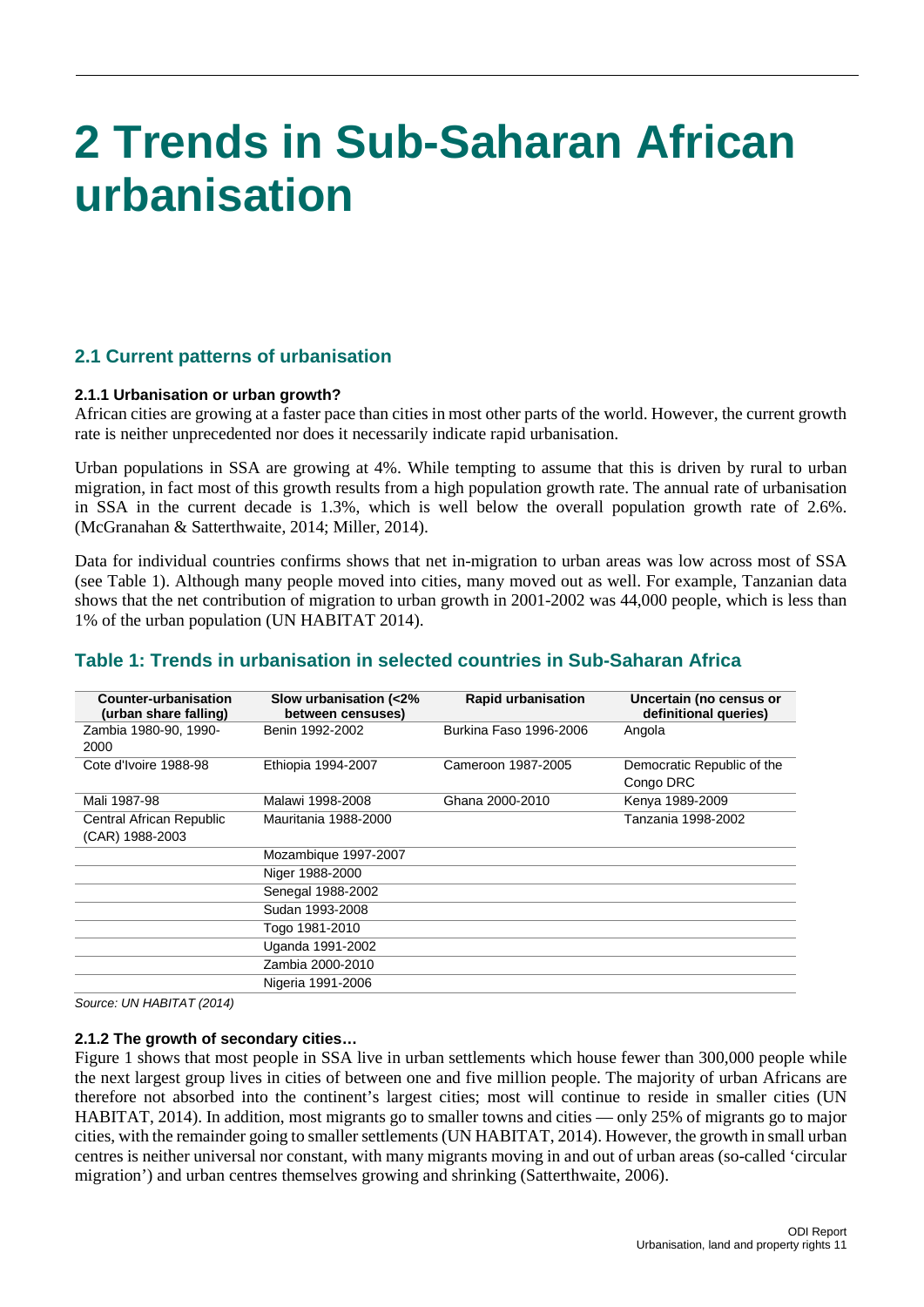## **Figure 1: Relative share of Sub-Saharan Africa's urban population in cities of different sizes, 2015 and 2030**

<span id="page-13-0"></span>

*Source: UN HABITAT (2014). Note: The total urban population is 360 million (2015); and 621 million (2030)*

Although sub-Saharan Africa hosts few cities that are large by global standards, many countries are characterised by a single large (or 'primate') city that are much bigger than other cities and host a large portion of the national urban population [\(UN HABITAT, 2014;](#page-51-0) World Bank 2013). Examples exist in all regions of Africa, including Nairobi, Kenya; Nouakchott, Mauritania; Lomé, Togo and Dar es Salaam (UN HABITAT 2014). One important reason for this in many cases is that capital cities are perceived to offer better prospects for employment and potentially better services — major cities have received more attention and spending (World Bank 2013). Figure 2 presents data on access to sanitation for different sized cities in 12 African countries showing that in most cases, conditions are better in larger cities.



## <span id="page-13-1"></span>**Figure 2: Service delivery according to town size**

Source: Coulombe and Lanjouw 2013. Note:  $XXS = 5k$ ;  $XS = 5k-10k$ ;  $S = 10k-25k$ ;  $M = 25k-50k$ ;  $L = 50k-100k$ ;  $XL = 100k-1m$ ;  $XXL = 10m$ .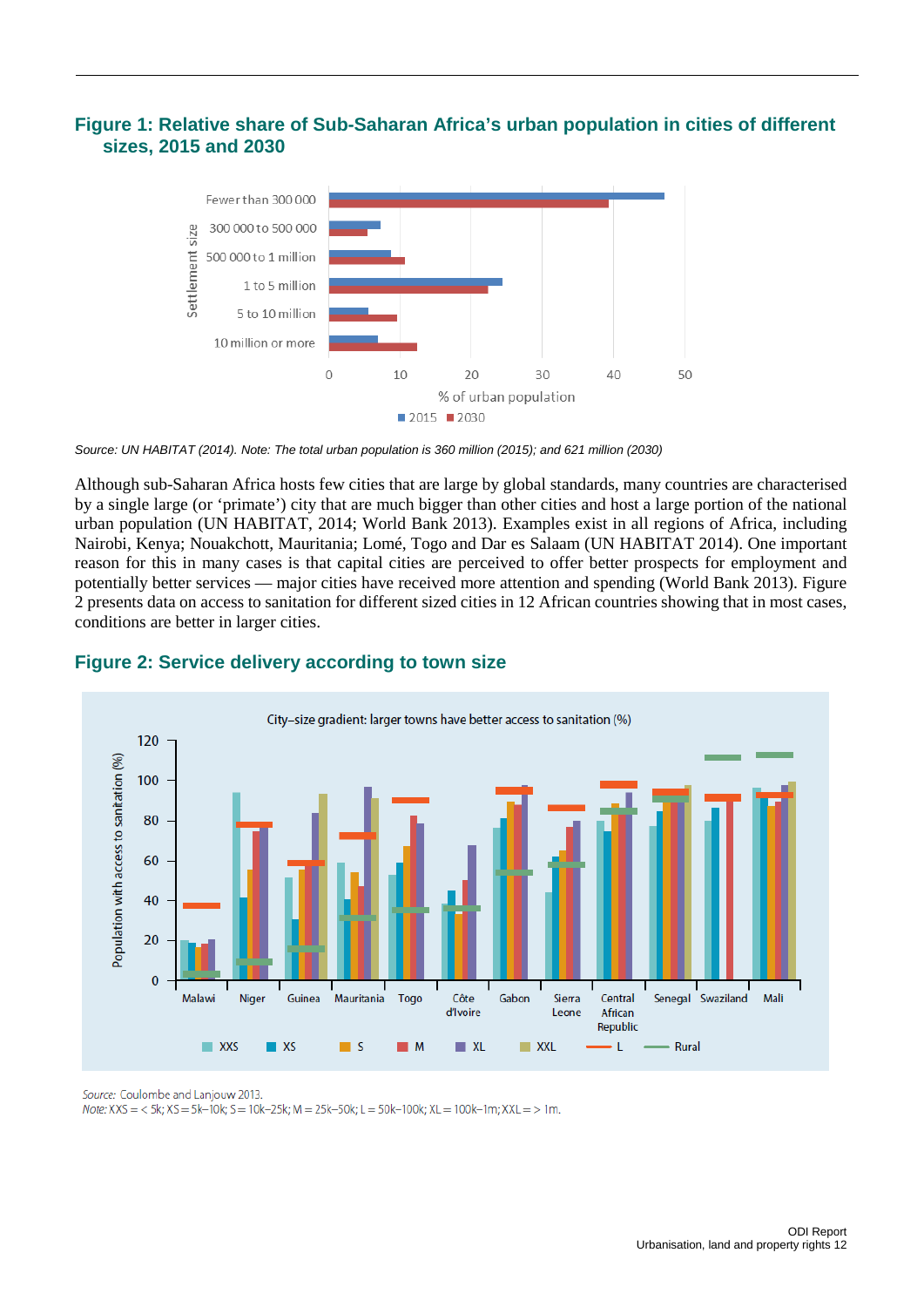

## <span id="page-14-0"></span>**Figure 3: Growth of different sized cities in SSA, 1950-2030**

<span id="page-14-1"></span>*Source: UNPD (2014)*

## **Figure 4: Urban land cover in SSA cities, 2000-2030**



*Source: Lincoln Institute of Land Policy (2012)*

Figure 4 presents the current area of urban land cover and projections to 2030 for the 15 African countries with the most urban land cover. The five countries with the most urban land cover are South Africa, Nigeria, Ghana, Ethiopia and Democratic Republic of the Congo (DRC). Two estimates are given for the area of urban land in 2030, with the crucial difference between the two being if cities stay at the current levels of density or if they follow other global cities and become less dense as they grow larger. Under both scenarios, Nigeria is set to have the largest urban land area by 2030, with between 1.25 and 2.25 million hectares under urban land, up from 464,000 hectares in 2000. If urban density declines at a rate of 2% per year, South Africa will have around 1.36 million hectares under urban land, around the same amount in the United Kingdom in 2000. All cities shown in the figure will see their urban land areas cover expand by 2030.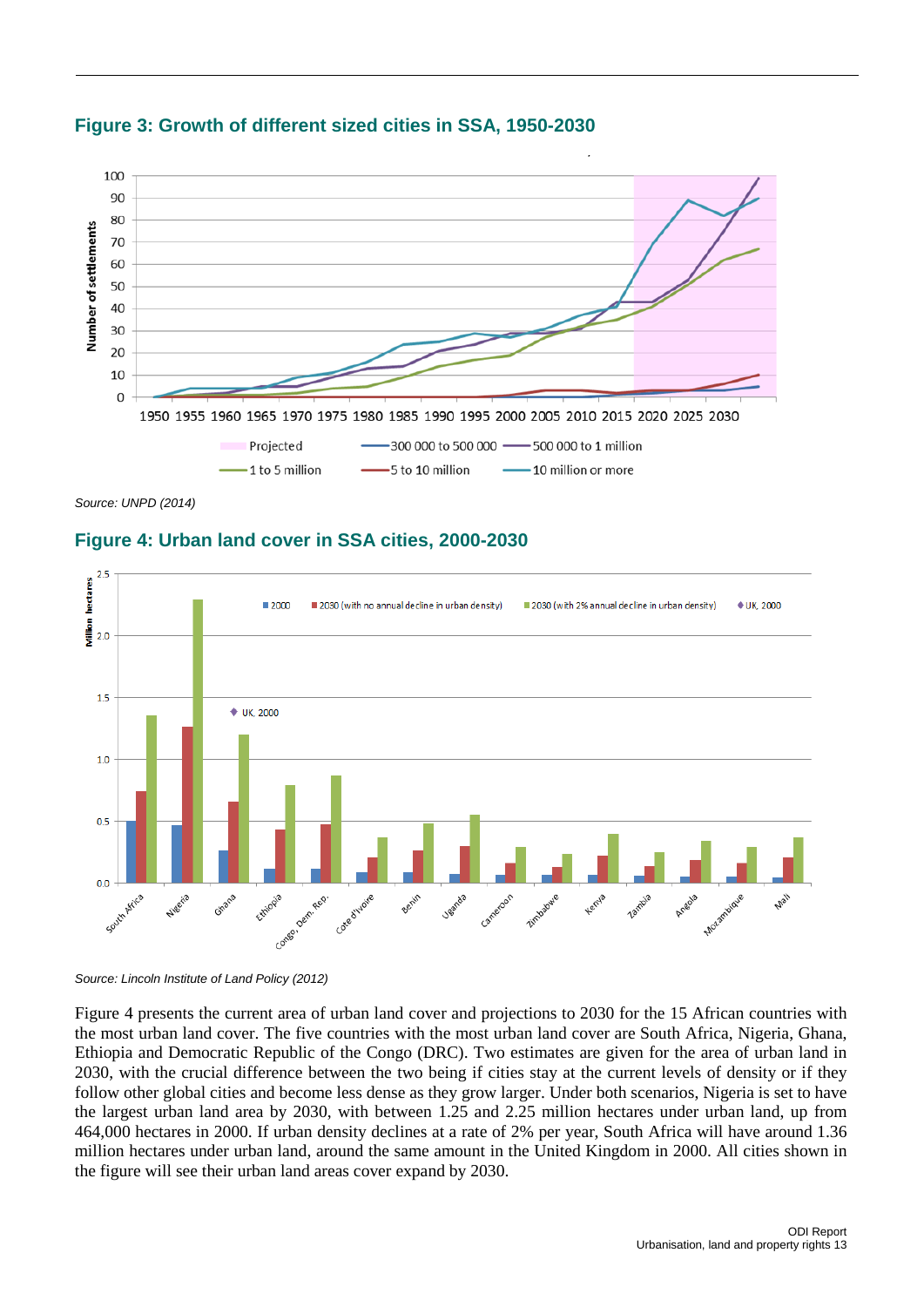### **2.1.3 …. and the rise of slums**

Figure 5 displays the proportion of urban populations that are slum dwellers in Africa in 2005 following the UN-HABITAT definition of a slum household. As described in the following section, slum development has resulted from poor approaches to planning and the inability of land administration and governance institutions to keep up with the rapid pace of transition.



## <span id="page-15-0"></span>**Figure 5: Slum population in urban Africa**

### **Where are the urban poor concentrated?**

Research by Coulombe and Lanjouw (2013) suggests that just as large cities are home to most of Sub-Saharan Africa's urban population, they also host the lion's share of the urban poor. This is in contrast to the situation of other developing regions where smaller cities and towns host the larger share of the urban poor.

This is not to say that smaller towns are richer than large cities – on the contrary, Table 2 shows that the share of the population in small towns that is poor is higher than in large towns – but simply reflects the fact that large cities are home to the lion's share of most countries' total urban poor. However, differing rates of regional growth shift this pattern over time: the Ghana case study shows how while the capital Accra saw the fastest rates of urbanisation in the 1980s and 1990s, in the 2000s population growth rates in other cities, especially smaller settlements, have exceeded Accra's.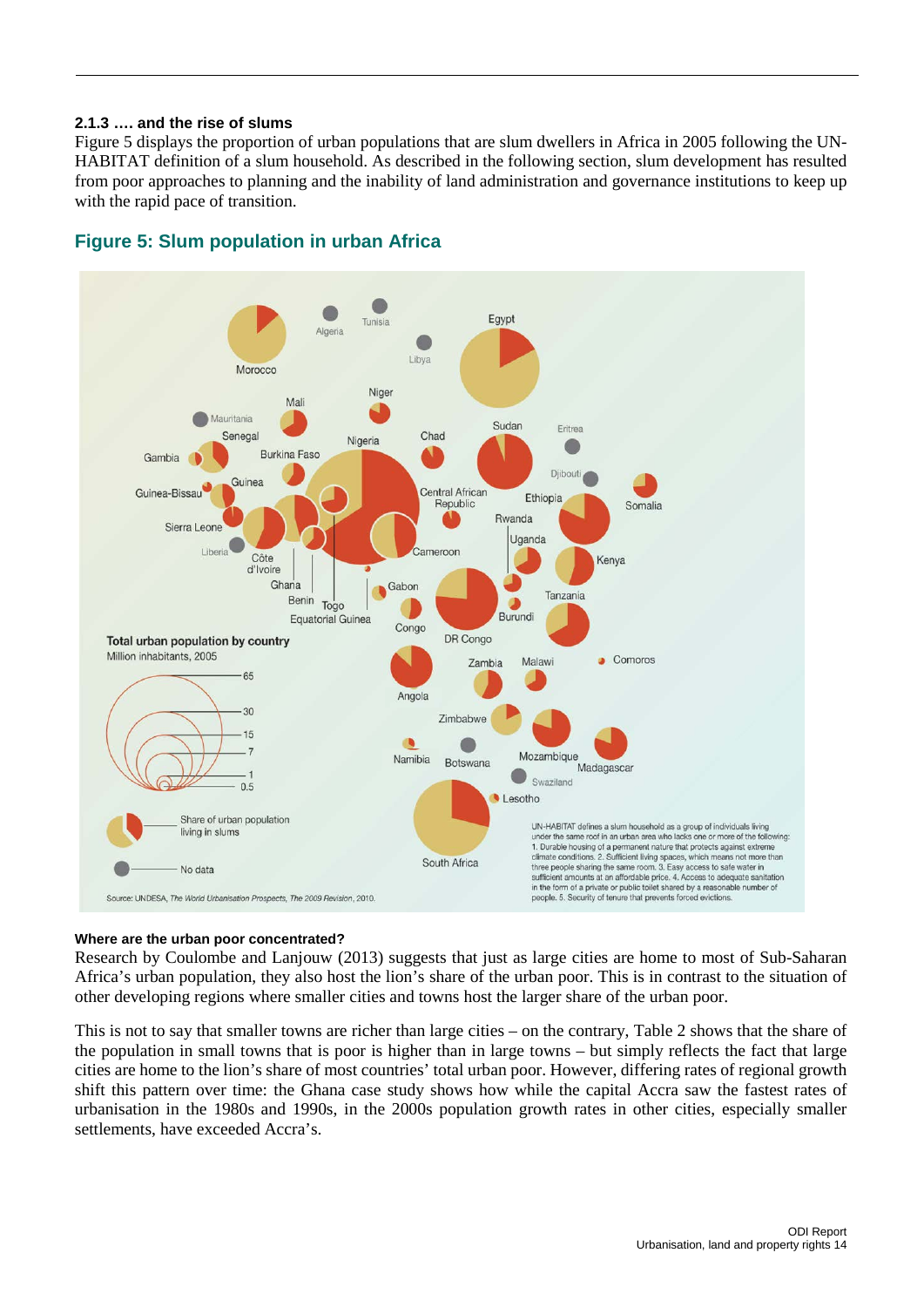| <b>Country</b>                            | <b>Reference Year</b> | Incidence of<br>Poverty (%)      | Share of small<br>town in urban<br>population (%) | Share of small<br>town poor in<br>urban poor (%) |      |
|-------------------------------------------|-----------------------|----------------------------------|---------------------------------------------------|--------------------------------------------------|------|
|                                           |                       | <b>Smallest town</b><br>category | Largest city<br>size category                     |                                                  |      |
| Kenya                                     | 1999                  | 49                               | 44                                                | 21.0                                             | 25.0 |
| <b>Mali</b>                               | 2009                  | 29                               | 9                                                 | 0.2                                              | 0.3  |
| <b>Swaziland</b>                          | 2007                  | 37                               | 31                                                | 22.0                                             | 24.0 |
| <b>Togo</b>                               | 2010                  | 43                               | 29                                                | 3.3                                              | 5.1  |
| <b>Malawi</b>                             | 2010                  | 28                               | 17                                                | 2.0                                              | 3.8  |
| Senegal                                   | 2002                  | 51                               | 34                                                | 3.4                                              | 4.6  |
| Gabon                                     | 2003                  | 43                               | 26                                                | 6.4                                              | 9.0  |
| <b>Niger</b>                              | 2001                  | 56                               | 37                                                | 2.4                                              | 3.4  |
| Guinea                                    | 1996                  | 17                               | 24                                                | 0.6                                              | 0.6  |
| Cote d'Ivoire                             | 1998                  | 34                               | 15                                                | 0.7                                              | 1.0  |
| <b>Central African</b><br><b>Republic</b> | 2003                  | 58                               | 48                                                | 1.3                                              | 1.2  |
| <b>Mauritania</b>                         | 2000                  | 39                               | 29                                                | 2.6                                              | 3.2  |
| <b>Sierra Leone</b>                       | 2009                  | 71                               | 36                                                | 5.3                                              | 7.5  |

## <span id="page-16-1"></span>**Table 2: Distribution of poor people across settlements of different sizes**

*Source: Lanjouw (2013)*

This pattern suggests two things: more investment in public services is needed in smaller settlements in order to improve living conditions, especially as these are set to house more poor people in the future. But there is also a need to improve conditions in peri-urban areas of large cities where the majority of the urban poor currently reside, and where large numbers of people will continue to move to unless jobs and opportunities appear elsewhere.

## <span id="page-16-0"></span>**2.2 Future patterns of urbanisation**

Although the current rates of urbanisation in SSA are lower than sometimes suggested, the region is expected to urbanise at a higher rate than other parts of the world. Between 2010 and 2050, the number of Africa's urban dwellers is expected to increase from 400 million to 1.26 billion (UN HABITAT 2014). Africa-wide, the proportion of people living in urban areas is projected to reach 50% by around 2035, and almost 58% by 2050 under a moderate growth-rate projection (ibid).

East Africa (which includes South Sudan) was the world's least urbanised region and is expected to see rapid urban population growth of 5.35% in the coming decade, by far the world's highest [\(UN HABITAT, 2014\)](#page-51-0). While there were 20.8 million new urban dwellers in East Africa between 2000 and 2010, at current growth rates there are expected to be 50% more by 2020, and five times the 2010 figure in 2040. Although these numbers deserve cautious interpretation, the scale of urban growth is likely to be very large.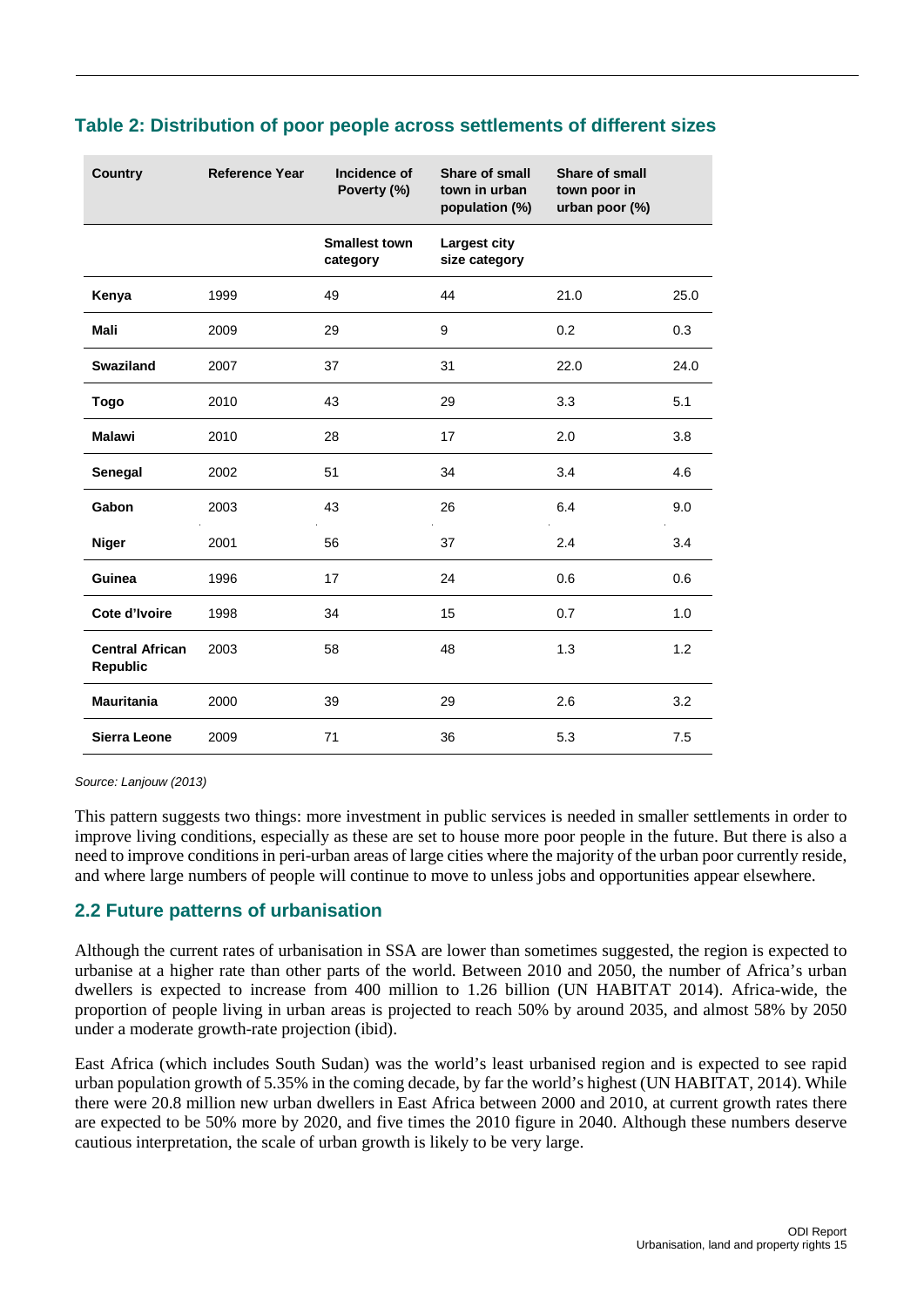Globally, the largest urban expansion rates over the coming decades are expected to be observed in sub-Saharan Africa, with a predicted 12-fold increase in urban land cover surface between 2000 and 2050 according to some current projections [\(Angel, Parent, Civco, & Blei, 2010\)](#page-47-1). The biggest absolute growth is expected to occur in countries with large populations and relatively low urban population: Tanzania's urban population is expected to grow by 61.5 million people between 2010 and 2050; and Ethiopia's is expected to grow by 41.9 million.

Most of this growth will continue to be in intermediate-sized and smaller cities. The ability of these cities to cope will be in question, given their weak institutional and infrastructure capacity, often below that of major cities. As such, the establishment of informal settlements/slums in new cities will be a constant possibility. Once established, a pattern of urban development can be locked in and very difficult/expensive to change, creating a large incentive for prior planning and managed development.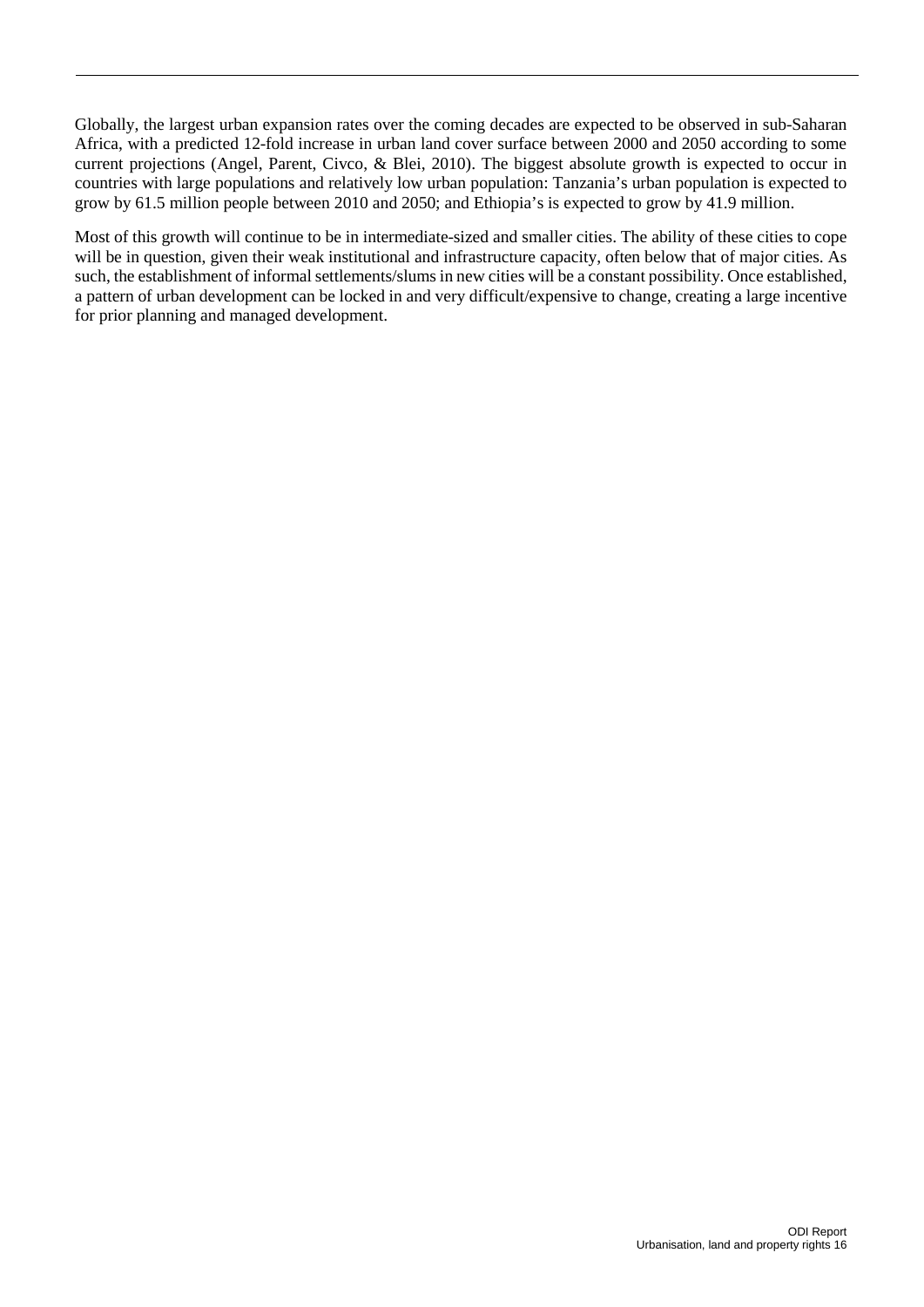# <span id="page-18-0"></span>**3 Urbanisation and land**

## <span id="page-18-1"></span>**3.1 A framework for exploring urbanisation and land**

In the debate on the benefits and challenges of urbanisation in developing countries, a vital question is whether rapid urban population growth can help to raise living standards and reduce poverty without degrading the environment (Turok and McGanahan 2013; 1).

Figure 6 provides an overview of the three main areas of discussion in the literature on the impacts of urbanisation, namely: its potential for maximising growth; prospects for reducing poverty or at least, minimising the possible harm from urbanisation; and the need to minimise the environmental damage that can arise from urbanisation/urban growth and to improve resilience of urban communities to environmental shocks and stresses.

## **Figure 6: What is the end game of urbanisation?**

<span id="page-18-2"></span>

## **3.1.1 The prevalence of urban poverty**

Around one in seven of the world's population lives in poor quality, usually overcrowded, housing in urban areas. Most of these areas lack provision for safe, sufficient water, sanitation and other needs, and include large numbers of urban dwellers who are malnourished and suffer preventable premature death and disease. A significant number of these are not defined as being poor according to standard poverty line measurements (Satterthwaite and Mitlin 2014). Even using the US\$1/day line, between 1993 and 2002, while the number of people below the line fell by 150 million in rural areas, this rose by 50 million in urban areas (Ravaillion et al 2008).

## **3.1.2 The potential of urbanisation to drive economic growth**

Over the last decade, many influential global development organisations and national governments have moved from seeing urbanisation as an economic and social ill towards advocating the view that urbanisation can drive growth and development and should be encouraged. Underpinning this view is the theory and empirical literature that posits that agglomeration boosts productivity as concentration of capital, business services and relatively skilled labour leads to innovation; shared infrastructure and service providers generate economies of scale; and there is the opportunity for information and knowledge spill-overs (Page 2012; Miller 2014).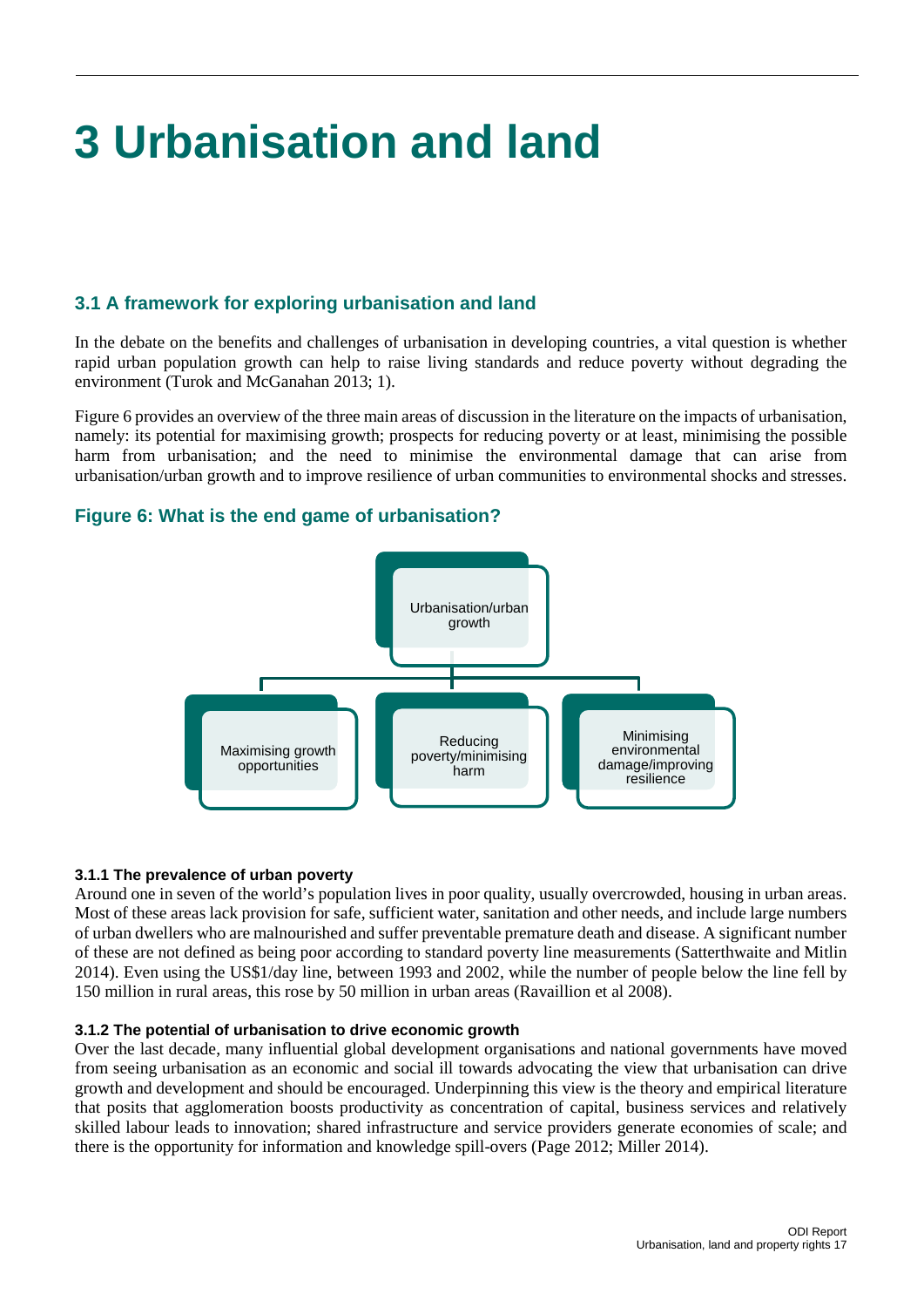However, the evidence to support a causal link between urbanisation and growth is thin, indicating a correlation rather than causation (Miller 2014; Turok and McGanahan 2013; Walton 2012). There is a positive link between agglomeration and productivity and employment when urbanisation and growth result from industrialisation, rather than being resource-led (Miller 2014). However, this does not appear to be the characteristic of urbanisation in sub-Saharan Africa where the population (including the poor) has become more urban with little reduction in aggregate poverty (Ravaillon et al 2008).

While urbanisation in Sub-Saharan African cities has contributed to growth in some countries like Ghana (World Bank, 2015), this experience has not been universal, and many cities do not see substantial agglomeration benefits resulting from urbanisation (Lall forthcoming). Rather, many cities that have low levels of manufacturing (lower than 10% of GDP) see little benefit from urbanisation as they do not see high levels of investment in densely populated areas. Part of the reason for this is that policies to guide residential capital, commercial capital and infrastructure are not coordinated (World Bank 2013). More attention needs to be paid to the dynamics of urbanisation and the nature of growth, including the different ways in which cities can support growth and the varied forms or composition of that growth (Turok and McGanahan 2013).

### **3.1.3 Main challenges to pro-poor urbanisation**

The existence of agglomeration economies does not mean that urbanisation will necessarily cause economic output to increase. The benefits of concentration can be offset by negative externalities such as rising congestion, overcrowding, overloaded infrastructure, pressure on ecosystems (such as water courses and air quality), higher costs of living, and higher labour and property costs in cities. By dispersing factors of production, sprawling urbanisation increase business costs, reduce productivity and deter private investment (UN HABITAT 2015).

There are also challenges that limit the transmission of benefits of high growth to the poorest, causing severe environmental and health costs and minimising the potential for social transformation. Unplanned urbanisation has resulted in cities becoming more of an environmental and health hazard with significant implications for the poor and vulnerable who migrate to cities in search of jobs. The lack of basic amenities and significant shortage of housing in unplanned and under-resourced urbanisation make urban problems acute, leading to more pronounced impacts on health and safety, particularly for the poor and, within that group, women. Over one billion urban residents today live in such poor quality and overcrowded housing that they can be considered to be slum dwellers (Revi and Rosenzweig 2013).

Several factors make things worse, including: ineffective municipal governance and broader political economy issues; lack of revenue of these governments; and weak urban institutions (see section 4.2). Small secondary towns especially are afflicted by challenges as their poor management and lack of communication with other towns and cities mean that struggle to manage urbanisation, attract and retain investment, and therefore meet the demands for infrastructure and basic services (UN HABITAT 2015). While municipalities are often expected to rely on the taxes they raise, including land taxes, there are often serious constraints to their ability to do this. For example, in Ghana, disputes between chiefs and the government over what types of payments should go towards maintaining the offices of chiefs and what should go to accounts of district committees has meant that districts have very low funds at their disposal and have been overly reliant on payments by central government.

Disputed authority over land can also spill over and undermine governance of municipalities. In Tanzania, jurisdictional disputes between the Ministry of Lands and city municipalities over planning authority in different areas has stifled efforts to plan peri-urban areas. A clear example of this has been the attempts to set up new satellite cities in peri-urban outskirts of Dar es Salaam, where disputes over planning authority have increased tenure security and stifled development.

We explore these issues in more detail in the case studies on Ghana and Tanzania.

## <span id="page-19-0"></span>**3.2 The role of land in promoting pro-poor urbanisation**

Land tenure, administration/planning and governance influence some of the conditions necessary to maximise the pro-poor growth potential of urbanisation/urban growth and minimise its potential negative impacts.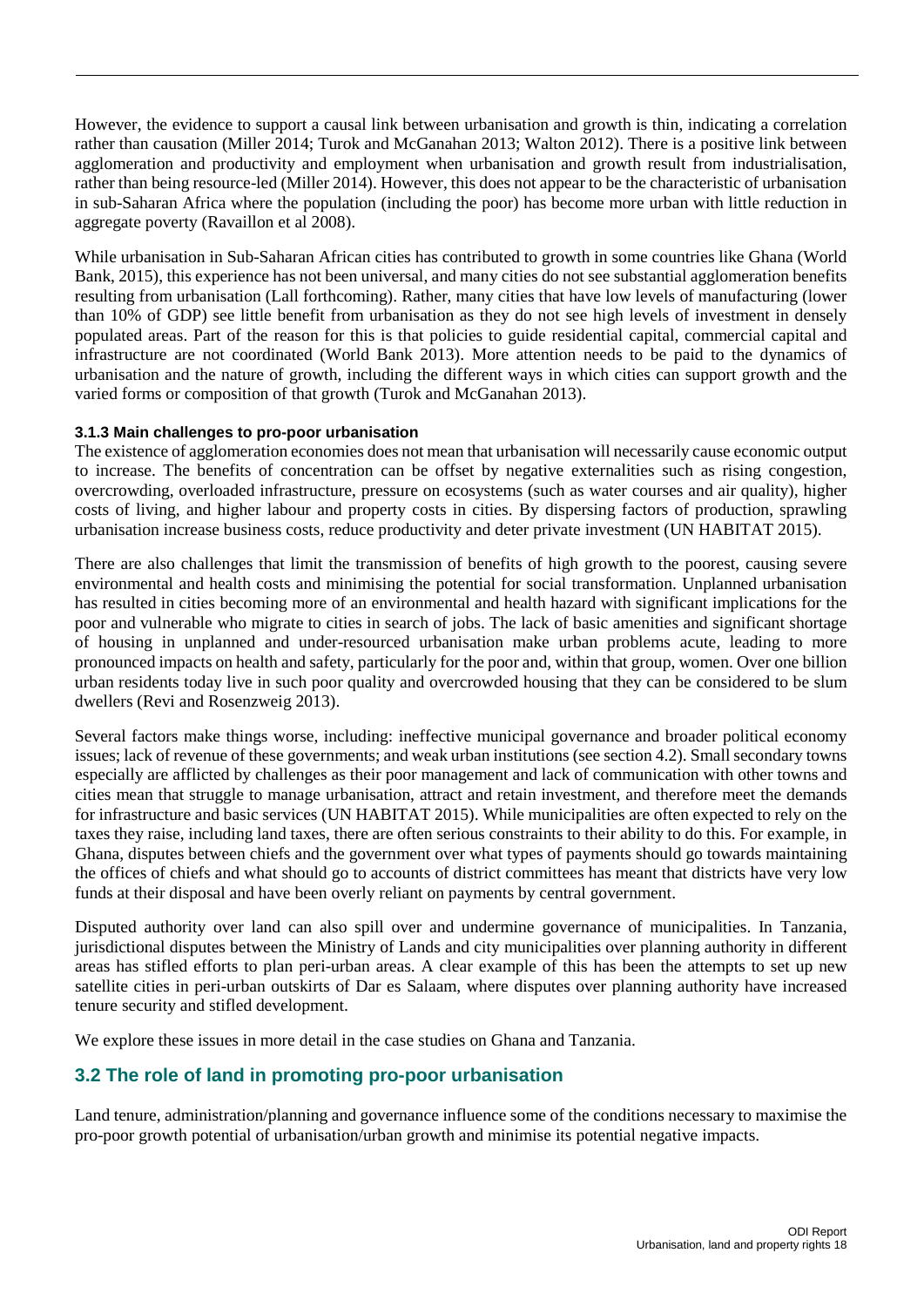### **3.2.1 Urbanisation, growth and land**

In the literature linking growth to urbanisation, mobility or connectivity is a critical factor that is influenced by land:

- The agglomeration literature has tended to assume that land and housing markets function smoothly and local authorities are responsive to market failures, so that people and firms can easily relocate and suitable land and infrastructure will be provided to accommodate them. However, this is rarely the case in developing countries. Potential benefits will be much larger with supportive policies, markets and infrastructure investments to address other factors that affect productivity and development, such as the industrial and occupational structure, level of technology and skills, available land supply, and removing barriers to rural–urban and intra-urban mobility to facilitate matching, sharing and learning (Turok and McGanahan 2013).
- Another aspect is the need for sound land use planning integrated with gender-sensitive transportation planning to provide affordable access, appropriate densities, mix of land-uses, and safety for vulnerable populations and connect people to jobs, markets, essential services and political representation. However, access to mobility is unequal: "The poor make fewer trips and spend a greater proportion of their time and income getting to where they want to go" (World Business Council for Sustainable Development, 2007 in Revi and Rosenzweig 2013). Gender-blind transport planning often assumes male labour patterns, prioritising travel from peri-urban areas to city centres during "peak hours". This ignores women's dominance in domestic, informal and part-time work in non-centralised zones, non-peak journeys and disproportionate household and care burdens (Chant 2013).

## **3.2.2 Urbanisation, poverty reduction and land**

The literature focusing on poverty reduction in urban areas highlights the role of access to basic services, infrastructure and housing in improving people's livelihoods and allowing them to go for job opportunities. Land can affect the provision and access to these basic services again through the functioning of land and housing markets, and urban land use planning and management capacity. Land governance and political economy issues also play their part.

### **Land and housing markets**

For some authors, the rush of migrants into cities can **overburden existing and not fully developed land market institutions and urban management and capabilities**, so that formal sector housing and land markets cannot respond with adequate supply in the short-medium term (Henderson 2010). The result is the development and acceptance of a large informal sector, with lack of public facility servicing and public services.

#### **Land use planning**

Urban expansion into the peri-urban areas of towns and cities can lead to sub-optimal configurations of land use in the absence of pro-poor land use planning. Symptoms of sub-optimal land use include large areas of land sitting unused and which are inaccessible for other land uses, low density residential areas, and large distances between residential areas and sites of employment. According to Turok and McGanahan (2013) failing to plan on the basis of population projections is most detrimental to the prospects of the poorest urban dwellers. When located on the urban outskirts far from economic opportunities, informal settlements may not only lack basic water and sanitation services, but also trap communities in places where the prospects of upward mobility are remote. "Urban overcrowding and congestion are not merely economic constraints, drags on productivity and deterrents to private investment. They also worsen living conditions, spread disease, undermine people's life chances and fuel dissatisfaction and social unrest."

These ingredients raise the costs of urban life for poorer residents:

• **Rents are high:** land scarcity (created by either restrictive regulation or developers powerful enough to resist pressures to deliver building/housing) pushes up rents for poorer residents. When the options for housing are limited to illegal settlements, this can force people to settle in areas that either lack services or may be more vulnerable to disasters. High rents clearly disposable income for poor residents, reducing what they can spend on other services, amenities or remit home.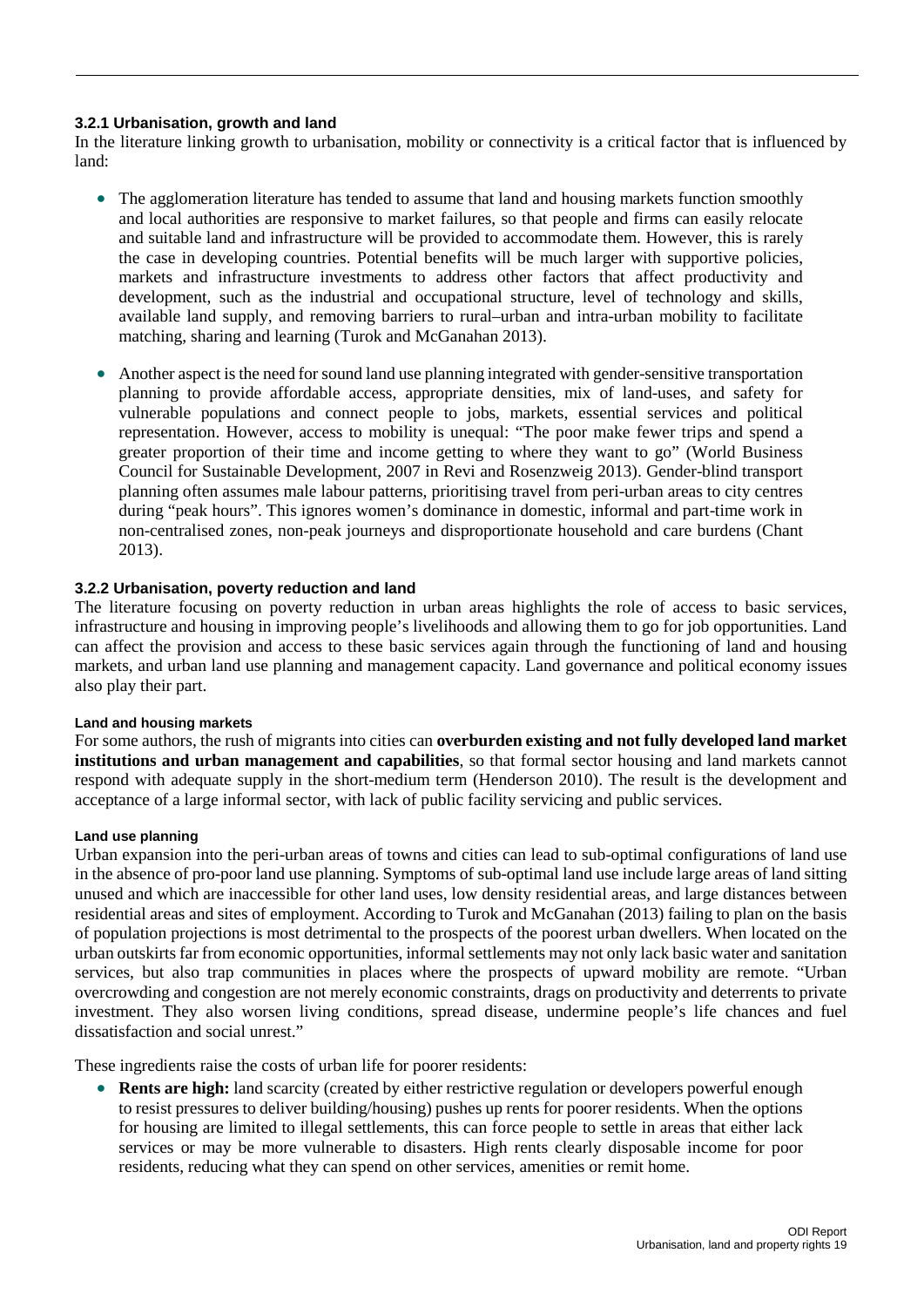- **Transport costs are high:** Dislocation from places of income generation makes commuting costly in terms of time and money. Poor households regularly spend half of their income on commuting. High costs of commuting are driven by factors other than distance including the efficiency of public transport and congestion on roads.
- **Other service costs are high:** In addition, this type of development is inefficient because the costs associated with servicing this low-dense housing are high so governments do not prioritise them for services or infrastructure. Informal provision of basic services including water and cooking fuel are often more expensive in informal areas.

Land use planning clearly plays a role in determining the severity of congestion: ensuring enough land is made available for transport infrastructure — especially for public transport — is one part of the picture. Also important for peri-urban areas will be the connectivity of areas more likely to be attractive to commuting middle income groups to reduce incentives for commuting using private vehicles.

This may call for proactive planning of suburban areas in the peri-urban areas for middle-income residential areas. A common co-benefit of planned housing areas for middle-income groups is to reduce competition for low-cost housing (downwards raiding).

## **Land governance and political economy issues**

**However, focusing on technical and capacity-building measures may not resolve the problem entirely**. Henderson (2010) points out that lack of servicing may be in part intentional or a strategic policy choice on the part of governments. Residents of favoured cities do not want to see the benefits of favouritism dissipated through migrants crowding into the city. Governments can make entry conditions much more difficult through indifference or hostility to informal settlements or they can pursue a more positive and supportive approach, including the provision of land, upgrading shelter and services, and help with building sustainable livelihoods (Turok and McGanahan 2013).

## <span id="page-21-0"></span>**3.3 Features of land use and governance in peri-urban areas**

In peri-urban areas (PUAs), common and interlinked characteristics in land tenure, administration/planning and governance can make it hard to provide the conditions for a beneficial, pro-poor urbanisation process.

PUAs, at the interface of rural areas and growing cities, tend to be areas of rapid transition, characterised by multiple land uses and tenure arrangements, with overlapping or fragmented land administration and governance systems. They are often land tenure hotspots: land markets are subject to competitive pressure as urban centres expand, speculation is frequent, property relations are subject to intense contestation, and access to wealth and authority is undergoing rapid change (Ubink, 2008a and b in Arko-Adjei 2011; [Simon et al. 2004;](#page-50-0) DANIDA 2000).

### **3.3.1 Multiple demands on land from different land uses**

Peri-urban areas see frequent changes in land use, underpinned by competition for land from different sectors, often reflected in sharp rises in land values:

Land is important for agricultural livelihoods. Much land remains used for agriculture, and is important for peri-urban agricultural producers who respond to demand from cities. Given the proximity to cities, production of commercial high value and perishable crops is common, including horticulture and dairying. However, some households also use peri-urban land for small-scale crop production.

At the same time, a major source of demand for peri-urban land is for residential housing. This demand comes from both middle-income earners seeking land for larger houses than would be possible in city centres, and low-income households unable to afford housing in city centres amid rising land prices, and frequent evictions.

Manufacturers also seek land for industrial activities, either because resources are present (quarries, water), because land is cheaper than in urban centres, or because there is more scope to discharge waste from industrial processes.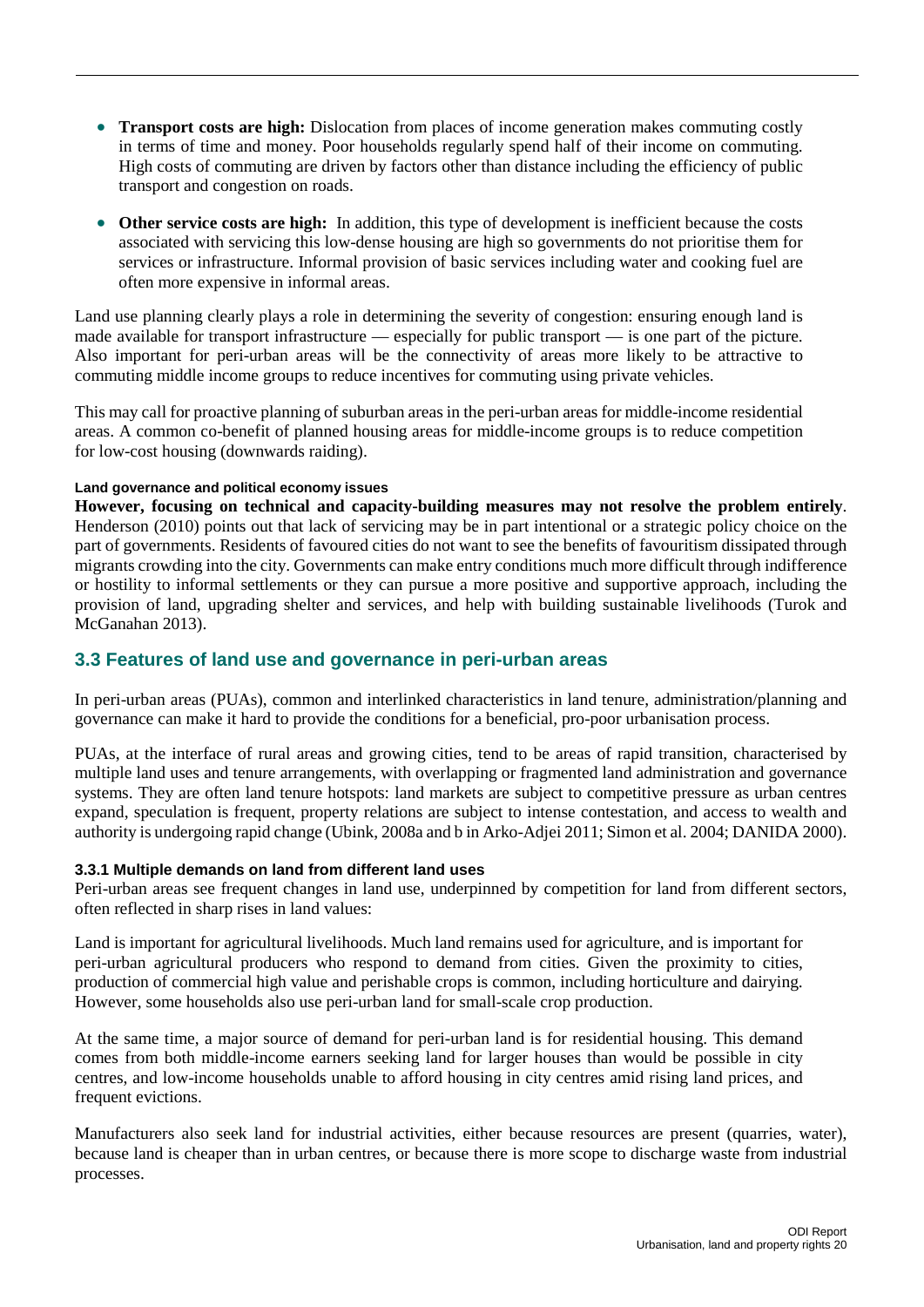This transition leads to land markets expanding and land becoming increasingly commoditised: this rising demand raises the value of land in peri-urban areas, which leads to a change in perceptions away from seeing land primarily as a resource with little financial value towards seeing it as a commodity that can be managed for financial gain (Mends and De Meijere, 2006). In areas where customary practices have traditionally made land available to households for free or at very low costs, proximity to an expanding city often spurs traditional authorities to either evict current users in order to lease it out at higher rates to developers, or charge higher rates. For example, in Tamale, Northern Ghana rising land values have led customary authorities to repossess land from farmers and lease this for residential areas. As a result, land transactions in peri-urban areas become more frequent, and pressure increases to sub-divide land into smaller parcels in order to increase supply and financial returns.

## <span id="page-22-0"></span>**3.4 Reasons why land administration in peri-urban areas is weak**

At the same time, state resources are spread thinly and unable to provide effective land administration. Land administration in PUAs tends to be characterised by weak statutory land administration institutions and unclear or shifting systems of authority, which can lead to disputes between authorities, a breakdown in systems of customary authority or a vacuum in administrative mandates.

### **3.4.1 Weak statutory land administration functions**

Authorities in peri-urban areas tend to be overstretched and unable to carry out land governance and administration functions effectively in line with the transitional nature of peri-urban areas (Siechiping 2015, Wehrmann 2015). Weaknesses in governance and administration are common to authorities in rural areas but are also likely to be true of urban municipalities incorporating rural areas. Specific areas of weakness include:

- **Recording tenure rights:** efforts to record rights may not be sufficient in peri-urban areas. Similarly, systems to record, store and update land rights may be ill-suited to the reality of the area.
- **Land use planning:** governments may not prioritise land use planning in peri-urban areas, or lack knowledge and expertise to do so;
- **Land use enforcement:** authorities regularly lack the power to prevent encroachment or illegal conversion of land from permitted uses, or levy fines in response to illegal practices.
- **Land valuation:** Authorities lack the expertise to correctly assess values of land and to project land value increases into the future in order to support planning.
- Land taxation: Authorities frequently lack the authority or power to raise land and property taxes.

### **3.4.2 Shifting governance systems**

As populations in PUAs rise and municipality borders are extended, PUAs may bring municipal authorities into contact with areas under customary tenure systems. This process of urbanisation tends to lead to increasingly complex land markets and can weaken social ties that underpin the customary ties that have governed land tenure in rural areas, raising challenges for land governance and tenure security.

Confusion over authority can be exacerbated by the fact that the physical boundaries of urban areas often do not coincide with their administrative boundaries, and urban and peri-urban areas often fall under separate administrative jurisdictions with different resources, capacities and political leanings (DANIDA 2000; Simon et al. 2004). When an area reaches a specific threshold of population density, national laws mandate that the area is reclassified as an urban settlement and that municipal authorities be granted powers to regulate land transactions and land use. However, if those with mandates to make decisions over land are not present (e.g. absentee landlords) or lack influence within a community (as is often the case of state planners), nascent authorities and governance channels may emerge and grow (e.g. leaders in residential communities). This process of blending customary and state authorities is often not smooth: in Ghana's case, the superimposition of state land management authorities on customary authorities has made the latter's operations less efficient in peri-urban than in rural areas (Arko-Adjei 2011).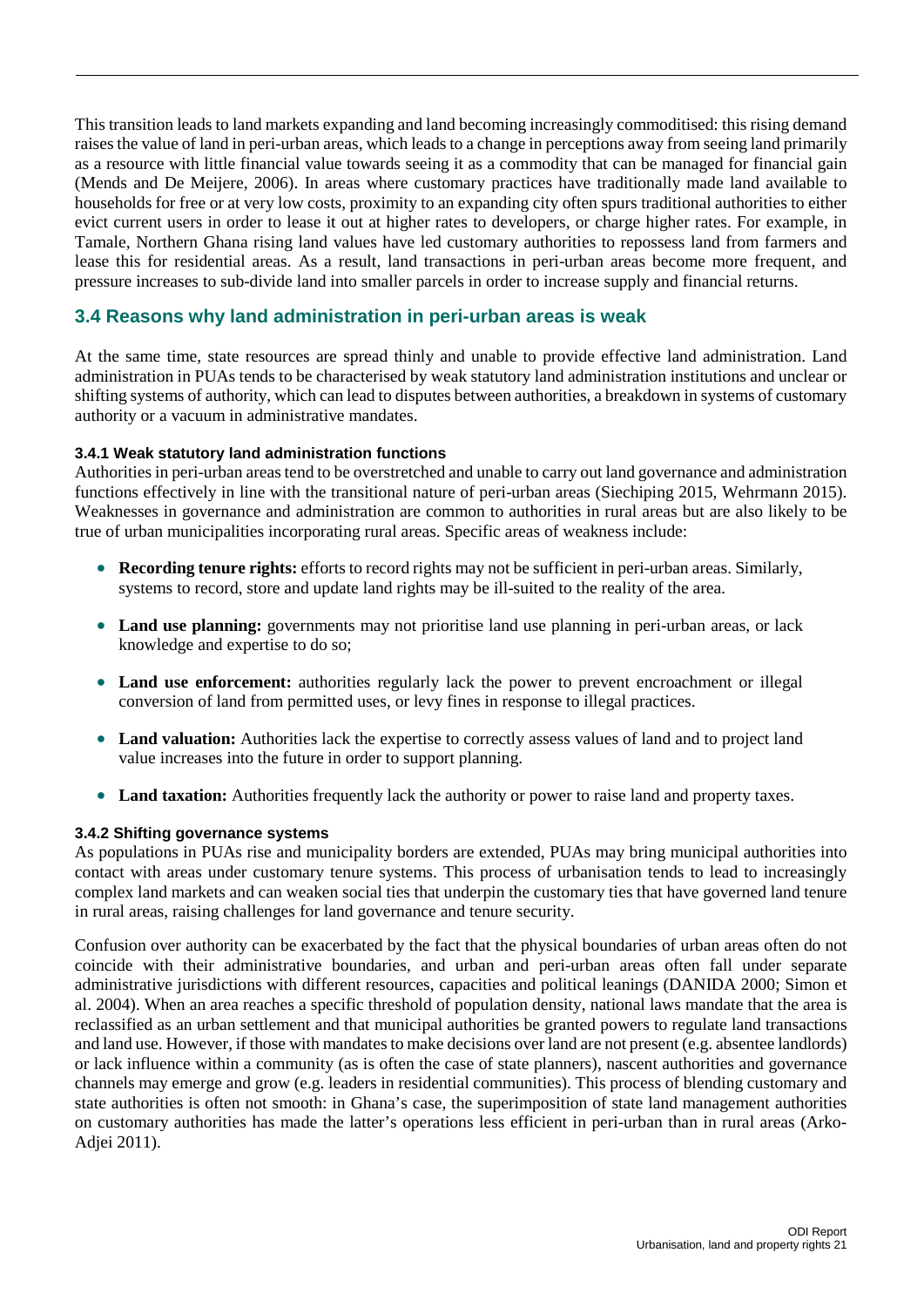The change in statutory authorities can also create disputes over authority, creating a situation where there is no effective oversight over planning. In Tanzania, this has occurred when districts are upgraded to municipalities and village authorities lose their powers.

In the absence of institutions with a mandate to administer land, this may be taken up by those with other important functions or high standing within a community. Where land authority is vested in traditional leaders, these may employ more agents, or change their behaviour in response to growing demand (Pottier 2006 in Arko Adjei 2011).

### **3.4.3 Breakdown of systems of customary authority**

Existing customary systems in peri-urban areas may not be able to evolve to the extent that they can cope with the speed, volume, diversity and complexity of contemporary land management issues (Arko-Adjei 2011). In some cases, this results in a 'breakdown' in customary systems, as seen around Accra, Ghana in the early 2000s, where 19 of the 25 chieftaincy positions were unoccupied (Burns et al. 2007). Customary governance may break down because of disputes within customary systems due to disagreements over authority and succession, or between different chieftaincies of historical land borders and allocations in areas where land values have recently risen. However, the literature does not indicate that complete breakdowns in customary systems are common, instead suggesting that a shift in the balance of power and authority is more common.

## <span id="page-23-0"></span>**3.5 How poor land governance creates anti-poor outcomes**

The challenges above can create widespread insecurity of tenure. Uncoordinated land governance can lead to double allocation of land to different parties, usually with outcomes that disfavour the poor. In some cases, this can be purposeful if traditional authorities chose to reallocate land away from longer-term occupiers for financial gain (see examples from Ghana case study).

Those whose claims derive from long-term residence or occupation of land may see their claim overlooked if it is not known to, or acknowledged by, relevant authorities. Landholders may not be aware of relevant requirements to register claims to land, and that their claim is at risk if they do not do so. Rising land values and associated opportunities for financial gain may convince either customary or state authorities to ignore claims of poor or vulnerable residents in favour of those willing to pay more for access to land, without compensating those who lose their residence either through alternative land, or through other means. In cases where customary systems have become less accountable, this has resulted in growing levels of landlessness, evictions and inequality (Arko-Adjei 2011).

However, in many contexts, the relationship between informal governance and tenure security is not necessarily a negative one, as communities and local institutions establish their own mechanisms to govern land markets. Recent research into the features that define informal markets in peri-urban areas in South Africa, Mozambique, Angola and Malawi found that informal land markets are very much alive in areas of informal settlements in both urban and peri-urban areas, and landholders did not perceive they had weak tenure security. These markets were characterised by the following factors:

- The importance of social relationships as a means to broker access to land many households rely on friends and families to find reliable partners with whom to transact land. Across the study sites in the four countries, research identified the strong role of both traditional chiefs, but also friends and family in making introductions between sellers and buyers.
- These social relationships lend or confer legitimacy to transactions, and are often viewed as a more important means of affirming rights to land than formal registration documents. In other areas where customary authorities continue to have strong recognised decision-making authority over land allocation — as is common in peri-urban areas of Ghana — landholders frequently seen it as unnecessary to attempt to gain access to formal documentation where this is available because it adds little extra value (Sewornu and Barry 2015). This is confirmed by research from Malawi, Angola and Mozambique, particularly where households have paid for their access to land.
- Traditional authorities and local level institutions are also the first, and often only, port of call for land disputes between households, although some variation is observed between countries studied in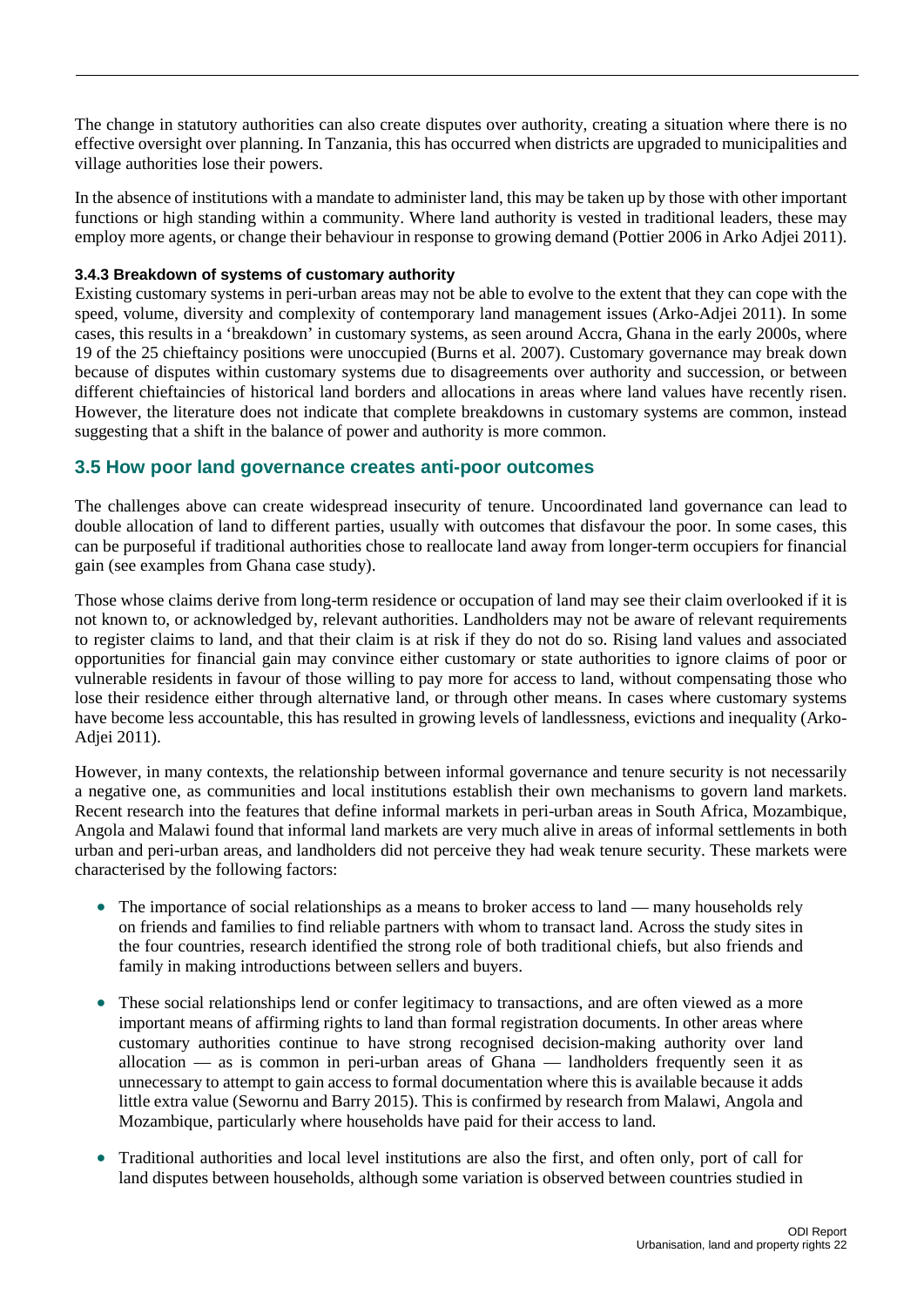Southern Africa. One in three households living in informal peri-urban areas of Luanda referred disputes to local and provincial governments, but this exceptionally high for most countries in the region; in sites in South Africa, Mozambique and Malawi, the low number of disputes that arose under these customary tenure systems were referred to, and dealt with, by local committees or chiefs where the latter existed (Royston 2013).

#### <span id="page-24-0"></span>**Land and spatial coordination and delivery of infrastructure for the poor**

Multiple land tenure systems may also constrain planning for infrastructure, for example leading to an undersupply of roads which is a common feature of African cities.

Weak or multiple tenure systems may also thwart attempts to plan and deliver infrastructure and services conducive to economic growth and poverty reduction (Mboup 2013; Simon et al. 2004). This includes the adequate supply of roads, water and sanitation infrastructure, and housing. Weak authorities may be ill-equipped to plan for long-term developments in areas under their control, lacking either information on future trends and challenges, or the knowledge to deal with these. Responsibility for provision and maintenance of infrastructure and services may lie with different government departments or agencies at central, regional and local government levels which makes it hard to coordinate supply and access to services in peri-urban areas (Simon et al. 2004). Multiple land tenure systems may prevent land planning taking place in peri-urban areas, as there is no clear mandate as to whose authority planning falls under.

A major blockage to implementing planning in countries lies in the lack of resources to compensate landholders. Although processes often call for land to be transferred from private individuals to government as a step in the land formalisation process, governments rarely have compensation funds or other budgets that can be used to compensate landholders for their loss of rights to access land. Conditions attached to loans and grants made by development banks or donors mean that their funds cannot be used to pay compensation for resettlement either.

The lack of resources can prevent programmes from going ahead. Finding ways to move around this obstacle is important to ensuring that land registration efforts can go ahead. In Tanzania, recent experiences of changing the process so that land needed for roads is provided by landholders through a land readjustment process offers some promise (Lugoe 2015). New approaches have seen all landholders in a community pool their land and redistribute it to avoid any one landholder losing land disproportionately, which has offered some important successes.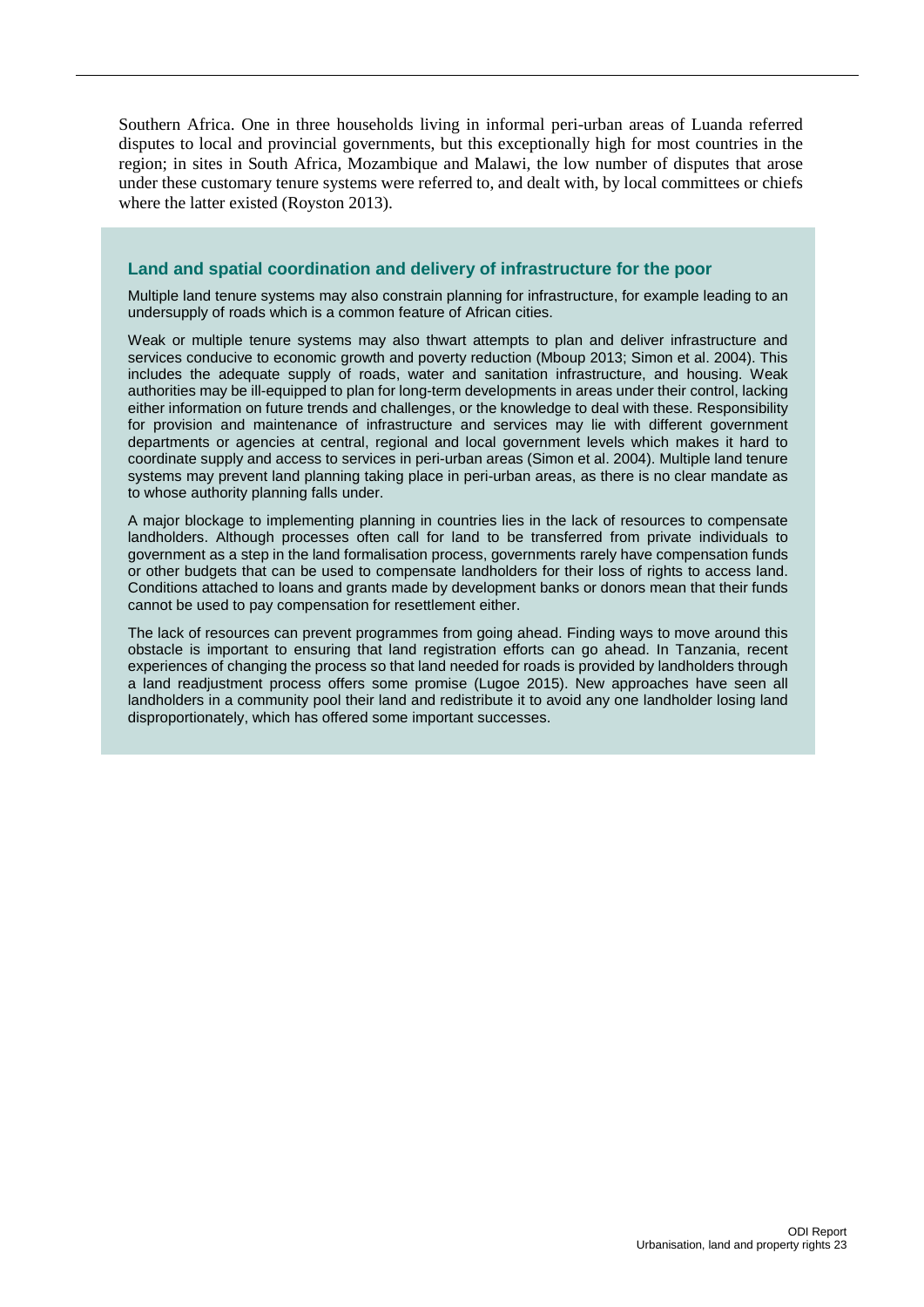## <span id="page-25-0"></span>**4 Ghana case study**

Ghana's urbanisation process has taken place in a context of customary and statutory tenure systems working side by side. In contrast to Tanzania, (see next chapter) where the land tenure system has been shaped by the decisions of the socialist government to abolish chiefs, in Ghana the political settlement has left important decision-making power in the hands of chiefs and traditional authorities who have important influence on land allocation and transactions on most of the land in the country. This raises a number of challenges that are characteristic of other countries in which authority over land is shared between statutory and customary authorities.

## <span id="page-25-1"></span>**4.1 Ghana's urbanisation trajectory**

Since the 1980s, population growth in urban areas has exceeded that in rural areas: between 1984 and 2013, the number of urban residents grew from four million to 14 million and now around 51% of all Ghanaians live in urban areas. By 2030, this is expected to rise to 62% (World Bank, 2015).

For most of the period from the 1980s up until the early 2000s, the capital Accra attracted and housed by far the largest portion of Ghana's urban population although Kumasi, Ghana's second city, grew faster. In the year 2000, Accra (1.7m people) was home to 20% of Ghana's urban population and, together with Kumasi (1.2m), accounted for 34% of the urban population. The three next largest cities of Tema, Sekoi/Takrodi and Tamale all had fewer than 500,000 people. By 2010, although the overall ranking of city classes remained changed, high growth in Kumasi and slower growth in Accra meant both cities grew to their present equal size of around two million. This period also saw growth in smaller settlements exceed that in large ones (apart from Kumasi) — see Table 3. The number of settlements with 20,000-50,000 people quadrupled, and those with 50,000-100,000 people quadrupled from nine in 2000 to 36 in 2010 (World Bank, 2015).

|                   | <b>Total urban population</b> |            | Annual growth rate (%) |
|-------------------|-------------------------------|------------|------------------------|
| <b>City class</b> | 2000                          | 2010       | 2000-10                |
| Kumasi            | 1,170,270                     | 2,035,064  | 5.5                    |
| <b>Others</b>     | 3,401,619                     | 5,462,782  | 4.7                    |
| Sekondi/Takoradi  | 369,166                       | 583,545    | 4.6                    |
| Class 7 towns     | 473,445                       | 727,676    | 4.3                    |
| Tema              | 447,472                       | 633,011    | 3.5                    |
| Tamale            | 197,178                       | 274,022    | 3.3                    |
| Class 6 towns     | 554,805                       | 752,583    | 3.0                    |
| Accra             | 1,658,937                     | 2,076,546  | 2.2                    |
| Total             | 8,272,892                     | 12,545,229 | 4.2                    |

## <span id="page-25-2"></span>**Table 3: Ghana's city classes ranked by growth rate, 2000-2010**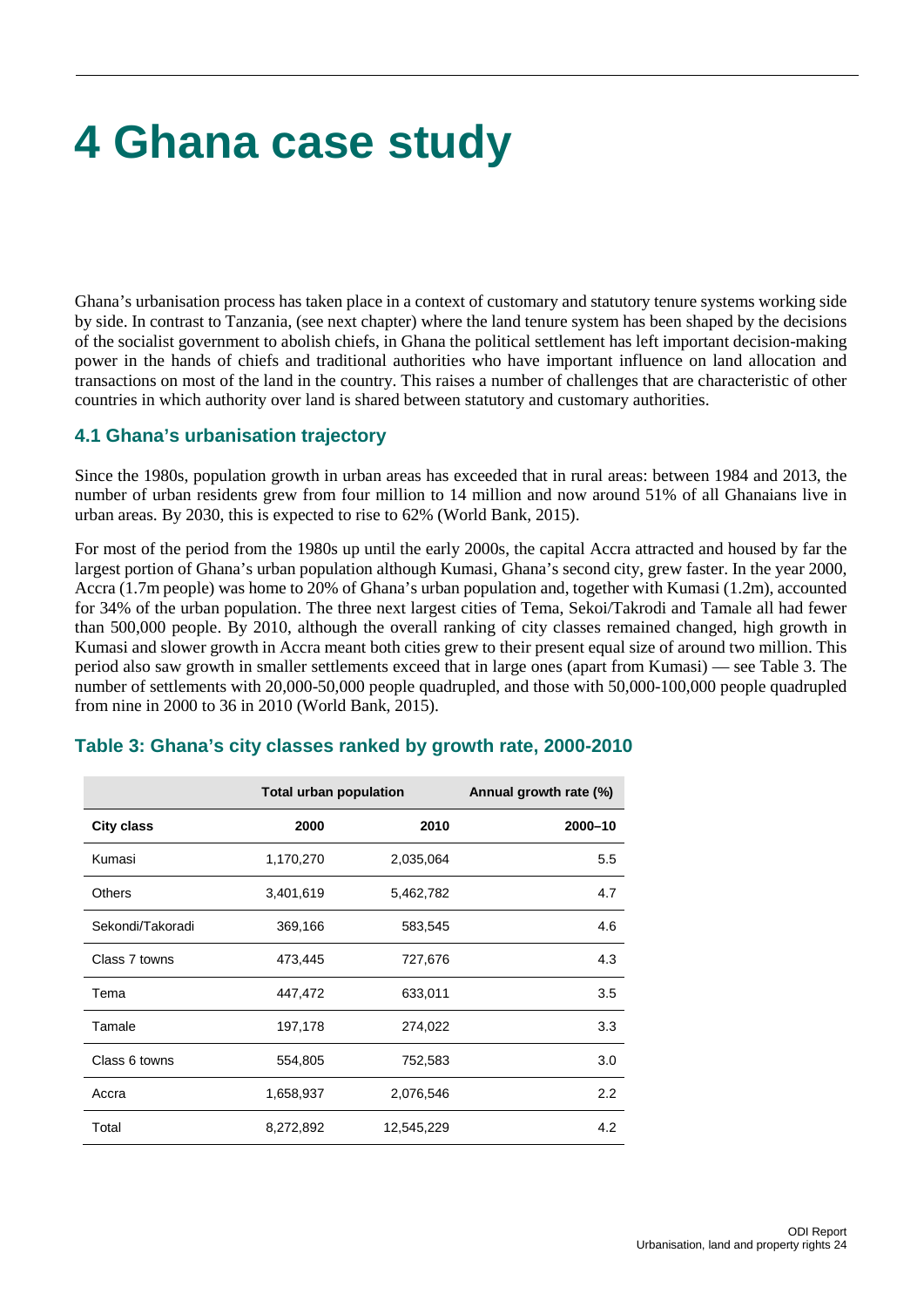However, the slow growth in Accra city shown in Table 3 masks faster growth of its outer lying peri-urban districts and small towns that have seen very high rates of population growth [\(Government of Ghana, 2015\)](#page-48-0). Similarly, the peri-urban areas around Kumasi have seem high growth as migrants and residents have relocated to these areas. As Figure 7 shows, most of Ghana's urban settlements are clustered in the south of the country, especially in the 200 km triangle between Accra, Kumasi and Secondi/Takoradi. The northern regions have fewer cities of all classes, and those that exist are further away from each other [\(Government of Ghana, 2015\)](#page-48-0).

#### <span id="page-26-1"></span>**Links with economic growth**

The World Bank Urbanization Review for Ghana (World Bank 2015) points out that the recent period of rapid urbanisation in Ghana coincided with a period of fast, stable growth and job creation. Statistics suggest unemployment fell even during a period of steady rural-urban migration, as migrants were able to find work. Employment in the industry and services sector grew from 38 to 59% between 1992 and 2010, contributing significantly to economic growth and enabling many households to escape poverty. This process demonstrates the importance of economies of scale and network effects associated with urbanisation, and their impact on economic development (World Bank 2015).

However, this extra employment has not been in those sectors that provide the best conditions for sustained future growth. Manufacturing employment during the 2000s remained steady or even fell slightly, while most new jobs were in non-tradable services, such as commerce and hospitality. Sustained growth in Ghana risks being undermined by the lack of a vibrant industrial sector and the lack of efficiency associated with uncoordinated spatial expansion (World Bank 2015)

In order for urbanisation to sustain its contribution to economic growth, the World Bank suggests that more efforts are needed to coordinate spatial expansion including through better connections between large urban settlements, and between urban areas and their surroundings where much of the manufacturing activity will continue to move to (World Bank 2015).

<span id="page-26-0"></span>

## **Figure 7: Geographical spread of Ghana's urbanisation**

*Source: World Bank, 2015*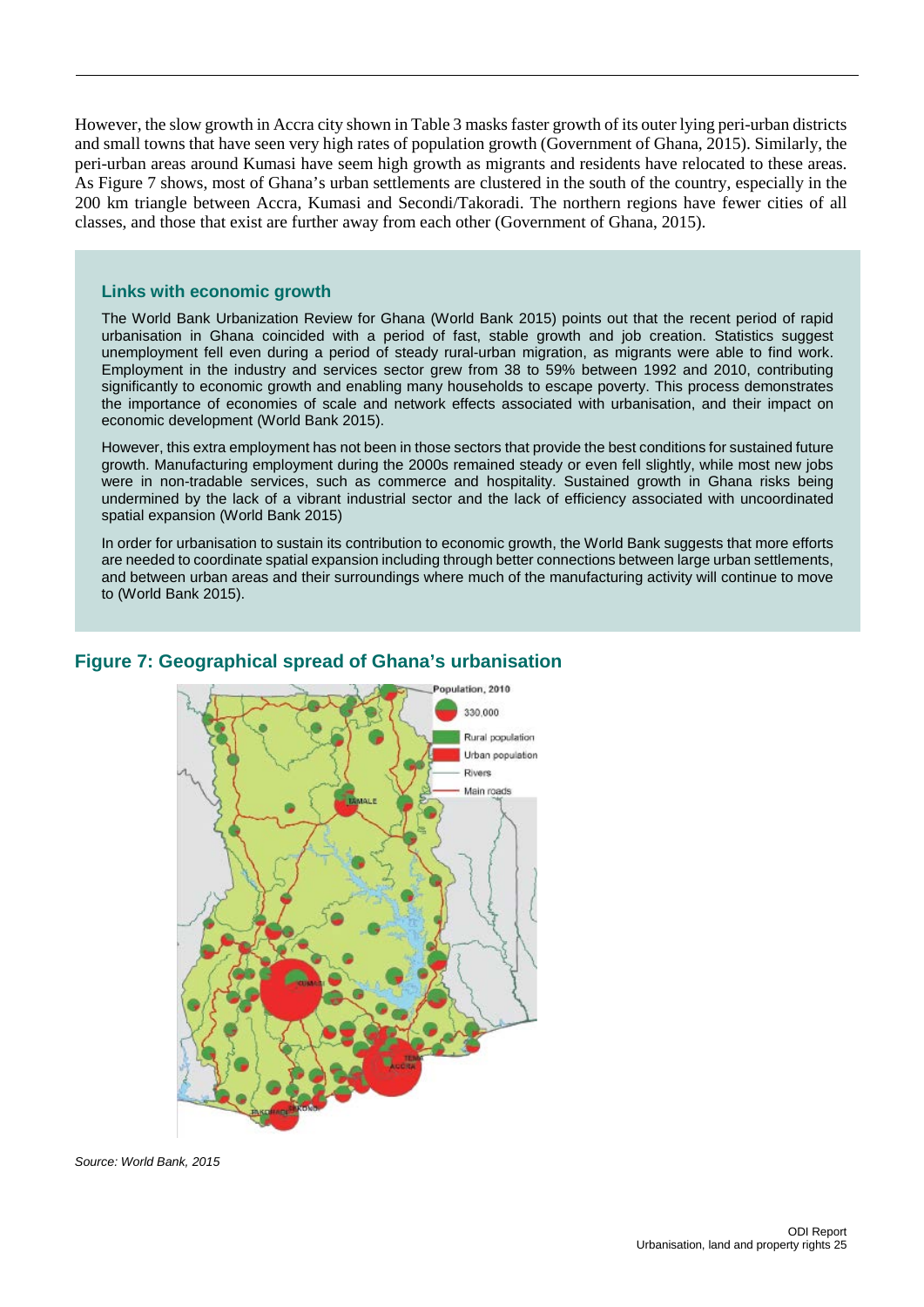## <span id="page-27-0"></span>**4.2 Land tenure and governance**

Ghana's land tenure system, particularly that governing customary land in and around the cities, has become the "focal point of urban expansion and housing development" (World Bank 2015). How land markets, administration and governance work in the peri-urban areas surrounding larger towns and smaller settlements is critical to both the form urban expansion takes, and how benefits from urban expansion are distributed (World Bank, 2015).

### **4.2.1 The land tenure system in Ghana**

Ghana has a dual land tenure system. Most land (around 80%) is customary land, vested in lineages represented by chiefs and or other traditional authorities including earth priests and clan heads. The government controls the remaining 20% which it manages through its Lands Commission [\(Bugri, 2014\)](#page-47-2). The two main forms of customaryheld land held by chiefs are *stool* land (in southern regions) and *skin* land (in the north). A third smaller category of *Family* land refers to customary lands owned by clans with a common ancestor [\(Arko-Adjei, 2011\)](#page-47-3).

#### **Responsibilities of the government**

The 20% of public (state) lands<sup>[3](#page-27-1)</sup> are managed by the new Lands Commission's public and vested land management division and the 10 regional commissions and secretariats. [4](#page-27-2) District Assemblies, which have the highest level of authority over legislating, budgeting and planning at the local level, are also involved in the management of customary land (ILGS, 2010). Their physical planning departments are responsible for spatial planning and controlling physical development on both public and customary land. Their responsibilities also include preparing and approving planning schemes and granting any subsequent building permits, enforcing regulations and sanctioning non-compliance. The Lands Commission is also meant to give final consent to transactions on stool land [\(Mahama & Baffour, 2009\)](#page-49-4). The Office of Administration of Stool Lands is responsible for collecting revenue from taxes on land transactions, and distributing these to the local government and customary authorities according to a constitutional formula (see box on next page).

#### **Responsibilities of customary authorities**

On stool and skin lands, management responsibilities of chiefs include custody of land, dispute settlement, codification of customary law, as well as organisation of rituals, ceremonies and festivals organisation of communal labour, and promotion of socio-economic development. When carrying out these tasks, chiefs are meant to promote the wellbeing of the present and future community members, protect sacred sites and respect familial rights of land-owning families. Chiefs are assisted in their duties by elders and indigenous courts who help with decisions on how to allocate land to community outsiders and settle disputes [\(Arko-Adjei, 2011\)](#page-47-3). Most decisions are made by chiefs in consultation with their councils, but there is rarely further consultation with the broader community (Pernes, 2014, Sewornu pers. comm.).

Although Ghana's land laws provide clear definitions and divisions between the roles of different customary authorities and government agencies, in practice this division is often not upheld. For example, in the area of planning, planning departments lack the staff and resources to carry out their responsibilities and district assemblies lack powers to enforce plans. On the other hand, traditional authorities commission planning schemes in their jurisdiction without going through stipulated formal government channels. Although community members are meant to enjoy easy access to land through customary systems, the increasingly common practices of chiefs arbitrarily using of powers has eroded security of tenure for households (see discussion below).

To improve this situation, in recent years some traditional authorities have introduced Customary Land Secretariats (CLS) to assist land administration, governance and planning activities. Responsibilities of the CLS include assisting with dispute resolution, adopt simple land-use planning procedures, develop landholding rules, and establish simple registries to record land allocations and fees and charges associated with land grants [\(Arko-](#page-47-3)[Adjei, 2011\)](#page-47-3). As of 2013, 39 CLS had been established, almost all of which were established at the request of customary authorities [\(Biitir, Nara, & Ameyaw, 2015\)](#page-47-4). The long-term aim of the government-led Land

<span id="page-27-1"></span><sup>&</sup>lt;sup>3</sup> The small category of vested land is also managed by the public agencies. This land was previously taken from customary lands for public use.

<span id="page-27-2"></span><sup>4</sup> As provided in the Lands Commission Act, 2008 (Act 767).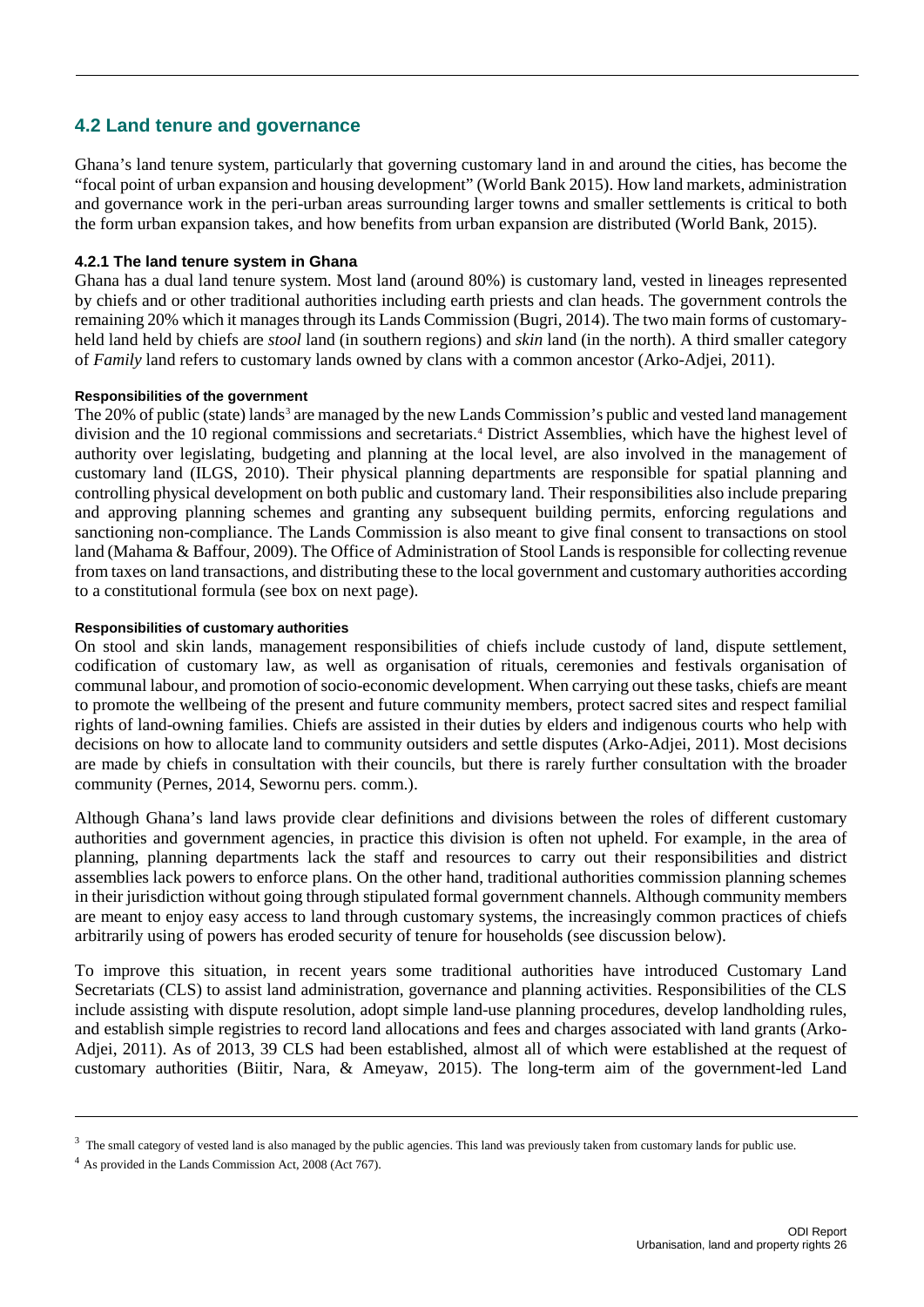Administration Project is to establish through the CLS's a unified, decentralised public record of land availability, use and transactions [\(Ubink, 2008\)](#page-50-2). These are discussed in more detail below.

#### **4.2.2 How households access land in these two systems**

The ways these two categories of public and customary land are managed affect who can gain rights of occupation and under what conditions. While all citizens can theoretically gain access to public land, in practice, access depends on social connections or making informal payments – making them inaccessible to poorer segments of society (Sewornu pers. comm.).

Access to customary land is regulated by norms that apply under customary law. Several types of rights exist that offer different types of access that prioritise access of community members over outsiders. Through customary freehold title, male descendants of first settlers have assured rights to use land if they cultivate it. As long as they recognise the superior authority of the stool or skin, community members with these rights can also sell, lease or mortgage their rights (USAID 2013). These permanent use rights holders can also use the recognised sharecropping arrangements to lease land to outsiders, who usually cannot access to land on the same terms as community members.

Community members historically accessed customary land by giving chiefs gifts of alcohol or other small tokenistic payments. However, rising demand for land in urban and peri-urban areas<sup>[5](#page-28-1)</sup> has led to a situation where chiefs often request cash payments of much higher monetary value. The high cost of accessing customary land puts it beyond the means of many poor households.

Civil society organisations are not prominent in assisting poor households to access land and housing in Ghana as they are in other countries. The Land Administration Project (discussed below) is currently attempting to support more civil society activities working on land issues, particularly on public education activities to raise awareness on land issues.

## <span id="page-28-0"></span>**Contested responsibility and funding for development activities**

Ghana's land laws mandate that rents, royalties, dues and any other form of income or capital that are raised from stool land are meant to be paid into stool land account for redistribution, according to the following formula:

- 10% for the administrator:
- 25% to the landholding stool through the traditional authority for the maintenance of the stool;
- 20% to the traditional council; and
- 55% to the District Assembly which has jurisdiction over the area where the stool is located.

Although the legal framework provides a clear division of responsibilities for land management, more contested is the question of if district assemblies or chiefs should be responsible for carrying out social and economic development activities within communities. Because taxes on land transactions are a major source of funding for development projects, there are conflicting opinions and practices over how land sales are organised and how much tax needs to be paid on transactions.

The core mandate of district assemblies includes a responsibility for community development. While they receive some funding from central government, much comes from taxes levied on property transactions on customary lands. These are meant to be funded primarily through revenue from land transactions, which are collected by the Office of the Administrator of Stool Lands (OASL).

However, this disbursement formula has been unpopular with chiefs, partly because the district assemblies are not always perceived to use their budgets to deliver tangible benefits, and spend too much on recurring expenses and salaries and invest too little in works and infrastructure programmes. As the constitution also prescribes that chiefs have a responsibility to use land revenues for the benefit of their communities, some chiefs argue they should receive a greater portion of the funding in order to fulfil this obligation.

At the same time, because the funds that go to the district assembly are meant to be used for development, chiefs refute calls that they spend the 20% they receive on development projects. Some chiefs also maintain

<span id="page-28-1"></span><sup>5</sup> In Accra and Kumasi, land prices increased between 460% and 1,300% between 1995 and 2005 (World Bank 2015).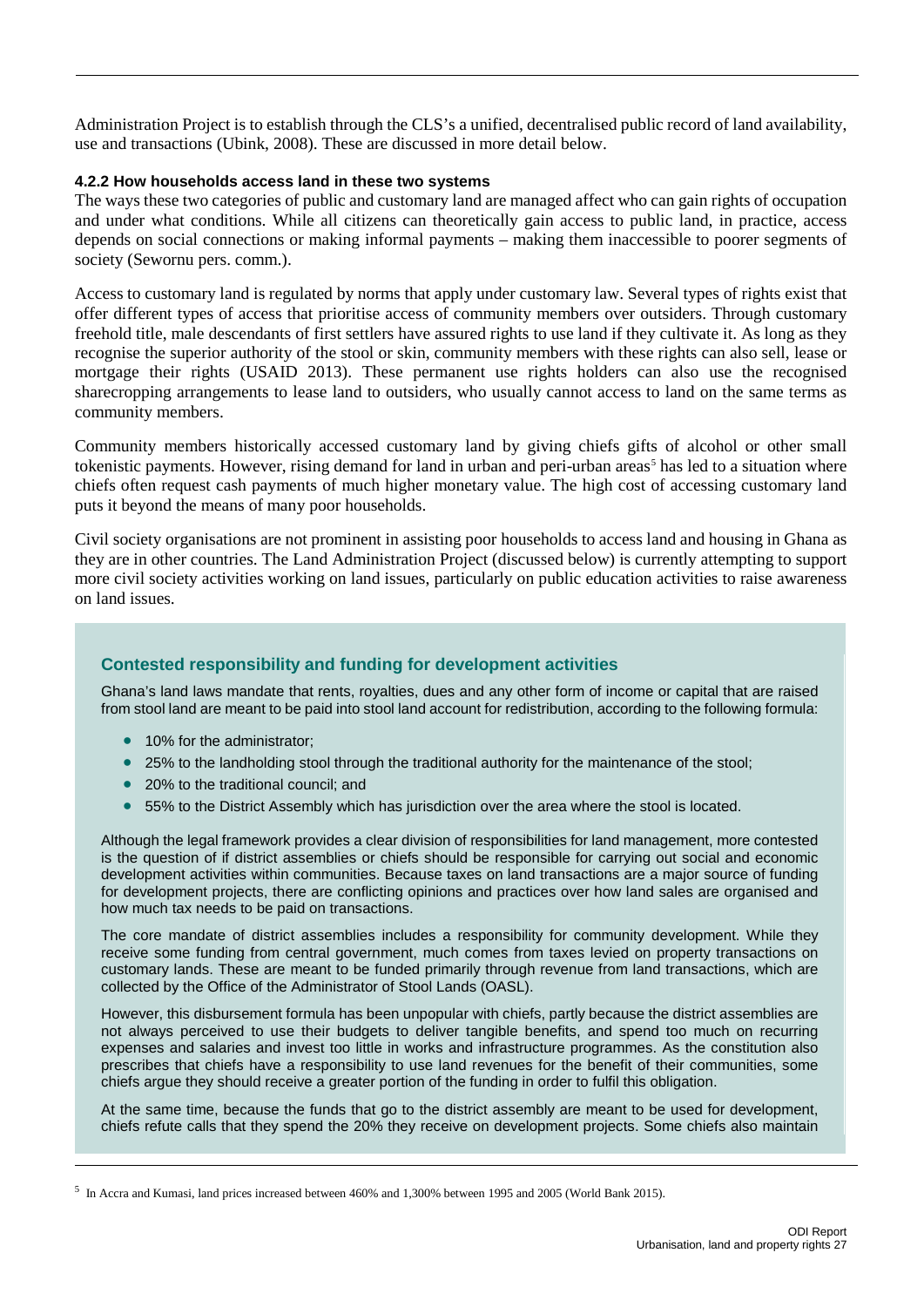that because their ancestors owned the land they have no obligation to share these proceeds with other members of the community.

Partly because of this disagreement, some chiefs have bypassed the formal system and structured land sales in a way that reduces the amount that goes to the district assembly while increasing what they receive. They have done this by declaring low official values for sales and other transactions, but requiring buyers to pay high amounts for what were formerly tokenistic payments to the chiefs: so-called "drink money". Research suggests that the sums for drink money now reflect market prices for land, and dwarf the small sums coming from ground rent that chiefs agree to pay (Blocher 2006).

The issue of the definition of stool land revenue is particularly pertinent in peri-urban areas where much revenue is raised from the rise in land value as agricultural land is converted to residential land. Although this lacuna is widely acknowledged, few efforts to address this have been made due to fears that a case brought against the system would be met by broad backlash by the chiefs, with important political consequences (Ubink and Quan 2008).

## <span id="page-29-0"></span>**4.3 Customary governance in fast-changing peri-urban areas**

The effects of population growth and urbanisation place strains on customary land systems and this is most evident in peri-urban areas [\(Kaiser Hughes, Knox, & Jones-Casey, 2011\)](#page-48-1). Growing demand for land – mostly from the non-agricultural sector – results in land scarcity, higher land values and greater demand for planning of customary land. Customary systems often struggle to deal with these new demands and in some cases "disintegrate" (Naab et al. 2013), exposing several weaknesses within the customary land governance system:

- Disputes over historical land claims emerge and take a long time and substantial resources to resolve because jurisdictions and decision-making powers are contestable. As land values rise in peri-urban areas, disputes over jurisdictional boundaries between neighbouring chieftaincies have become more frequent. These disputes are often over historical boundaries, but also over land that earlier generations of chiefs have loaned to outsiders and whether these loans were temporary or permanent (Paaga 2013).
- Disputes within land-owning families are also increasingly common as individual family members sell off parcels of land without the consent of other members. These decisions can then later be nullified or contested, especially when the same parcel is resold to another buyer. This type of situation is common on land under the authority of family heads and chiefs (Mends and De Meijere, 2006, Sewornu and Barry, 2015). Disputes over land allocation are sometimes tied to broader questions of authority and succession within customary systems, which are often contested. For example, struggles over succession may lead to the appointment of interim caretaker chiefs, who may withhold endorsement of land sales or allocate land in a way that is perceived as illegitimate by others in the community.

The dispute resolution system is ill-equipped to deal with the increasing numbers of disputes that result from contested land governance decisions. Despite the frequency of disputes within families, traditional dispute resolution mechanisms are not perceived to be fit to solve these disputes. Even though statutory courts are slow and cases are expensive to resolve, plaintiffs often turn to these as they expect a more favourable hearing (Crook 2004). Settling disputes can involve large litigation fees that encourage chiefs to sell further lands in their jurisdictions in order to pay legal fees. These conflicts at the jurisdictional level lead to tenure insecurity to households occupying lands that are subject to disputes (discussed below).

• **Chiefs have the right to evict community members from land they occupy without consultation.**  Customary authorities can use their allodial (ultimate) rights over land to take and reallocate land to newcomers that both community members and outsiders use. The rising value of land provides incentives to reallocate land that previously did not exist. While chiefs consult with councils of elders,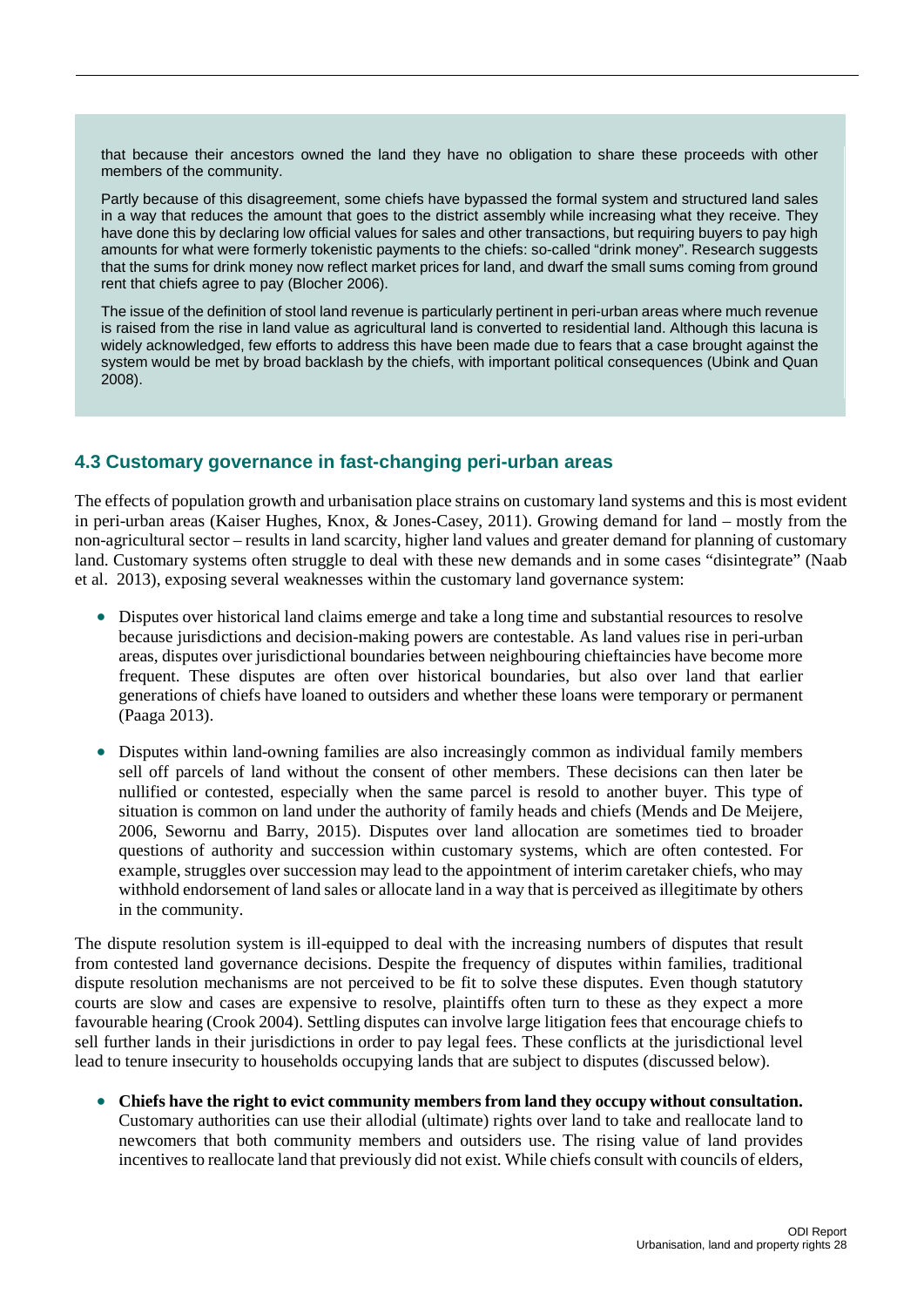these do not always act in the interest of community members, especially when it comes to the sale of communal land (Yaro, 2009; Ubink, 2008).

- **Chiefs are not obliged to share proceeds from sales with community members.** When chiefs choose to reallocate the land that community members use, there is no requirement for them to share proceeds from new leases with members. Although the government or private investors may provide compensation payments, district assemblies have limited means to stipulate how chiefs use the proceeds [\(Oduro et al., 2015\)](#page-49-5) and where chiefs decide to pay compensation, they use their discretion rather than formal guidelines or formulae to guide how much they pay. Therefore, the amount of compensation households receive is often well below market rates. [\(Oduro et al., 2015\)](#page-49-5). Where farmers lose land in peri-urban areas, studies have found they are often compensated only for lost crops or provided single dwellings in return for the loss of large areas of land (Alden Wiley and Hammond 2001, Pernes 2014).
- Traditional authorities usually do not have systems of record keeping that enable them to keep pace with accelerating rate of land transactions. In customary jurisdictions, neither customary authorities nor landholders keep records of land transactions, relying instead on trust and collective recollection to legitimise land holding (Paaga 2013). This has resulted in complex disputes when multiple allocation of land occurs [\(Ubink, 2008\)](#page-50-2).
- **Planning of settlements on customary land does not take place.** Customary authorities have often been unwilling or unable to collaborate with planning authorities in order to plan settlements in areas of their jurisdiction. Chiefs frequently prepare their own planning schemes for areas, in some cases through surveyors, without consulting either district assemblies or any existing plans or maps. To confuse matters further, sometimes officials from state agencies carry out unofficial planning on behalf of chiefs (Pagaa 2013). In other areas, chiefs do not survey land boundaries but rather require land purchasers to do so, leading to a situation where survey information is not held in a central registry but in the hands of individual owners (Pagaa 2013).

The blame for a lack of formal planning does not lie entirely with traditional authorities as District Assemblies often lack the resources to carry out planning on the scale needed, or the capacity to enforce plans. Despite having important functions for overseeing the development of land in line with zoning stipulations, the District Assemblies' Town and Country Planning Department lacks adequate personnel, resources and political backing to carry out its functions [\(Arko-Adjei, 2011\)](#page-47-3).

In addition, acrimonious relationship between chiefs and district assemblies have prevented cooperation in land planning and administration. Reasons for poor relationships are often related to how local government has previously demarcated administrative boundaries without consulting chiefs. This has led to situations where administrative boundaries cut across traditional boundaries, or where public buildings (e.g. colleges and stadia) built on land claimed by one traditional authority are given names that associate them with an adjacent traditional authority<sup>6</sup> (Ministry of Local Government and Rural Development 2012).

#### **4.3.1 Impacts on access to land**

These issues of weak land governance, administration and planning brought into relief by the greater urbanisation of rural land markets produce a series of negative outcomes on households living in peri-urban areas. Contested authority within the chieftaincy system creates tenure insecurity, as occupied land may be sold off, and in many cases, those households losing land do not receive compensation. For example, Sewornu (*in lit*) and Danso and Barry (2015) note how disputes between family members in the chieftaincy in the Oyibi and Bortsianor areas of peri-urban Accra over rights to allocate land created long-term tenure insecurity for households occupying these lands. Similarly, Naab et al. (2013) note that the increasing demand for peri-urban land around Tamale creates

<span id="page-30-0"></span> $<sup>6</sup>$  As an example, MLGRD (2012) cites an example where Chiefs of the Akwapen Traditional Area complained that a polytechnic and stadium built on</sup> land in their area was named the Koforidua Polytechnic and Koforidua Stadium; Koforidua being the name of the neighbouring traditional authority. They complained because using the name of the neighbouring traditional authority undermined the Akwapen claim to land, and meant the Akwapen North District Assembly did not receive royalties from the project.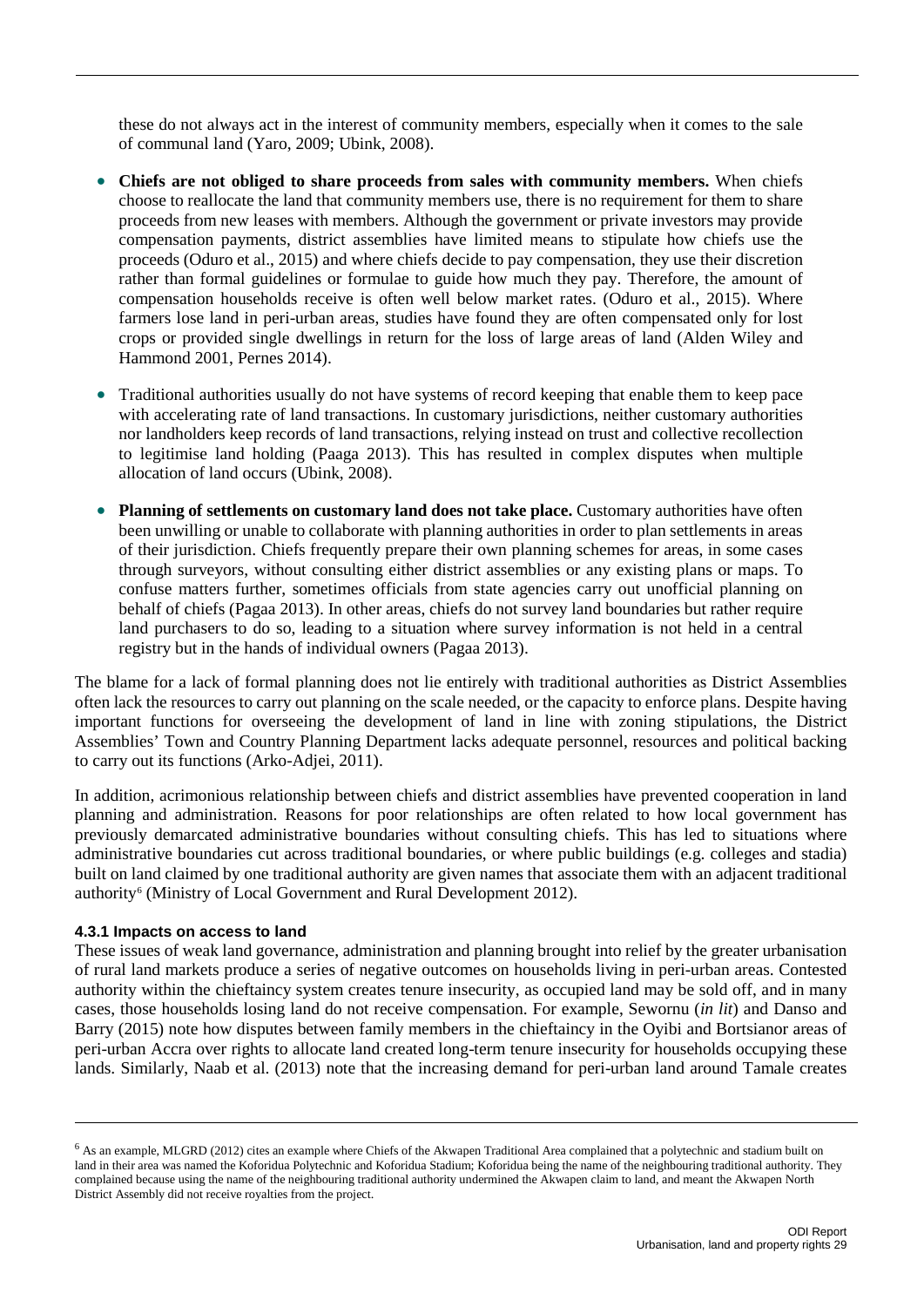competition between traditional land-owning families, chiefs and elders and leads to dispossession of land by existing users.

The weak status of landholders' claims means they cannot effectively protest and protect themselves against the loss of major livelihood assets. Although croplands are important for local livelihoods in most peri-urban areas, chiefs nonetheless regularly lease land to developers whose ambitions for using the land does not provide any benefit to local communities (Chingbu et al, 2015). Wetlands and natural waterways are often developed without regard to the consequences to the wider ecosystems and agricultural activities that depend on them (Ubink, 2007).

Studies from around Accra and Tamale show that poor, agriculture-dependent households are often in the weakest position to protest, and experience the greatest loss in living standards as result of losing land, as they have few alternative livelihood options [\(Oduro et al., 2015;](#page-49-5) Naab et al. 2013). Landholders whose land is reallocated to developers often attempt to move to villages further away to farm, but have increasing trouble finding affordable land and capital to develop it. The changes in customary systems can also disadvantage women and youths in within communities, who unlike men, do not have rights to land that allow them to lease land to developers and enjoy the benefits of the income.

From the limited studies looking at differences between *indigenes* and outsiders, identity does not seem to be more important than ability to pay. Oduwu (2008) finds that while more *indigenes* could access land more easily than migrants in peri-urban Accra, the opposite situation existed in Kumasi, where migrants were more successful in acquiring land for housing than indigenes because they could afford the higher land costs. Whereas previously it used to be possible for *indigenes* to acquire land using tokenistic payments, by the 2000s rising land costs in some cities like Kumasi were attracting higher payments that priced out poorer households (Oduwu 2008).

## <span id="page-31-0"></span>**4.4 Current reforms and lessons learned**

The sections above have discussed the challenges associated with poor land governance overall and weak land administration over peri-urban areas. Although the above discussion highlights some of the weaknesses inherent in the practices of customary institutions, government and donor response has focused on supporting their better functioning rather than seeking to diminish and replace them with statutory bodies is that they are able to "*reach deep into rural society and operate more effectively at community levels"* (Bruce 2013 cited in [Biitir et al. 2015\)](#page-47-4).

This rationale underpinned the 1999 National Land Policy and subsequent efforts to implement the contents of the policy through activities under the Land Administration Project. This has tried to harmonise the land policy and regulatory framework, reform and develop the public sector and customary land administration agencies, improve titling registration and valuation systems, and develop capacity in human resources, management and evaluation. The activities that had the most direct impact on changing land tenure security on customary lands in peri-urban areas include the establishment of Customary Land Secretariats (discussed above), and supporting the titling and registration of land claims.

Experience to date from activities suggests success has been mixed, and much more time is needed to change practices than the Land Administration Project first anticipated (Pernes 2014). A recent study of how well CLSs were performing their functions [\(Biitir et al., 2015\)](#page-47-4) found that they had been successful in resolving disputes in their areas. However, progress in other areas was more challenging. Only a small number had attempted to demarcate chieftaincy boundaries, and none had built strong links with planning departments of local district assemblies to to carry out land use planning or allocate plots. In addition, they have faced significant challenges in documenting transactions of land in their jurisdictions. Information on transactions has not been collected for all years, and there has been little coordination in sharing information with the public land agencies. One of the main issues encountered with the CLS has been hiring and retaining long-term, professional staff. In some areas, chiefs have attempted to gain control over CLS by appointing family members to top positions only for the next chief to appoint someone else. Efforts to improve the land record keeping and dispute resolution in the next stage of developing CLS is critical to their success [\(Biitir et al., 2015;](#page-47-4) [Bugri, 2014\)](#page-47-2).

The Land Administration Project also aimed to strengthen tenure security by issuing permits to landowners and requiring individuals to register their land. According to Sewornu and Barry (2015), the project's first phase attempted to title 300,000 land parcels in urban and peri-urban areas. Upon completion, fewer than 11,000 land parcels had been surveyed, of which about 5,760 parcels were approved for titling.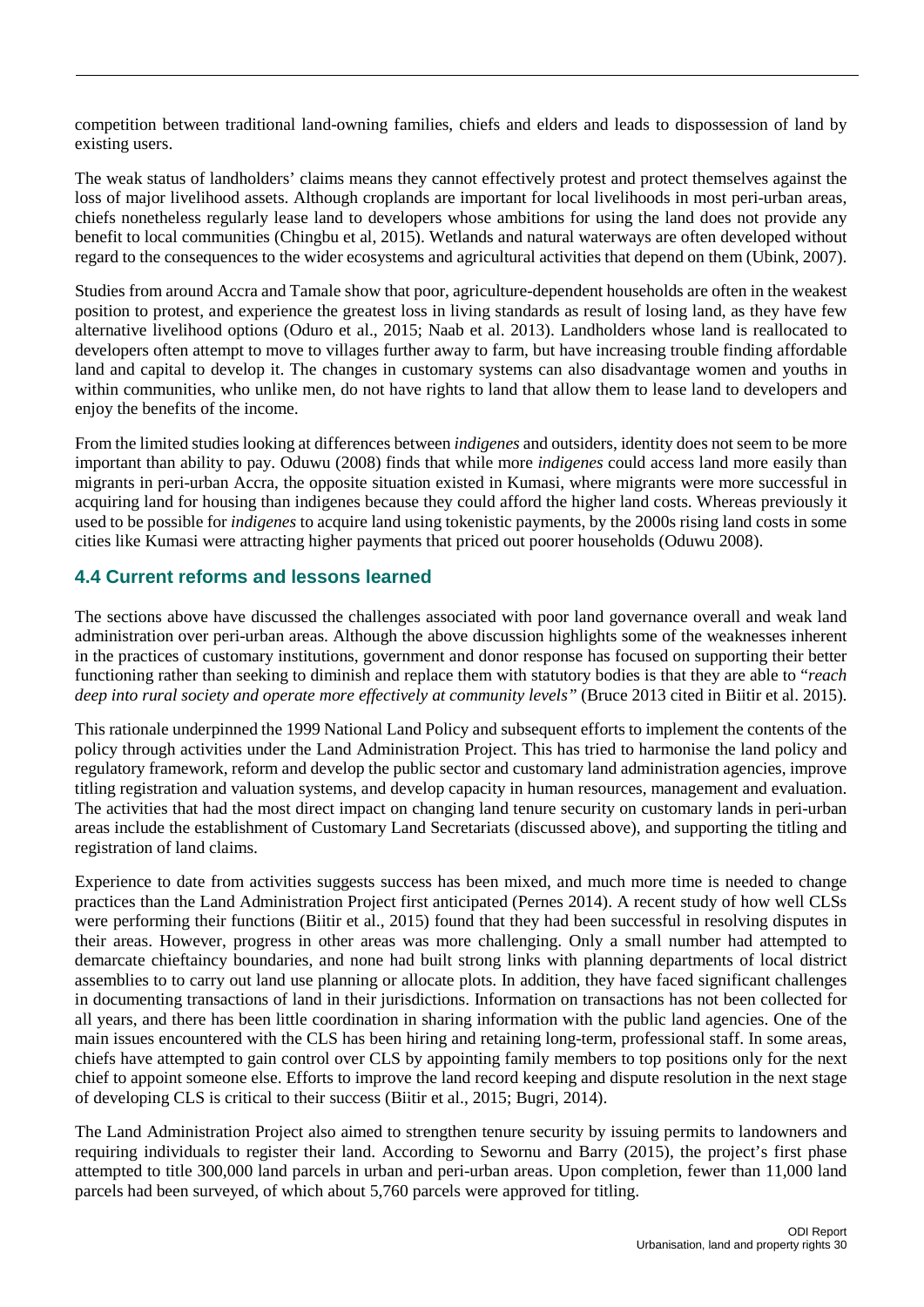Progress has been slow because households are unaware of the project's existence, but also because most households do not feel that registering their land strengthens their claims within the customary system. Instead, they take other actions, including constructing buildings or hiring land guards to ensure others did not encroach on land. In peri-urban Tamale, Naab et al (2013) found that only farmers growing commercial crops acquired titles for their land, perceive a strong need to register their claims. Expensive and slow procedures stop households from registering titles. In areas of peri-urban Accra distrust of the government was also an important reason. Households were suspicious of the offer of low cost registration by the government, fearing this could lead to expropriation or contestation at some future point (Sewornu and Barry 2015).

Beyond these specific examples, a major criticism of the current approach to reform formal land administration and registering land is that is based on a technocratic approach that does not include provisions to ensure access, and thereby tenure security, of poor and vulnerable groups [\(Arko-Adjei, 2011\)](#page-47-3). The processes to register deeds or title are relatively expensive and require a high level of education to navigate, which deter poorer households. The second phase of the Land Administration Project (LAP) is attempting to address these issues through improving information on the benefits of registration and making more use of CLS and civil society, which has traditionally been absent from working on land issues.

## <span id="page-32-0"></span>**4.5 Conclusions and recommendations**

Since 2000, Ghana's urbanisation has been characterised by faster growth in smaller towns and cities, and around the outskirts of larger cities. Peri-urban areas surrounding larger towns and smaller settlements will see the highest population growth in the future.

As elsewhere, peri-urban areas are the sites of rapid change, not least because they often experience the largest changes in land values, which drives speculation and conversion of land use from farmland s to residential and commercial use.

This is accompanied by changes in land governance arrangements and tenure security: peri-urban areas in Ghana have experienced important shifts in land tenure systems as land values have risen and powerful groups, including chiefs and land-owning families, have taken more control over land allocation, often for private gain.

Customary systems may not be able to evolve to the extent that they can cope with the speed, volume, diversity and complexity of contemporary land management issues (Arko-Adjei 2011). As a result, access to land traditionally provided by customary authorities cannot always be relied on to continue under conditions of rapidly rising land prices, especially in the interests of the poor. However, the state's ability to oversee transactions and provide administrative services that are accessible to the poor are similarly limited, and working to strengthen, rather than weaken, customary systems appears to be the most feasible way of strengthening land tenure for households living in these areas.

To assist the customary authorities in modernising their administrative procedures and offering better tenure security and land governance, the government has started establishing Customary Land Secretariats to support traditional systems. The CLS that have established are working well in some respects providing alternative dispute resolution to the courts systems, and information to communities on land rights. However, their ability to keep records of land transactions is mixed, and long-term support is needed in order for these to function as effective administrative bodies.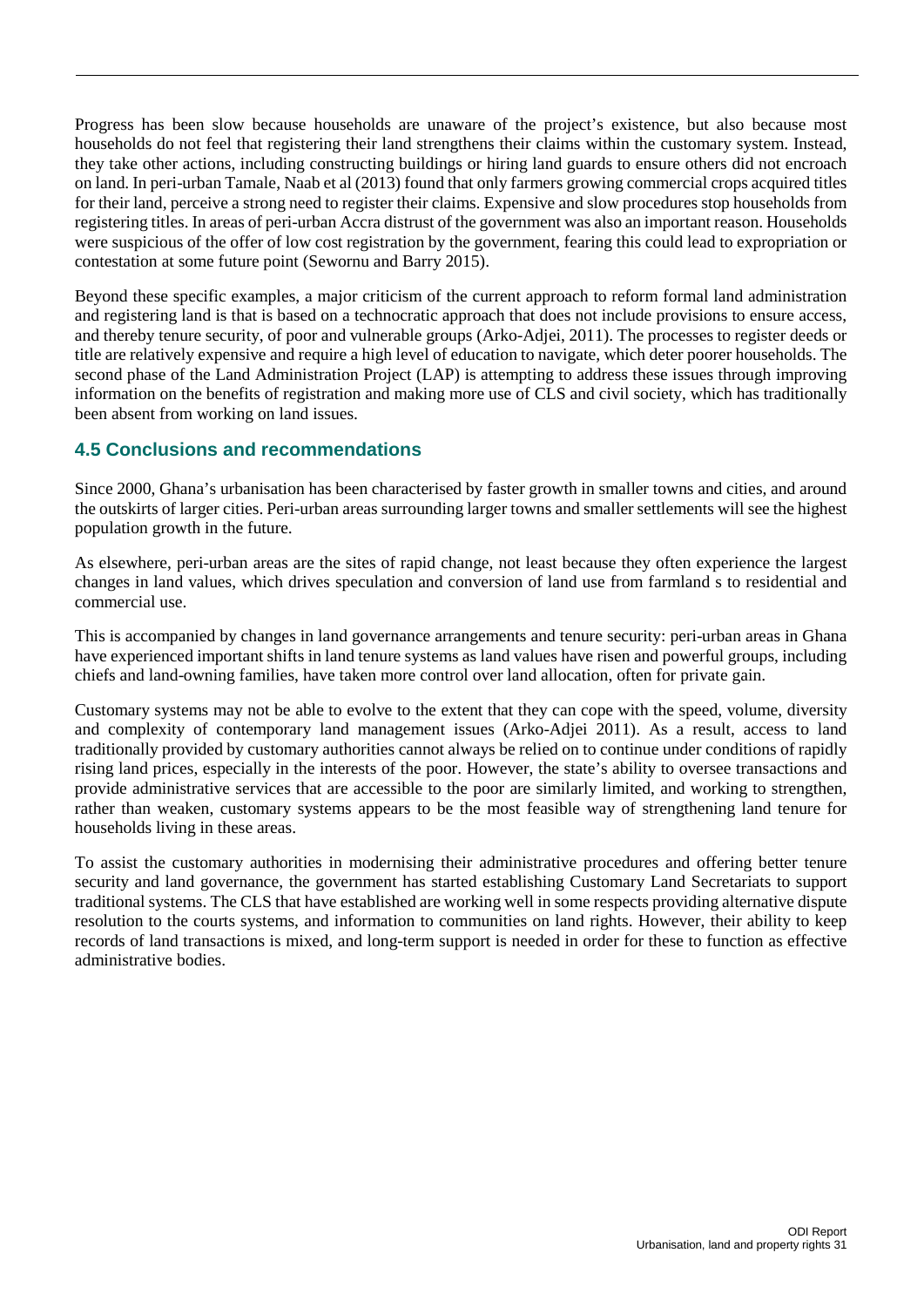# <span id="page-33-0"></span>**5 Tanzania case study**

## <span id="page-33-1"></span>**5.1 Overview of urbanisation in Tanzania**

## **5.1.1 Tanzania's urbanisation trajectory**

Tanzania is urbanising rapidly (Figure 8). From 2002–2012, the growth rate of the urban population at 5.3% was almost twice that of the total population (2.7%) (Figure 9). During the same period, the urban population grew by around 8.7 million people, increasing the urban share of the total population from 22% to 29%.

<span id="page-33-2"></span>

## **Figure 8: Tanzania's urban and total population growth, 1957-2012**

<span id="page-33-3"></span>*Source: Tanzania census data reported in Wenban-Smith (2015)* 

## **Figure 9: Growth rates of different-sized settlements, 1967-2012**



*Source: Tanzania census data reported in Wenban-Smith (2015)* 

This period has seen Dar es Salaam maintain its position as Tanzania's largest city (Figure 10). With 4.4 million residents, it houses over a third of all urban Tanzanians – a share that has remained more or less constant for the last 30 years (Christiansen et al 2015). While Tanzania's other regional capitals<sup>[7](#page-33-4)</sup> collectively accounted for the

<span id="page-33-4"></span> $7$  These all have populations of over 200,000 inhabitants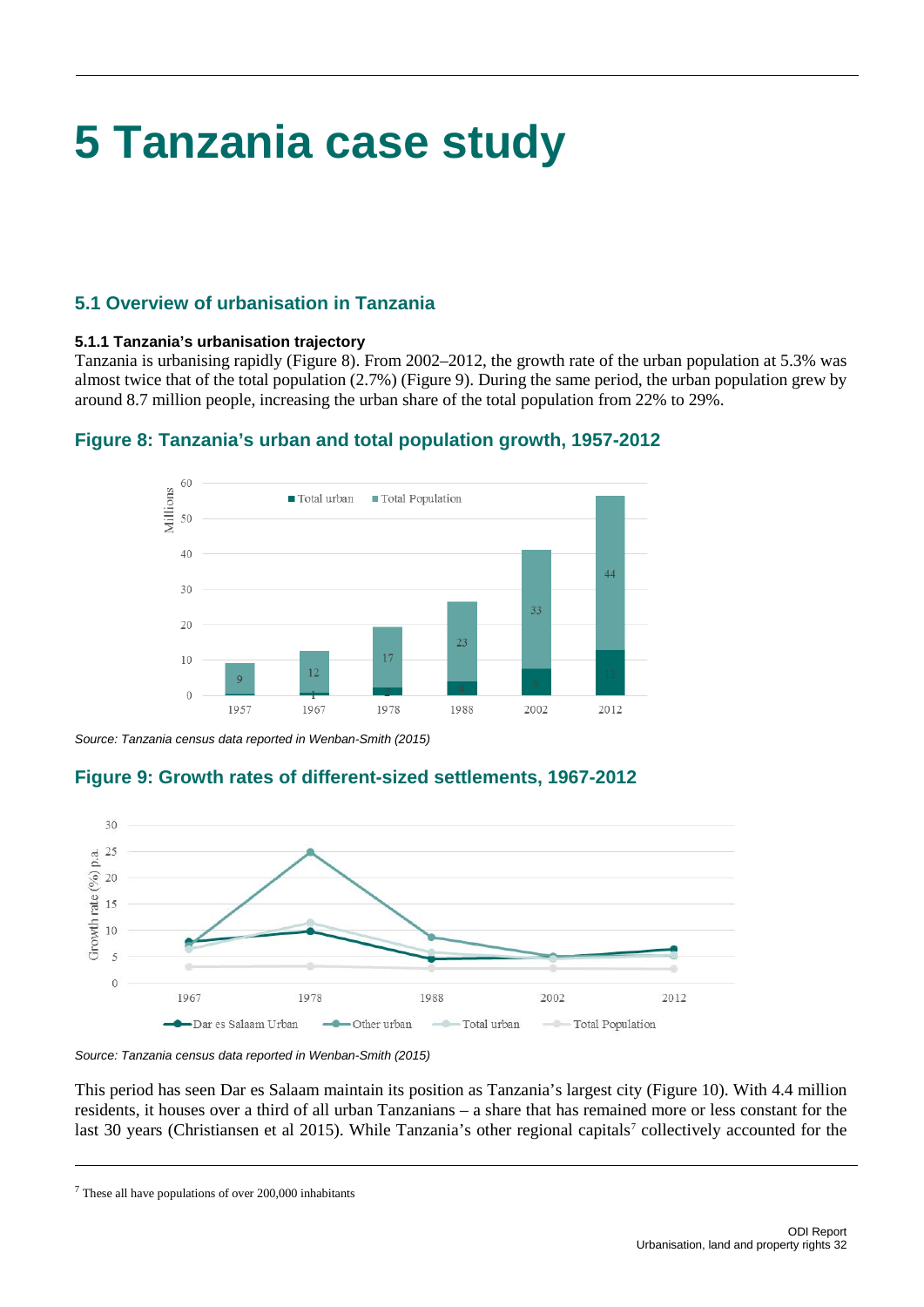largest share of the population from the 1950s onwards, smaller towns grew rapidly over this period and, by 2012, more people lived in smaller towns (4.3 million) than in regional capitals (4.0 million).



## <span id="page-34-0"></span>**Figure 10: Distribution of Tanzania's urban population, 1957-2012**

The contribution of rural-urban migration to urban population growth differs by city and has changed over time. In general, the natural population growth of existing urban residents accounted for most of the growth within cities. However, in-migration to Dar in the period from 2002-2012 accounted for 65% of growth there. This is attributed to this period experiencing higher economic growth and better job prospects in comparison to rural areas (Wenban-Smith 2015).

Trends and events in Tanzania's economic and institutional history also provide suggestions for the differences in urban population growth across different settlement types observed in Figure 9. Although in the 1970s, the government adopted anti-urban, pro-rural policies (discussed below), economic hardship in rural areas conversely encouraged greater migration to large cities, which still offered better options [\(Wenban-Smith, 2015\)](#page-51-1). However, the following period from 1979 till the late 1980s which saw significant government budgets cuts, a decline in the manufacturing sector and the collapse of the state-run crop marketing encouraged farmers to shift from growing export and non-food crops to food crops for their own subsistence and slowed urban migration. It was only in the 2000s when the economy and formal employment grew again that rural-urban migration accelerated once again, explaining the faster growth rates especially in Dar es Salaam (ibid).

Given the high population growth rate, Tanzania's urban population is expected to increase by 61.5 million between 2010 and 2050. While it is very hard to predict patterns of future urban growth across different types of cities, studies exploring patterns of out-migration suggest that many more poor households in rural areas prefer migrate to nearby smaller towns, suggesting these towns will continue experience high growth (Christiansen et al. 2015).

### **Trends in urban policies**

At the same time that cities were growing, the dismantling of local government and attempts to direct urban planning through central government organs led to an under-supply of well-planned areas and formal housing. Although local government was re-introduced in the late 1980s, urban authorities were seriously limited in their capacity to tax and spend, and struggled to provide services to deal with the influx of migrants [\(Owens, 2014\)](#page-49-6). When established, urban municipalities had large jurisdictions but lacked the capacity to govern properly. [Lupala](#page-48-2)  [\(2015\)](#page-48-2) notes that there was no clear rationale for the establishment of such large jurisdictions, and urban local authorities have since struggled to provide needed services and contain urban sprawl.

At the same time, local authorities have lacked powers while the role of central government agencies has remained strong, even after economic liberalisation in the 1990s. For much of Tanzania's recent history, urban planning was characterised by central control, modernisation aspirations and high development standards, with very little control placed in the hands of local government organs (Owens 2014).

Efforts to provide housing for the growing population were unsuccessful: from the 1960s onwards, the policy for housing made the National Housing Corporation (NHC) responsible for providing housing for all households in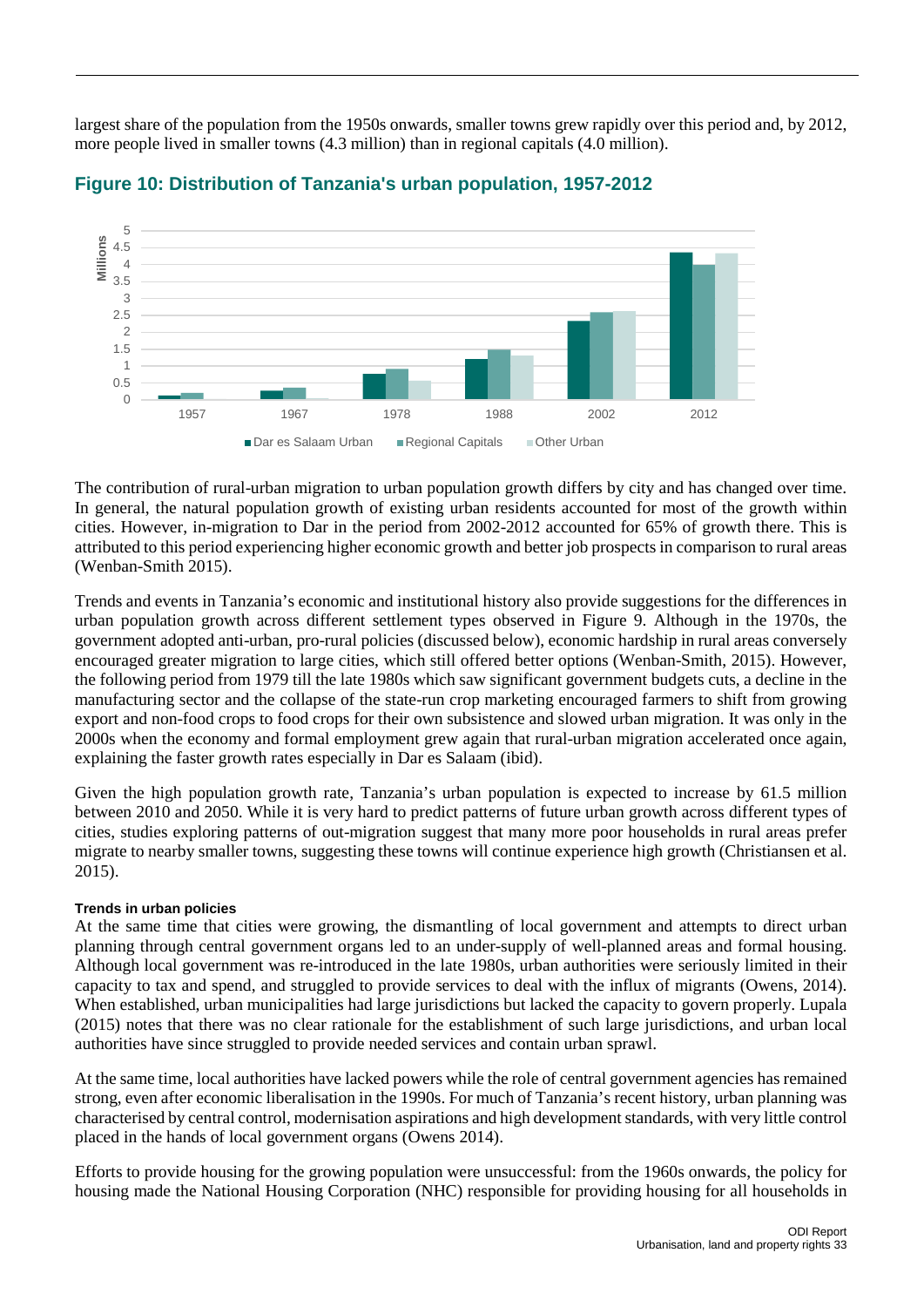urban areas, which it was unable to do. Even though it became clear that the only way most households could access housing was through self-construction on land they acquired through non-formal channels, government strategies for urbanisation did not recognise this, instead suggesting a key role in all land transactions and planning decisions for central government ministries and agencies. It was only with the passing of land laws in the 1990s that the government recognised the role of individuals and organised private sector in meeting housing targets [\(Owens, 2014\)](#page-49-6). However, this has not been prioritised in government programmes, which have not provided clearly defined roles and adequate support to facilitate participation by private surveyors (Lugoe 2015).

For civil society organisations, the cost of land registration processes has prevented engagement on a major scale, although this is an important entry point for CSO engagement.

In general, the organisation of the land bureaucracy within government has meant that land governance and administration have struggled to perform well. The underlying reasons for the low provision of serviced land in Dar es Salaam are complicated and varied, and not explored in detail here.<sup>8</sup> Important factors include unclear institutional mandates for planning between different levels of government, lack of resourcing for projects to regularise land (especially when projects have attempted to purchase and compensate landholders), slow land administration procedures, and unrealistically high standards for planned settlements such as large minimum areas for plots, which have made it difficult to introduce these [\(Kironde, 2006;](#page-48-3) [Midheme, 2007\)](#page-49-7).

#### **Implications for access to land housing and services**

As a result, all local governments have fallen well short of creating enough planned areas and plots. Figure 11 shows that the gap between the demand and supply of plots in Tanzania has grown quickly over time.



## <span id="page-35-0"></span>**Figure 11: Demand and supply of plots between 1972/73 and 2005/06**

#### *Source: Lugoe (2008)*

With a shortage of planned development areas, between 40-80% of all built up areas are informal [\(Kironde, 2006;](#page-48-3) [Lupala, 2015\)](#page-48-2) and most urban households in all major cities live in unplanned areas [\(Kyessi & Sekiete, 2014\)](#page-48-4). Due to the high cost and administrative challenges of servicing unplanned areas, services only reach small portions of the population: water and drainage systems cover only 3.3% of built-up areas and fewer than 40% of urban households are connected to water supplies [\(Lupala, 2015\)](#page-48-2).

#### **Implications for spatial development of cities**

The legacy of this policy environment is that most cities in Tanzania are characterised by large areas of low population density. Many of the municipalities continue to have in their jurisdictions large areas of land that remain

<span id="page-35-1"></span><sup>&</sup>lt;sup>8</sup> Annex 2 of Lugoe (2008) provides a comprehensive overview of some of the issues facing the land administration system that led to this undersupply.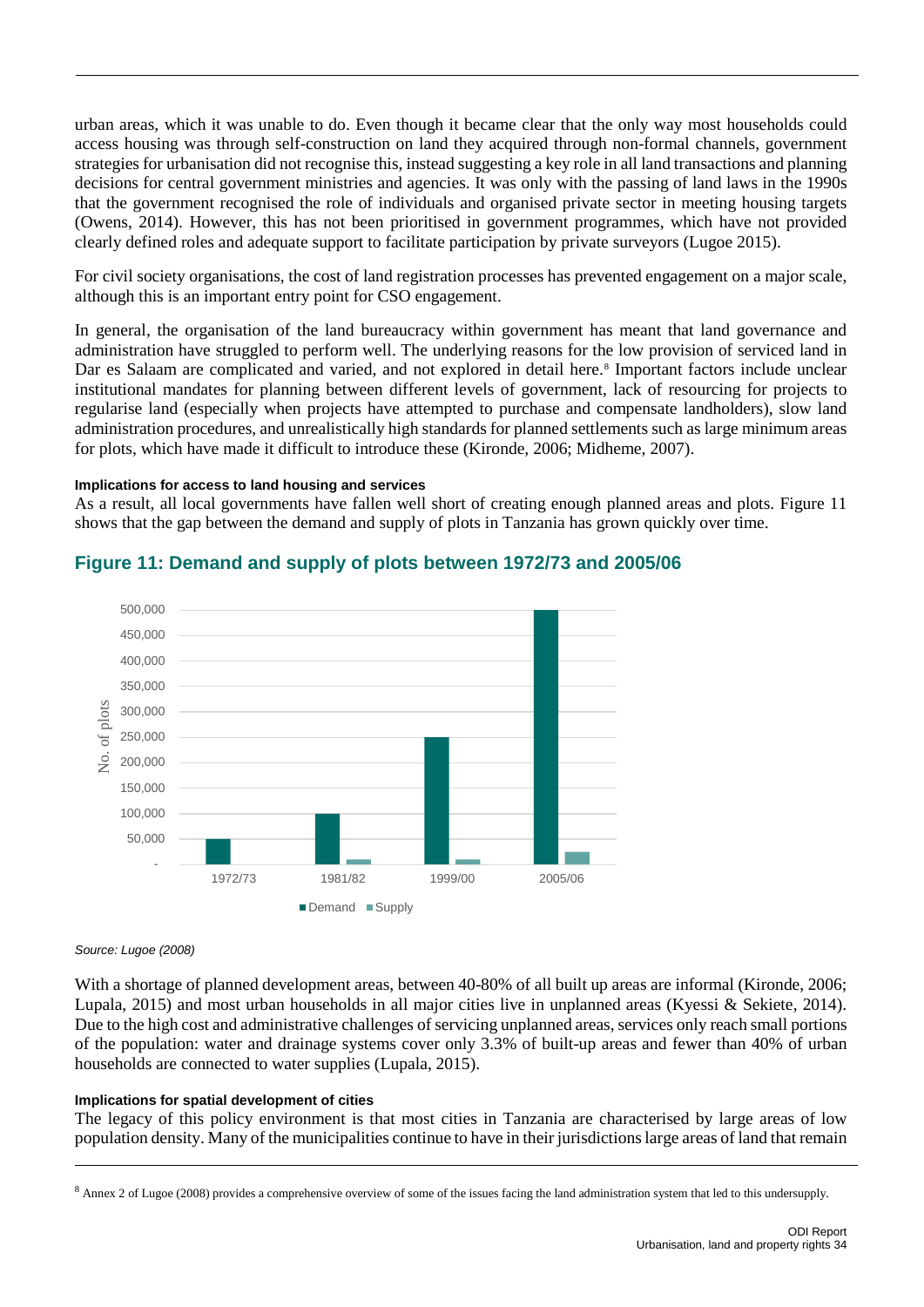undeveloped: across Tanzania's eight largest municipal centres population density in urban areas is less than 80 persons per hectare and only 2% of built up areas included multi-storey properties [\(Lupala, 2015\)](#page-48-2).



<span id="page-36-0"></span>

*Source: Lupala (2015).* Note: the last three lighter bars are municipalities of Dar es Salaam

#### **Implications for peri-urban areas**

The lack of attention to peri-urban areas in the policies for urban development and spatial planning meant that most of the effects have been experienced indirectly [\(Kombe, 2005\)](#page-48-5).

This has manifested itself through several channels:

- The decisions the government made on how far out to place municipal boundaries into rural areas, and when to re-designate rural areas to urban impacts upon how peri-urban land is governed, and what resources exist to support land administration and planning:
- Peri-urban areas have been affected by the low availability of 'serviced' (i.e. planned and registered) land in urban areas. The resulting high cost of urban land has led to high demand for more affordable peri-urban land;
- Incentives within the land planning and registration system have led peri-urban areas to be first ignored and then latterly targeted. By prioritising land regularisation as the main strategy for tackling informal settlements, the major land policy statements<sup>[9](#page-36-1)</sup> effectively diverted focus from peri-urban areas that  $-$  because they were not substantially built up  $-$  were not selected for regularisation exercises [\(Kombe, 2005\)](#page-48-5). However, the land planning system also incentivised the government to purchase land from landholders before planning and delivering it as plots, thereby encouraging programmes to seeker cheaper land in peri-urban areas.

The next sections in this chapter discuss these issues further using specific examples from Dar es Salaam (which has been the focus of most research) and other smaller cities, illustrating both land governance and administration challenges and their impacts on the peri-urban poor.

<span id="page-36-1"></span><sup>9</sup> The Human Settlement Development Policy (2000), Land Act (1999) and Land Policy (1995)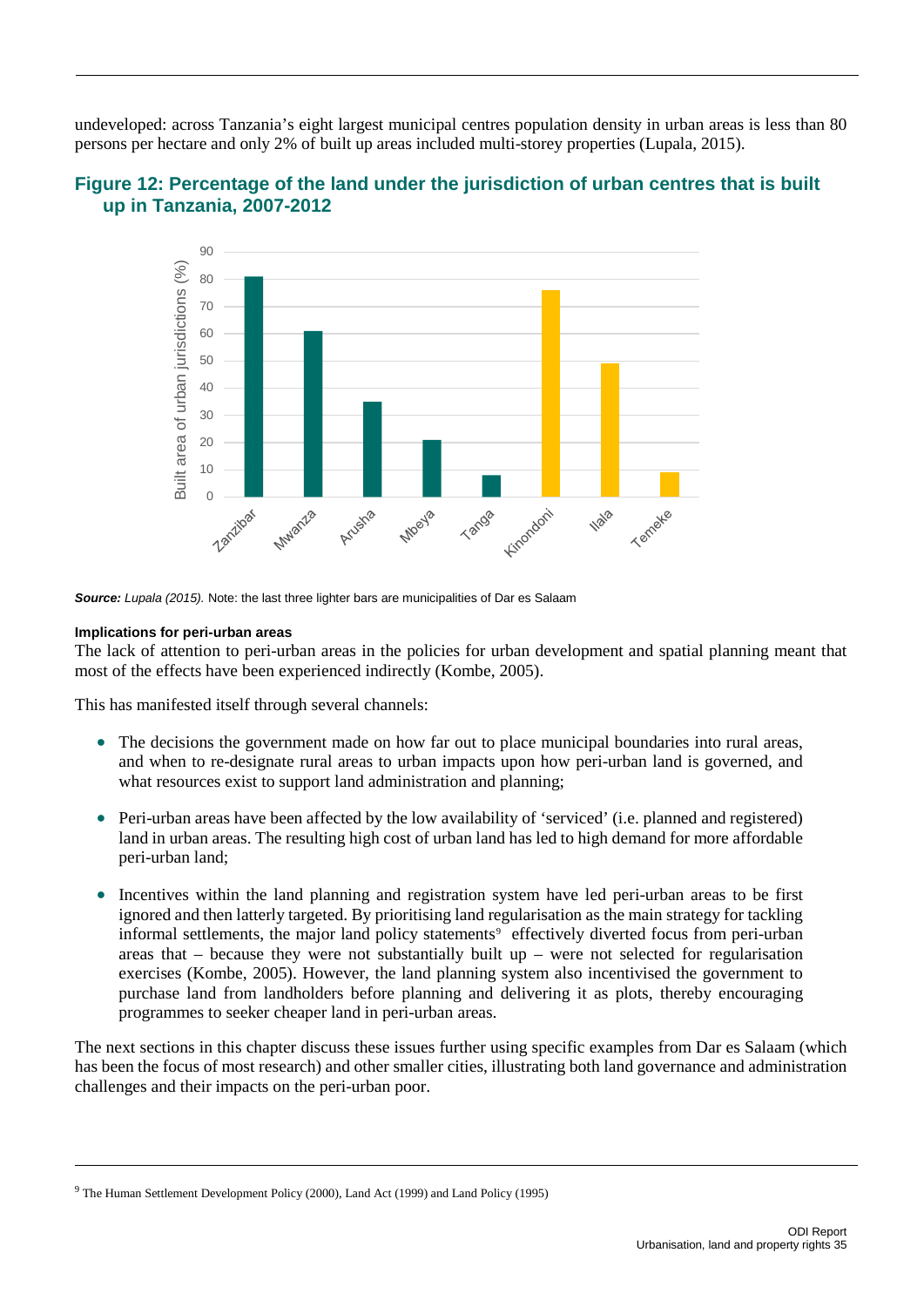## <span id="page-37-0"></span>**5.2 The particular case of Dar es Salaam**

### **5.2.1 Dar es Salaam's expansion**

Dar es Salaam encompasses three municipalities of Kinondoni, Ilala and Temeke, which together cover an area of 1,393 km2 . These municipalities cover areas where population density varies greatly – around 12.5% of the total city area is densely built up and accommodates over 90% of its population. On the other hand, around 51% of Ilala and 81% of Temeke is still not built up (see Figure 12), despite a rapid expansion of the built-up area in recent decades [\(Lupala, 2015;](#page-48-2) [Midheme, 2007\)](#page-49-7).

Urban expansion out of central Dar es Salaam is often described as 'finger-like' as it historically followed the four main roads out of the city [\(Lugoe, 2008;](#page-48-6) [Owens, 2014\)](#page-49-6). As the city's population has grown, the median resident has shifted further from the centre: the share of the city's population living three kilometres from the city centre fell from 14% in 1988 to 7% in 2002, and the area with the highest population density is now around five kilometres from the city centre (Figure 13) [\(Owens, 2014\)](#page-49-6). Across the whole city jurisdiction, population and housing density is generally low: Temeke has only 21 persons per hectare, while only 2% of the city's buildings are multi-storey, reflecting the decisions of earlier governments to place large areas of surrounding rural land under the control of municipalities [\(Lupala, 2015\)](#page-48-2).

Government authorities have struggled to provide formal land plots in numbers anywhere near the level of demand over the last 25 years [\(Kironde, 2006;](#page-48-3) [Lugoe, 2008;](#page-48-6) [Owens, 2014\)](#page-49-6). [Kironde \(2006\)](#page-48-3) notes that from 1990-2001, only 8,209 plots were surveyed and allocated in Dar es Salaam, well short of the 243,473 applications, meaning that 97% of demand was unfulfilled. Numerous projects in the 2000s that aimed to reduce this gap met with limited success [\(Midheme, 2007\)](#page-49-7).

Initiatives to encourage settlement outside of central Dar es Salaam like Kigamboni City (discussed below) have targeted less densely populated peri-urban areas, but to date have not had a significant influence on the pattern of settlement.

Figure 13 presents the distribution across the city of households living in planned and informal settlements. The outer circles clearly show the 'long tail' of sparsely populated areas outside of the main city.

As shown in Figure 14, only a small share of Dar es Salaam's expansion has been done through the channel of formal land administration that follow statutory procedures for planning, transacting land and development. Most of this spatial expansion has been in informal and unplanned settlements. As a result, most of Dar's population live in informal housing in areas that bear little resemblance to official planning maps and schemes. [10](#page-37-1) While the low level of resourcing is often cited as an important reason for the lack of land administration services, Lugoe (2008) notes that the large areas of land that have been subsumed into Dar es Salaam's urban municipalities have accentuated this shortage as there are too few land officials to manage what is a large area.

<span id="page-37-1"></span> $10$  Hill and Lindner (2010) estimate that 80% of buildings in Dar es Salaam are located in unplanned areas.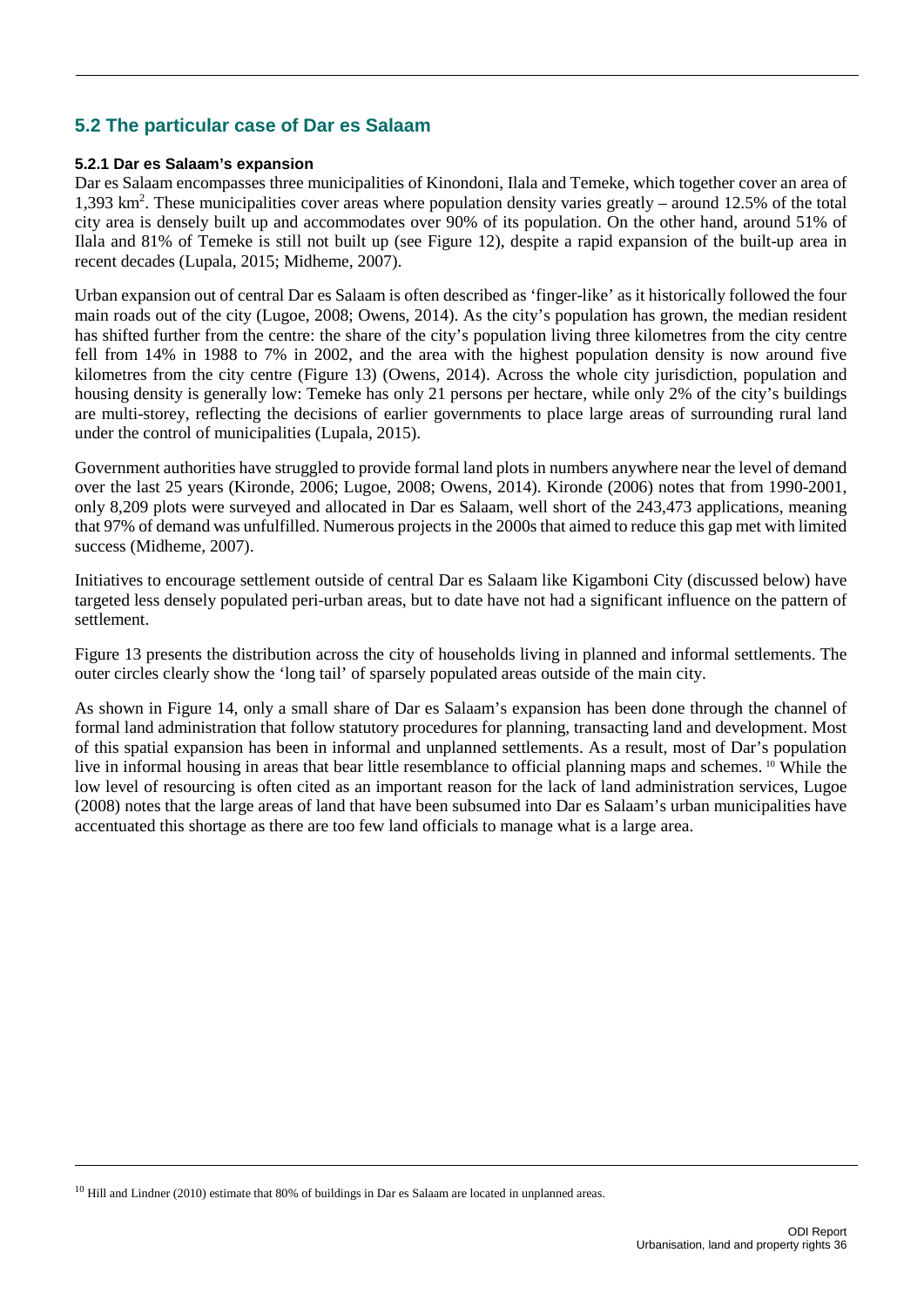## <span id="page-38-0"></span>**Figure 13: Density of planned and informal settlements in Dar es Salaam (2002)**



## <span id="page-38-1"></span>**Figure 14: Growth of different types of settlements in Dar es Salaam between 1982 and 2002**



*Source: Lupala (2015)*

*Source: Lupala (2015)*

### **5.2.2 Impact of Dar es Salaam's informal expansion**

The fact that Dar's expansion has been driven by the informal sector has produced a set challenges. In the worst cases, informal settlements have been built on land that is unsuitable for housing such as areas alongside rivers prone to seasonal flooding. Often a result of their informal status, informal areas with high populations often lack water and sanitation infrastructure, leading to elevated health risks [\(Kyessi & Sekiete 2014;](#page-48-4) [Lugoe 2008\)](#page-48-6).

More often, the minimal role of government oversight in Dar's expansion has led to the under-provision of land for roads, which in turn has led to long travel times for residents to cross the city and high costs of transportation. Roads cover only between 2.5-10% of the city, which is well below the recommended 15-20% in national planning standards [\(Kiunsi, 2013;](#page-48-7) [UN Habitat, 2013\)](#page-50-3). Traffic jams in the city are calculated to have reduced profits of small businesses by around 20% or US\$2.5 million per day (Makoye 2014). Informal areas regularly suffer from poor road connectivity as it is more profitable for individual landowners to rent out land for housing rather contributing it areas for roads [\(Habitat, 2013\)](#page-51-2).

The longstanding undersupply of regularised land has led to very high land values. As informal land houses such a large share of the population, this includes many middle-income households and the cost of land is generally higher than low income households can afford [\(Midheme, 2007\)](#page-49-7). According to [Owens \(2014\)](#page-49-6) between 2002 and 2010, rents for middle-income residents in Dar es Salaam increased by 270% compared to 9% nationally. House sale prices increased five-fold in central during the same period. Rising housing costs for middle-income households also push up housing costs for poor households, who often compete for the same areas of land.

The high cost of land also has a knock-on effect of raising the costs of improving urban infrastructure through projects that require the displacement and compensation of landholders, which in turn slows delivery of infrastructure. Efforts to improve urban infrastructure such as the ongoing Bus Rapid Transportation system face delays as landholders hold out in the face of perceived low compensation offers.

#### **5.2.3 Impacts in peri-urban areas**

The issues discussed above have had important implications for the pace of development in peri-urban areas and its effects on households who have either lived there for a long time or recently moved. Unplanned urban sprawl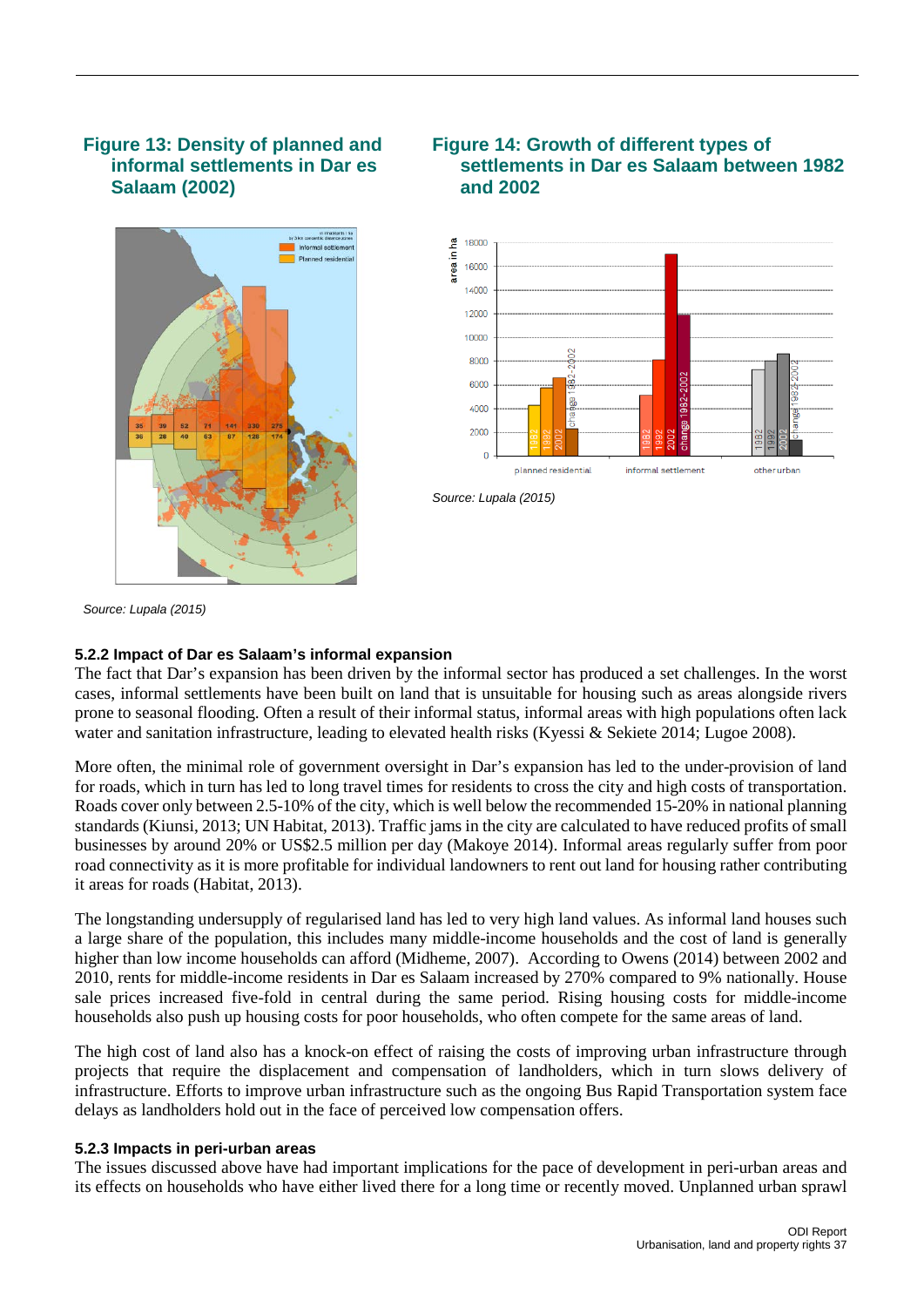has expanded at a rapid pace. For example, a recent study [\(Lupala, 2015\)](#page-48-2) found that Temeke municipality lost 78% of the land zoned for agriculture between 2007 and 2011, much of it due to unplanned expansion. This is also true of Kinondoni and Illala [\(Muzzini & Lindeboom, 2008;](#page-49-8) [Ricci, 2012\)](#page-50-4).

This loss of agricultural land has often had adverse effects on poor agricultural-dependent households have often been displaced from their land. As many of the original landholders or incoming migrants to peri-urban areas are unskilled and poor, alternative livelihood opportunities to agriculture are limited [\(Magembe-Mushi & Lupala,](#page-48-8)  [2015\)](#page-48-8). Thus, when households are forced to sell land or are relocated, they are usually unable to maintain their same standard of living. In many cases, their land is often compensated at less than its full value [\(Kironde, 2006;](#page-48-3) [Msangi, 2011\)](#page-49-9). Research into the livelihoods of poorer peri-urban households illustrates how when displaced households resort to less lucrative activities, including begging, hawking or returning to their villages [\(Msangi,](#page-49-9)  [2011\)](#page-49-9).

While peri-urban areas have traditionally lacked attention from government land registration programmes, one of the consequences of the slow progress made in delivering land in urban areas has been for officials to attempt to implement planning schemes and deliver plots in peri-urban areas around the outskirts of Dar es Salaam where population pressure is lower and land is cheaper. For example, [Owens \(2014\)](#page-49-6) notes that the recent programme to deliver 20,000 plots<sup>[11](#page-39-0)</sup> targeted peri-urban areas in order to meet targets for plot delivery which would not have been possible nearer the city centre due to high land values.

The literature suggests that many of the same issues that stand in the way of delivery of urban planning in central areas of Dar es Salaam also exist in its peri-urban areas (Fagerlund, 2010[; Kombe, 2005\)](#page-48-5).

Major initiatives attempting to deliver planned settlements at scale have run into problems because of conflicts over authority of planning and decision-making and questions of how to deal with existing claims to land, including paying compensation to land owners for when land needs to be acquired. Box 1 discusses how the government's vision of developing a satellite city in the peri-urban area of Kigamboni has faced severe difficulties related to both land governance and land administration, resulting in a need to revise downwards its ambition in recent years.

Initiatives that target smaller areas of peri-urban land for planning or formalisation (than the Kigamboni example) do not appear any more successful. Communities and households in peri-urban areas of Dar es Salaam have generally not interacted with formal processes to plan and register claims and transactions in land that involve central government [\(Briggs, 2011\)](#page-47-5). As the relatively low cost of land in most peri-urban areas attracts poorer migrants from other parts of the country, or Dar es Salaam residents who move out when land and rent costs rise, most residents cannot afford the high costs need to engage with the formal processes [\(Kombe, 2005\)](#page-48-5). Landholders also fear that interacting with official channels may require them to pay costs for penalties or bribes [\(Briggs, 2011\)](#page-47-5). Instead, the governance of land transactions and land development remains informal: transactions between landholders and private buyers are witnessed by local village leaders or officials from the ruling party, but not authenticated by Ministry of Land officials [\(Kombe, 2005\)](#page-48-5). Where local government units<sup>[12](#page-39-1)</sup> exist and function at community level, communities have relied instead on the coordinating role and authority of these to establish land use rules and register transactions.

The experience of government initiatives to deliver planning schemes in peri-urban areas suggests that these have largely been unsuccessful altogether, or where they have been implemented, have catered to wealthier groups and either side-lined or negatively impacted poorer landholders. In several cases, planning in peri-urban areas has produced plots that are unnecessarily large for the purported beneficiary groups of poor residents. In the example of the Kinyerezi area on the outskirts of Dar es Salaam, [Kironde \(2006\)](#page-48-3) reports that planning exercises produced plot sizes of 1,800m2 that were well above what was needed for residential purposes, and affordable only to middle and high-income households. Ten years after the plan was drawn up, most of these large plots in planned areas had remained vacant. The same experience has been common across multiple peri-urban planning projects [\(Kombe, 2005\)](#page-48-5). Prospects for poorer households fare no better when private sector developers take on the role of

<span id="page-39-0"></span><sup>&</sup>lt;sup>11</sup> The 20,000 plot programme that ran between 2002 and 2010 was a citywide initiative to make available plots for private development. <sup>12</sup> i.e. ward or subward government units.

<span id="page-39-1"></span>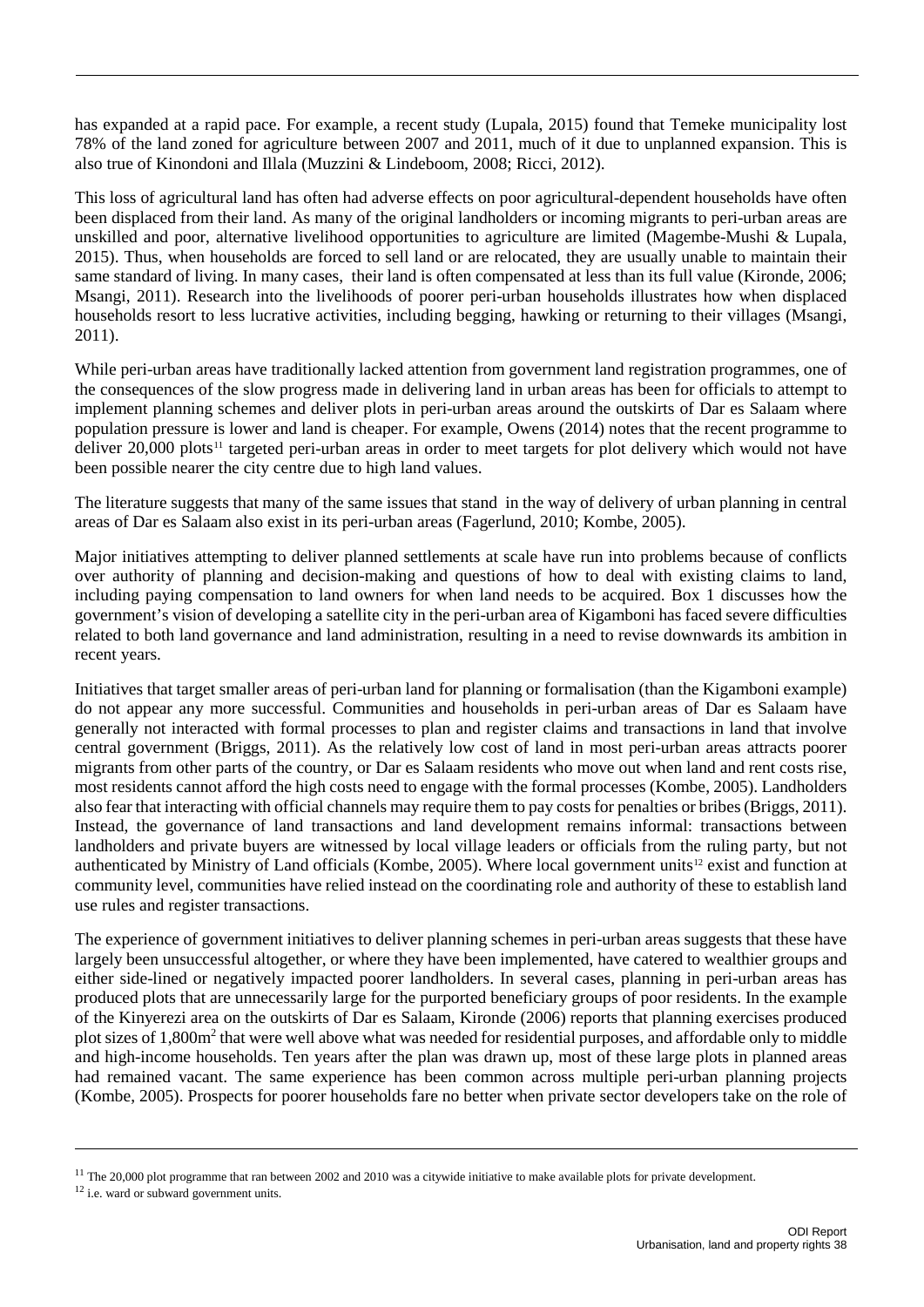planning for planned areas from public planning agencies, as these naturally attempt to achieve higher profits by deliver housing for wealthier groups [\(Owens, 2014\)](#page-49-6).

### <span id="page-40-1"></span>**Land governance issues role in preventing development of Kigamboni New City**

Recent efforts to establish peri-urban satellite cities outside Dar es Salaam illustrate challenges associated with centrally planned efforts to provide modern and well-planned peri-urban extensions in the context of competing mandates between government bodies (unclear land governance), ambiguous tenure rights and a lack of finance.

Kigamboni is one of the six satellite cities planned for the peri-urban areas surrounding Dar es Salaam, which are a major part of the government's aim to relieve pressure in the downtown areas. The area encompasses five wards in the Temeke Municipality on the southern side of Dar es Salaam. According to Owens (2014) the area facilitates large-scale planning because there are few entrenched power brokers who blocked development. In 2008, the Ministry of Lands announced its intention to develop a modern satellite town in the area that would include mixed land use, including construction of around 83,000 new housing units to meet a six-fold increase in population by 2030. Original plans saw the creation of a new entity (the Kigamboni Development Agency - KDA) that would take over from Temeke Municipality planning, land acquisition and sale, compensation and resettlement and land development over 50,934 hectares (Haonga 2013). This would control a budget of TZS 11.6 trillion (US\$5.4 billion) covering three phases from 2012-2032. In 2012, a budget of TZS 102 billionamounting to 59% of the Ministry's budget for that year was allocated, of which TZS 30 billion (US\$14 million) went to setting up the agency and recurrent expenditure (Kimboy 2012).

However, unclear urban land governance coupled with a lack of funds has meant that implementing the visionary planning is for the satellite city appears unviable. Overlapping mandates for planning approval between the three government agencies (the Ministry of Land Housing and Human Settlements Division (MLHHSD), the Dar e Salaam City Council and the Temeke Municipality) meant that plans for the development of the area were disputed. Although the Temeke municipality can initiate development and zoning plans, these needed be approved by the Dar es Salaam City Council and MLHHSD, which provided their own plans.

Although announcements by city and land authorities suggested the planned city was going ahead up until 2014, recent months have seen a considerable contraction of the Ministry of Land's role in the project as it became clear that political and financial obstacles proved insurmountable. In March 2015, the ambition for the city and KDA was substantially revised. The planned city area was shrunk to 12% percent of its original size to 6,494 has, and government announced that the KDA would no longer acquire and develop land, but rather limit its role to designing the master plan and provide social infrastructure including roads (Daily News 2015). Residents would retain their land rights and negotiate with investors directly, and had more scope to develop land as long as this fitted within the vision of the Kigamboni Master Plan.

A major obstacle the government would have faced in fulfilling the role it originally proposed for itself is overcoming the substantial shortfall in funding. The Ministry of Lands noted its intention to raise finances from international investors, pension funds and municipal bonds yet none of these had been used previously to raise municipal capital. Owens (2014) estimates the cost of compensating landholders for land acquisitions could easily surpass US\$400 million, almost all of which would need to be paid upfront.

In addition, the plans were met with considerable resistance from local landholders who feared that initiatives to plan and develop the area would result in losing their land and not receiving fair compensation.

Housing development to date also suggest that despite ambitions to develop mixed-income housing, most housing development has been targeted at middle and upper income households (Owens 2014).

## <span id="page-40-0"></span>**5.3 Land governance challenges in other expanding cities and towns**

Experiences from peri-urban areas surrounding other cities highlight the broader relevance of the lessons from the section above discussing the peri-urban areas around Dar es Salaam. Peri-urban areas around smaller cities and towns see the same situation whereby land transactions and development on the urban periphery occurs without any input or oversight from city planners, and landholders do not perceive it in their interests to interact with formal land registration processes [\(Kombe, 2005\)](#page-48-5).

As in Dar es Salaam, urban municipalities elsewhere have expanded to cover a much larger area of land than they are able to plan and service effectively. Lugoe (2015) notes that during the late 1990s and early 2000s, secondary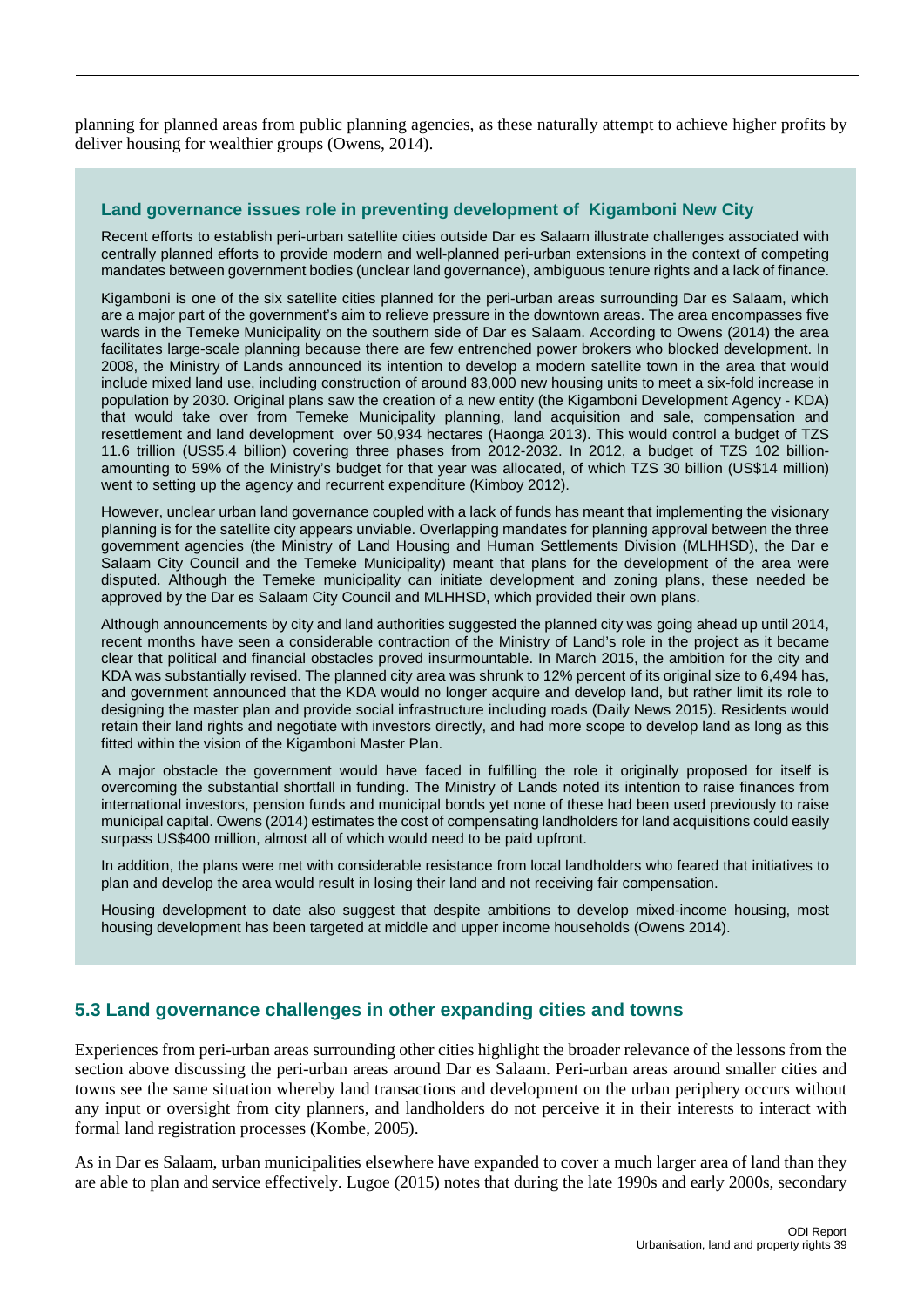urban centres including Tabora and Sumbawanga extended their municipal borders to areas far larger than what their land administration departments could effectively plan for or oversee.[13](#page-41-0) In Tabora, this led to a situation where land conflicts arose that the land administration offices had to attend to, further limiting their ability to deliver other services (Lugoe 2008).

Experiences from smaller cities also highlight the additional challenge arising from attempts to establish municipalities in previously rural land, by means of changing the status of land — from Village Land to General Land<sup>[14](#page-41-1)</sup> — and land governance arrangements. As this process carries implications for who makes land allocation decisions and is perceived to increase the risk of land expropriation, it can lead to an institutional stand-off that creates uncertainty and dissuades planning and efficient development of land.

### **5.3.1 Re-designation of Rural to Urban Land**

Another challenge that has yet to face Dar es Salaam (which has large areas of rural land within its jurisdiction) but has affected other urban settlements is the process of changing the status of the designation of rural districts to urban ones. This process relies on two criteria: the population for the area has to surpass 100,000 people, of whom fewer than 70% should be employed in agriculture (Urban Planning Act 2007). Re-designating rural districts that meet this threshold is an important underlying cause of expansion of the area statistically categorised as urban [\(Magigi & Drescher, 2010\)](#page-49-10).

However, re-designating land is often controversial. The re-designation of Village Land particularly affects control over land that is seen to be vacant or undeveloped, as decisions on how to allocate this land transfers from individual landholders or — where they exist — village land councils to the Ministry of Lands. Owens (2015) describes the case of Usa River district, Northern Tanzania where, in order to retain decision-making control over land use, the village authorities blocked attempts aimed at upgrading the area's classification to a municipality. They did this by failing to produce the master plan needed to complete the transition (as called for by the 2007 Urban Planning Act). Similar efforts to introduce an updated planning scheme for the township that extended to nearby villages failed as villagers refused to participate in the process. The reason for resistance by the village council was that its leadership, whose members are elected by the village assembly, would have much less influence over land allocation decisions on the new town council, whose members are mainly appointed by the district council.

In a similar situation to accounts above, [Magigi and Drescher \(2010\)](#page-49-10) describe a process of attempting to incorporate a peri-urban settlement of Himo into Moshi, in Northern Tanzania. Registered villages that were incorporated into the planning area for the Himo township unit lost local control over land as a result of the redesignation, with no explanation given for if and how well land would be compensated. As a result, villagers have continued to subdivide and parcel their land informally in contravention to instructions from the district council.

Landholders who previously relied on customary laws to legitimise their rights faced a situation where they fear unused land will be taken over by the Ministry of Lands, and as result erect buildings in order to strengthen their claims [\(Magigi & Drescher, 2010\)](#page-49-10). Villagers have also legally appealed against the change in zoning of their land from agricultural to residential areas, fearing this change will weaken their rights. Although villagers were not in principle against the conversion of their farmland to urban land, the poor compensation they stood to receive under the formal system led to widespread resistance.

This resistance results from previous experience of imbalanced and legally questionable expropriation of unused land by central governments, which has been commonplace in Tanzania's peri-urban areas [\(Kironde, 2006\)](#page-48-3). When requested to relinquish land in return for alternative plots and compensation, landholders in Himo did not receive information on either where or how large the plots they would receive as compensation would be [\(Magigi &](#page-49-10)  [Drescher, 2010\)](#page-49-10). Nor did they receive any compensation despite reported promises by government officials. In some documented cases, landholders were promised priority allocation of new serviced plots on the land they had given up for planning schemes, only to find they had been assigned plots in a different area. As many relied on

<span id="page-41-0"></span><sup>&</sup>lt;sup>13</sup> In the late 1990s, the cities of Tabora and Sumbawanga extended their municipal area to include 8 and 30 registered villages respectively. In both cases, these areas were not included in master plans and resource shortages prevented efforts to deliver affordable land administration services to residents in these areas.

<span id="page-41-1"></span><sup>&</sup>lt;sup>14</sup> Tanzania has three categories of land Village Land, Reserve Land and General Land. The majority of government powers over Village land rest with the village governments. Most powers over General land, which is mostly found in urban areas, lie with district and central government.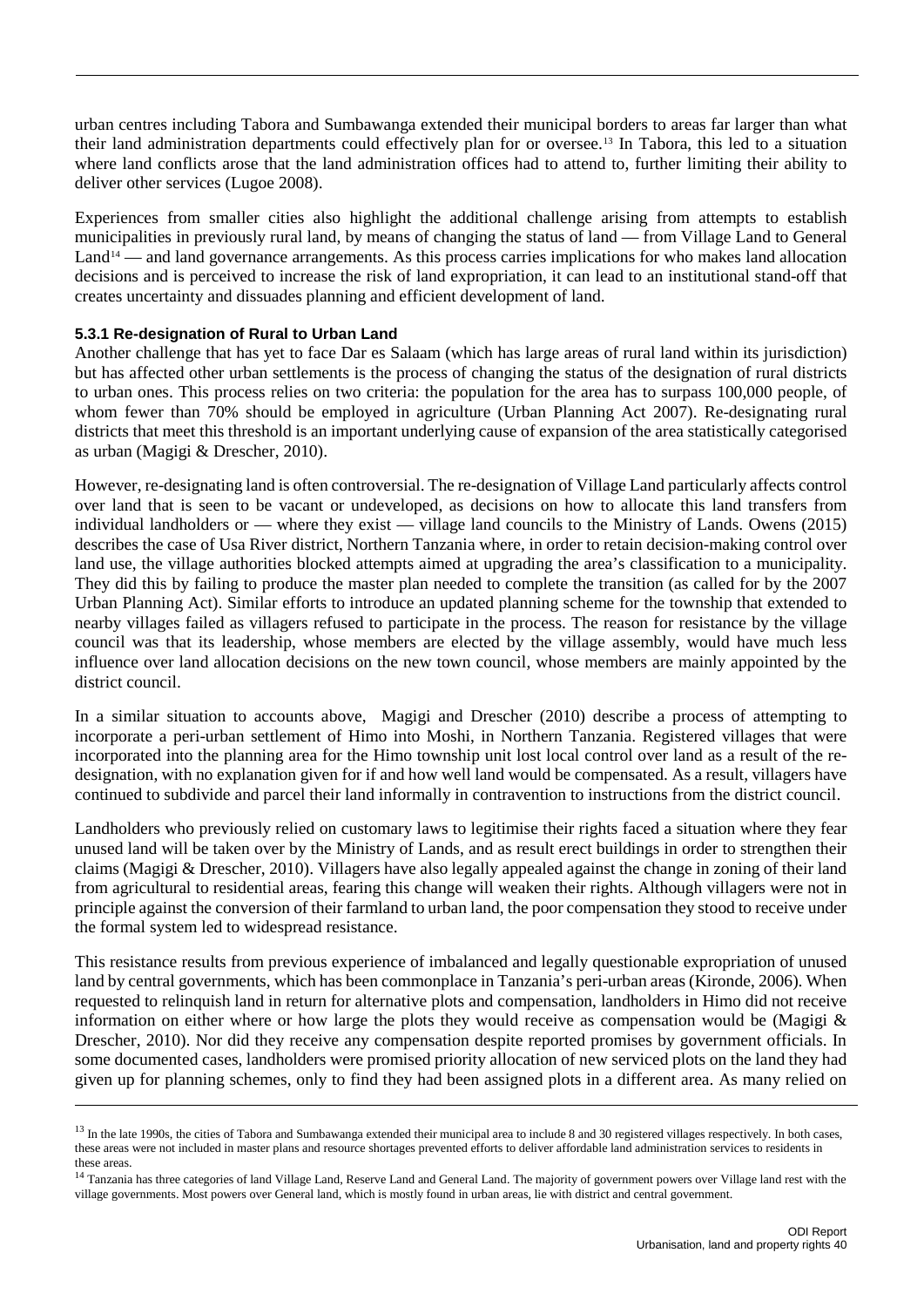farming as an important source of household income, the prospect of receiving worse quality land and insufficient payment resulted in them being materially worse off.

The vacuum resulting from the resistance to re-designation of rural land can create a situation where land governance caters to wealthier groups. [Owens \(2014\)](#page-49-6) cites the example of areas of private land development in the area surrounding Usa River where ambiguity over which authority has the power to plan and implement plans led to a situation in which public agencies and private developers have been able to establish their own plans with no regard to the contents of town and district planning initiatives. This has led to the establishment of private, high-end holiday complexes that do not appear in the district plans. In contrast, areas for high-density low-income housing were not created. As with experience of government-led planning elsewhere, the outcome of this process was the side-lining of the peri-urban poor [\(Owens, 2014\)](#page-49-6).

## <span id="page-42-0"></span>**5.4 Conclusions and recommendations**

### **5.4.1 Conclusions**

Tanzania's rapid urban expansion raises a host of questions for how to manage land issues in peri-urban areas, which touch on changing spheres of influence/governance, land administration and planning:

While changing the designation of wards and districts from rural to urban should lead to better planning and administration capacity commensurate with the needs of a more densely populated area, in many cases village officials try to avoid this change. This is because incumbent leaders' authority to make decisions over land is diluted as a new town council becomes the mandated body.

Equally importantly, the change also means that village land becomes reclassified as general land, and the Ministry of Lands is able to make decisions on the use of currently unused land, without consulting at a local level. This arrangement incentivises resistance to land re-designation, which creates a deadlock.

Huge demand for land in Dar es Salaam means there is strong demand to construct middle-income housing in peri-urban areas. Although satisfying this demand by building housing aimed at middle income earners may free up land in less attractive areas for poorer households, there is little documented evidence of this happening in Tanzania's cities so far, and there are also concerns that land development occurring in peri-urban areas is overwhelmingly targeting middle income groups and fails to cater to needs of poor people.

### **5.4.2 Recommendations**

#### **Division of responsibilities**

The discussion in this chapter suggests that the government plays an important role in designing appropriate standards for areas at different densities that local government authorities can adopt and refer to, but these must be practicable and realistic if they are to be useful.

While it may be tempting for the Ministry of Land to try to monopolise the process of peri-urban development through constructing satellite cities, the experience suggests that this is unlikely to succeed given the high costs of compensating land owners, and scope for creating conflicts of interest between government bodies mandated with land planning.

Overall, the literature from Tanzania suggests that although local government units may not be able to deal with all land planning and administration matters, they stand a better chance of being able to do this than central government, because of their ability to respond quickly and cheaply. Thus, the land administration system should devolve land administration processes to local government offices wherever possible, and improve efficiency in central approval processes to ensure slow land administration does not prevent landholders participating registering land.

To the extent that non-governmental organisations can assist groups of residents access official guidance and help communities organise themselves in order to plan settlements, such interventions are likely to be useful.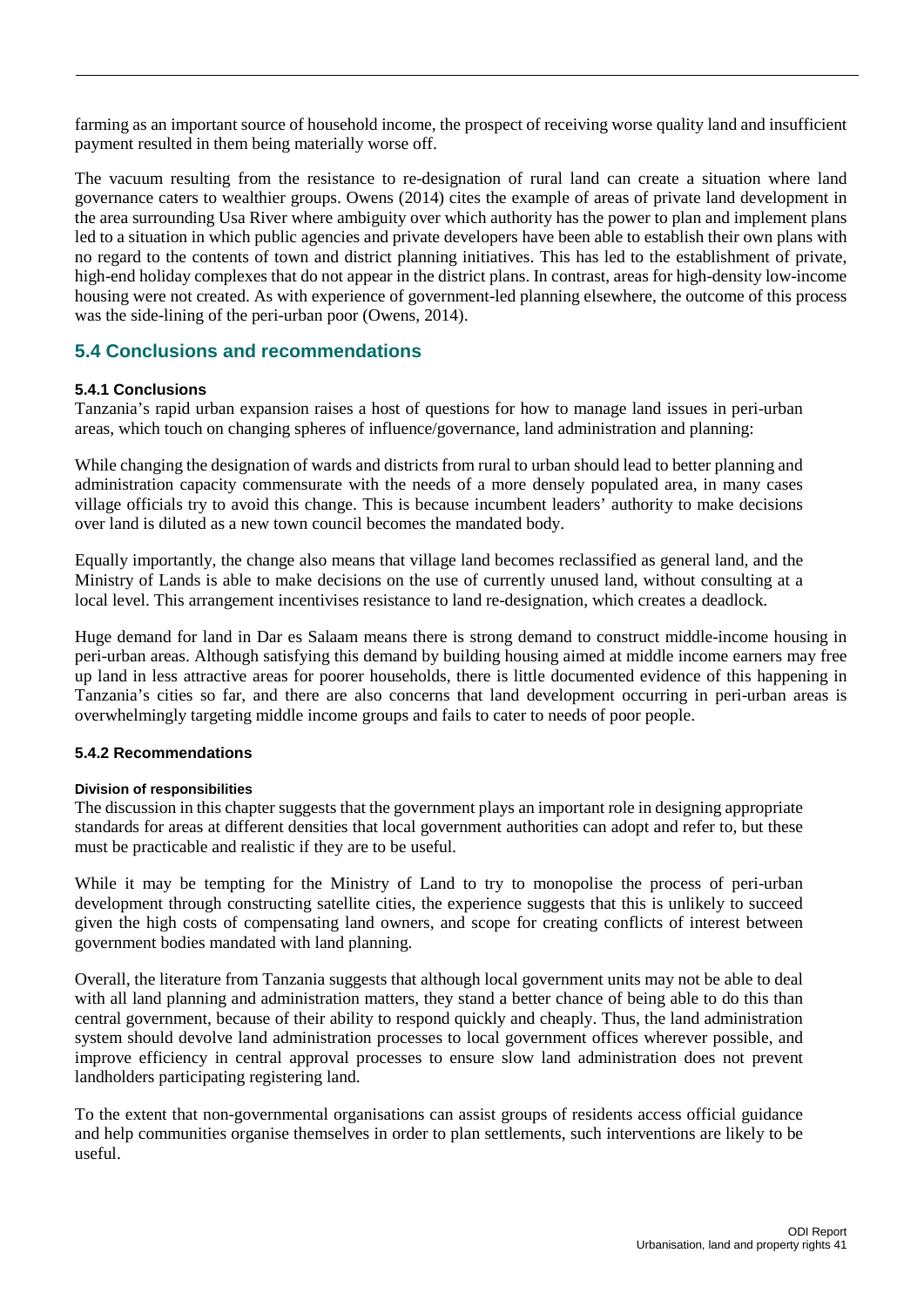## <span id="page-43-0"></span>**6 Conclusions and recommendations**

This study looked at the opportunities and challenges of urbanisation and the role that land tenure, administration and governance can play in maximising a beneficial process of urbanisation for poor and vulnerable people.

The report's findings suggest that policies and programmes of governments and the development partners could include a stronger focus on the development of **peri-urban areas and smaller cities and towns**. The rapid pace of change in peri-urban areas throws into relief any underlying issues in land tenure arrangements, land administration/planning and governance, such as overlapping mandates, conflicts in tenure systems, weak land administration/planning capacity and wider political economy issues that can block positive reforms.

Such issues often prejudice poorer and more vulnerable people, either those who already live in areas that are becoming urbanised and more densely populated, or those trying to find a place to live in those areas. This has contributed to the rise of slums and the continued high proportion of urban populations in Africa who are slum dwellers, constraining progress on poverty reduction and healthy growth.

This section outlines some ways that donors and African governments could respond to the issues raised, namely the need for secure and clear tenure, sound land use planning, well-functioning land and housing markets underpinned by capable and well-prepared land market and management institutions in urban and peri-urban areas.

## <span id="page-43-1"></span>**6.1 Land governance**

Policymakers should aim to minimise the scope for struggles over land governance to pose barriers to effective land planning and administration. As part of this, it is important that they:

- Clarify mandates and decision-making powers of different ministries, agencies and local government to ensure roles and responsibilities in drawing up and approving plans are clear. This will help ensure that overarching planning documents for cities and their surroundings can become operational, and avoid a situation where multiple plans generated by different levels of government compete for backing. At a minimum, governance arrangements should ensure that disagreements over planning authority do not act as long-term barriers to local level planning and land administration.
- Ensure that changes in the authority over planning are carefully managed such that new arrangements respect existing planning choices. Changes in planning authority should be managed to ensure village or officials or customary authorities who were previously held planning responsibilities are not completely disempowered in the new urban land administration, leading them to resist changes. Similarly, when the government changes the status of land, existing landholders' rights over this land should not be weakened: the perception that land rights will be weakened because of changes can lead to resistance and further conflict.
- Where governments need to buy land through compulsory acquisition, they should ensure that rules for valuation and compensation are applied transparently in peri-urban areas to guarantee that landholders to do not either lose out materially, or decline to participate in the formal sector out of fears they will.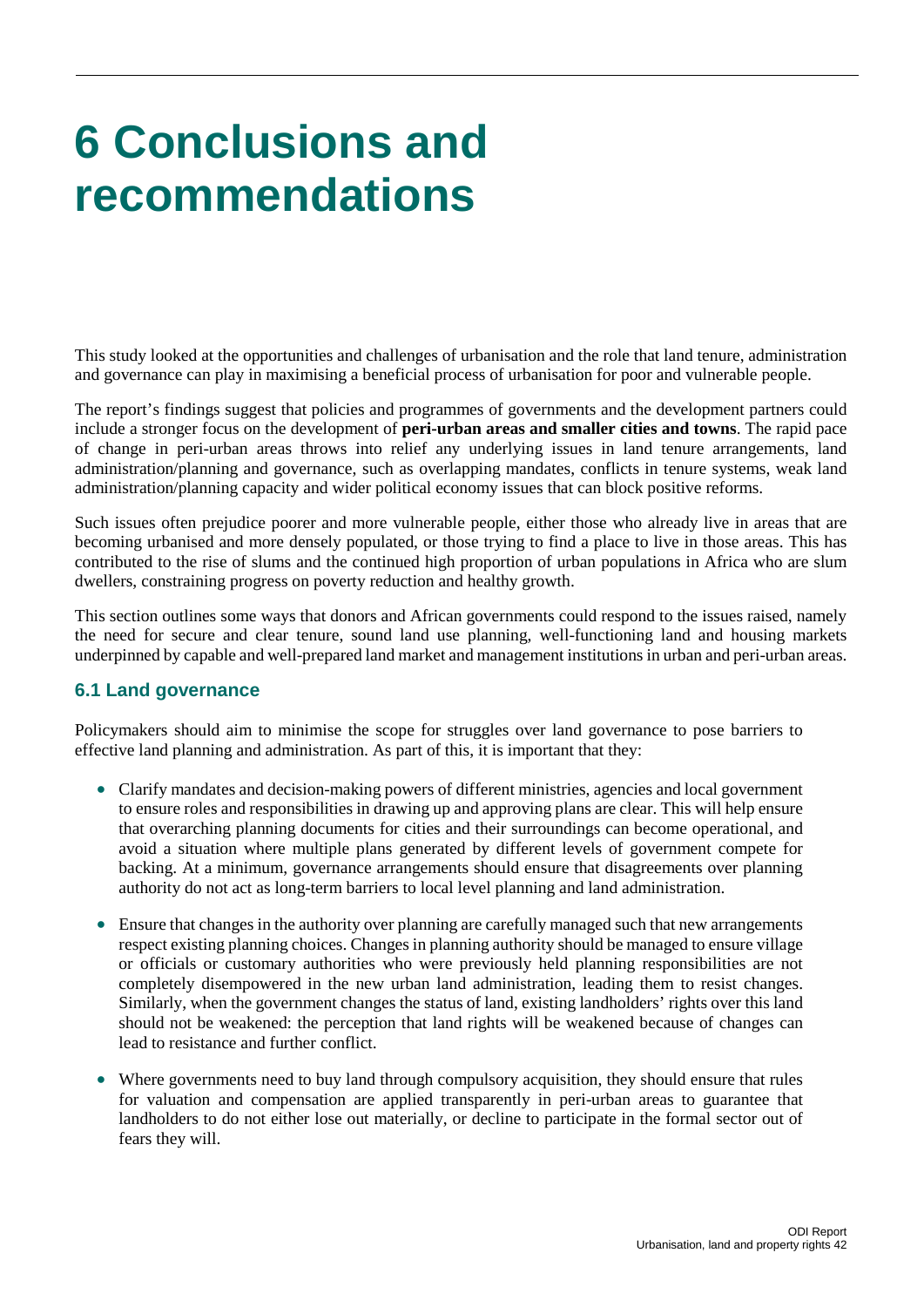As Ghana's experience demonstrates, growing demand for land – mostly from the non-agricultural sector – results in land scarcity, higher land values and greater demand for planning of customary land. Customary systems often struggle to deal with these new demands and in some cases "disintegrate" (Naab et al. 2013), exposing several weaknesses within the customary land governance system. Any programme or intervention to support transitions in peri-urban areas needs to take into account and resolve: power relations in customary systems and contested authority with chieftaincy systems; lack of information or records on land tenure; and lack of planning.

## <span id="page-44-0"></span>**6.2 Peri-urban planning**

## **6.2.1 The need for planning**

The literature and case studies explored in this study flag robust and sustained land use planning as a primary need to ensure adequate service provision and connectivity for both poverty reduction and growth. The literature places increasing emphasis on the need for planning to avoid locking in patterns of urbanisation that constrain growth, are anti-poor and are unsustainable environmentally.

Land use planning clearly plays a role in determining the severity of congestion: ensuring enough land is made available for transport infrastructure — especially for public transport — is one part of the picture. Also important for peri-urban areas will be the connectivity of areas more likely to be attractive to commuting middle income groups to reduce incentives for commuting using private vehicles.

This may call for proactive planning of suburban areas in the peri-urban areas for middle-income residential areas. A common co-benefit of planned housing areas for middle-income groups is to reduce competition for low-cost housing (downwards raiding).

Uncoordinated spatial expansion can undermine sustained growth, e.g., in the case of Ghana (World Bank 2015). Planning may need to make more efforts to coordinate spatial expansion including through better connections between large urban settlements, and between urban areas and their surroundings where much of the manufacturing activity will continue to move to (ibid).

### **6.2.2 Factors to consider in the planning process**

The literature consulted for this review on peri-urban areas does not shed light specifically on how interventions can be designed to ensure efficient spatial planning as cities expand into peri-urban areas. Although there are efforts underway in Ghana to build capacity of chieftaincies to provide better planning in their jurisdictions, lessons from these have not been well documented in the literature. The experience in Tanzania is likely representative of other areas, where the lack of a clear and socially-accepted approach to compensating loss of land acts as a drag on efforts to reconfigure informal residential areas in order to build road infrastructure and other public infrastructure.

Ensuring transparent and robust valuation and compensation processes is likely to be the first-best option to ensure infrastructure programmes can get underway. However, where other options appear viable and do not lead to social exclusion, these should be explored. For example, communities that benefit from shared improved infrastructure may be willing to reconfigure residential land patterns to accommodate households that lose land or have to be displaced.

In general, where governments seek to use master plans, planners should consult closely with communities from the start to understand what the main current local land uses are and how important these are to livelihoods. Plans that are drawn up should avoid requiring large and fast changes in the landscape that will disrupt livelihoods and raise opposition.

In order to produce plans that are acceptable to current landholders, planners should factor in existing land uses – including agriculture – and ensure plans respond to needs of poor households. As planning is likely to be biased towards providing plots and amenities that suit middle and high income households, it is important to ensure that provisions for poor households are not left out of planning exercises. A minimum step planners can take is to acknowledge the areas of high-density settlements that exist on the ground, and factor these into any new plans that are drawn up.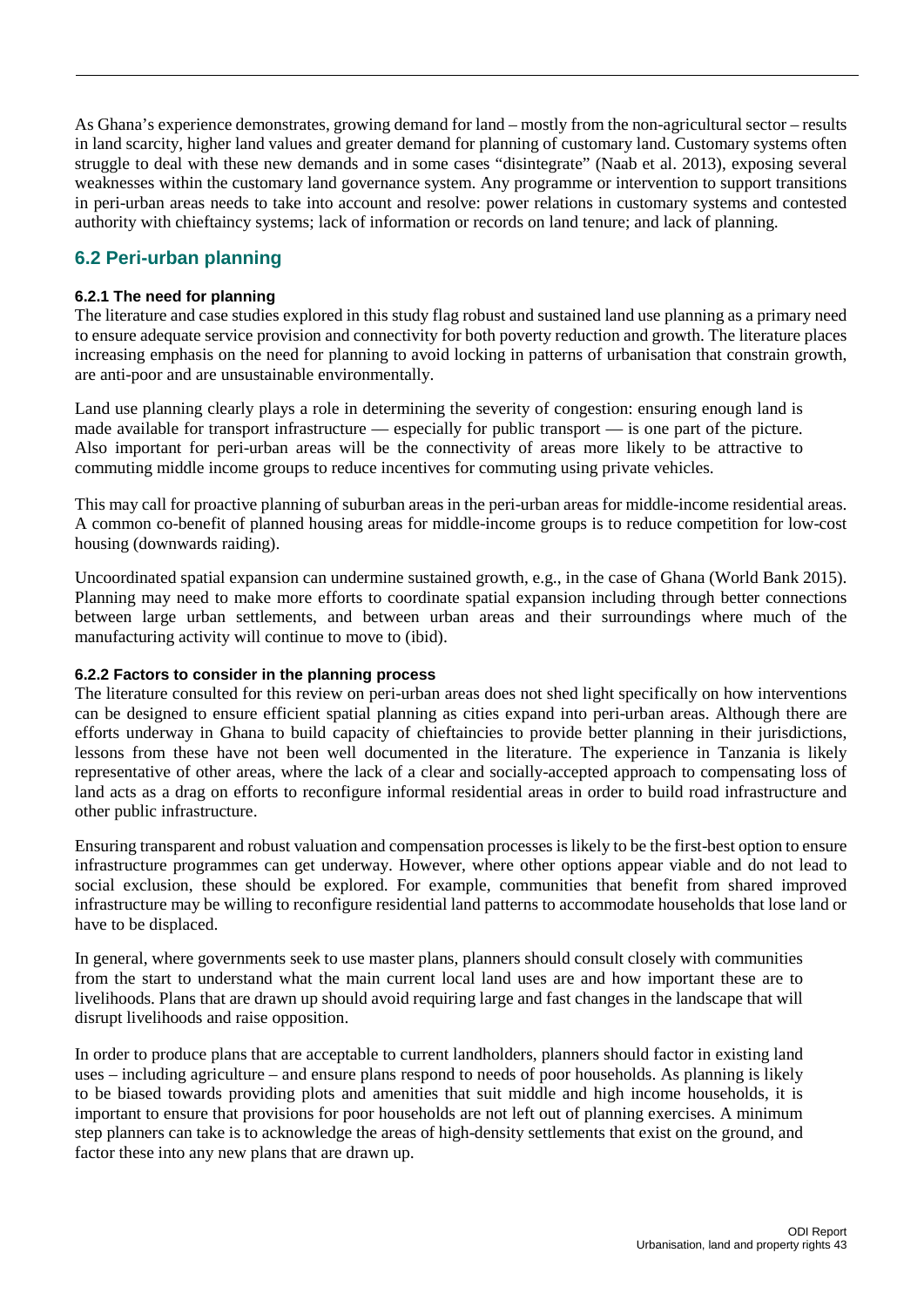A major blockage to implementing planning in countries lies in the lack of resources to compensate landholders. Finding ways to move around this obstacle is important to ensuring that land registration efforts can go ahead. In Tanzania, recent experiences of changing the process so that land needed for roads is provided by landholders through a land readjustment process offers some promise (Lugoe 2015). New approaches have seen all landholders in a community pool their land and redistribute it to avoid any one landholder losing land disproportionately, which has offered some important successes.

Overall, donor-supported government-led programmes should recognise there is a need to adjust expectations of stakeholders around planning processes, particularly when these are seen to be major solutions. There is much emphasis at present on narratives better planning (for smarter cities, climate change adaptation etc), yet better plans are unlikely to be implementable when insufficient attentions is given to the existing patterns of landholding and the power of different stakeholders to implement, or conversely resist attempts to convert existing land use to alternatives.

## <span id="page-45-0"></span>**6.3 Land administration**

## **6.3.1 Mandates and capacity**

The literature explored and the case studies discussed point to the capacity of land administration and overlapping systems as two main issues that need to be tackled to improve the regulation/administration of peri-urban areas.

While problems of overlapping systems can be resolved by clarifying mandates and bringing land under municipalities to facilitate coherent planning, municipalities often do not have the capacity to oversee and administer larger areas. This implies the need for local governments to adopt a phased approach that acknowledged capacity constraints, combined with a focus for donor efforts to support capacity building at municipality level.

Municipal control is often extended by re-designating land but re-designating land is often controversial. In Tanzania, the re-designation of Village Land particularly affects control over land that is seen to be vacant or undeveloped, as decisions on how to allocate this land transfers from individual landholders or — where they exist — village land councils to the Ministry of Lands. Those whose land is being re-designated may resist attempts at upgrading the area's classification to a municipality for fear of losing control. However, the vacuum resulting from the resistance to re-designation of rural land can create a situation where land governance caters to wealthier groups (Owens 2014).

### **6.3.2 Working with different land administration systems**

As private registration of informal land is likely to be the main channel for households to register land, the land administration system may need to cater primarily to this channel, making it quick and easy to do so.

The literature provides support for recognising and working with local and informal land markets as a means to improve outcomes for poorer households. In countries/areas where traditional authorities are present (and whose legitimacy is accepted), local governments, with additional support from donors, can engage these to consider planning requirements and possibly strengthening customary land institutions to carry out land administration (Lund (2009) cited in Arko Adjei 2011).

There is often a need to improve the ways in which customary authorities manage their land to reduce the incidence of arbitrary and unfair decisions that can lead to eviction of households from especially farming land in peri-urban areas. The Community Land Secretariats being established in Ghana provide the clearest examples of efforts to design interventions that support positive change in the way customary systems work, to support better administration, planning capacity and reduce the potential for unilateral decision-making that often undermines tenure security. Experiences from these may provide useful guidance for other settings where customary authorities retain important decision-making powers.

Elsewhere, where other forms of recognition of occupancy exist — such as occupant or household lists that enjoy social legitimacy — embarking on processes to incrementally recognise these at higher levels are more promising way to strengthen tenure rights, rather than to rely on governments and households to engage in more formal but costlier titling exercises.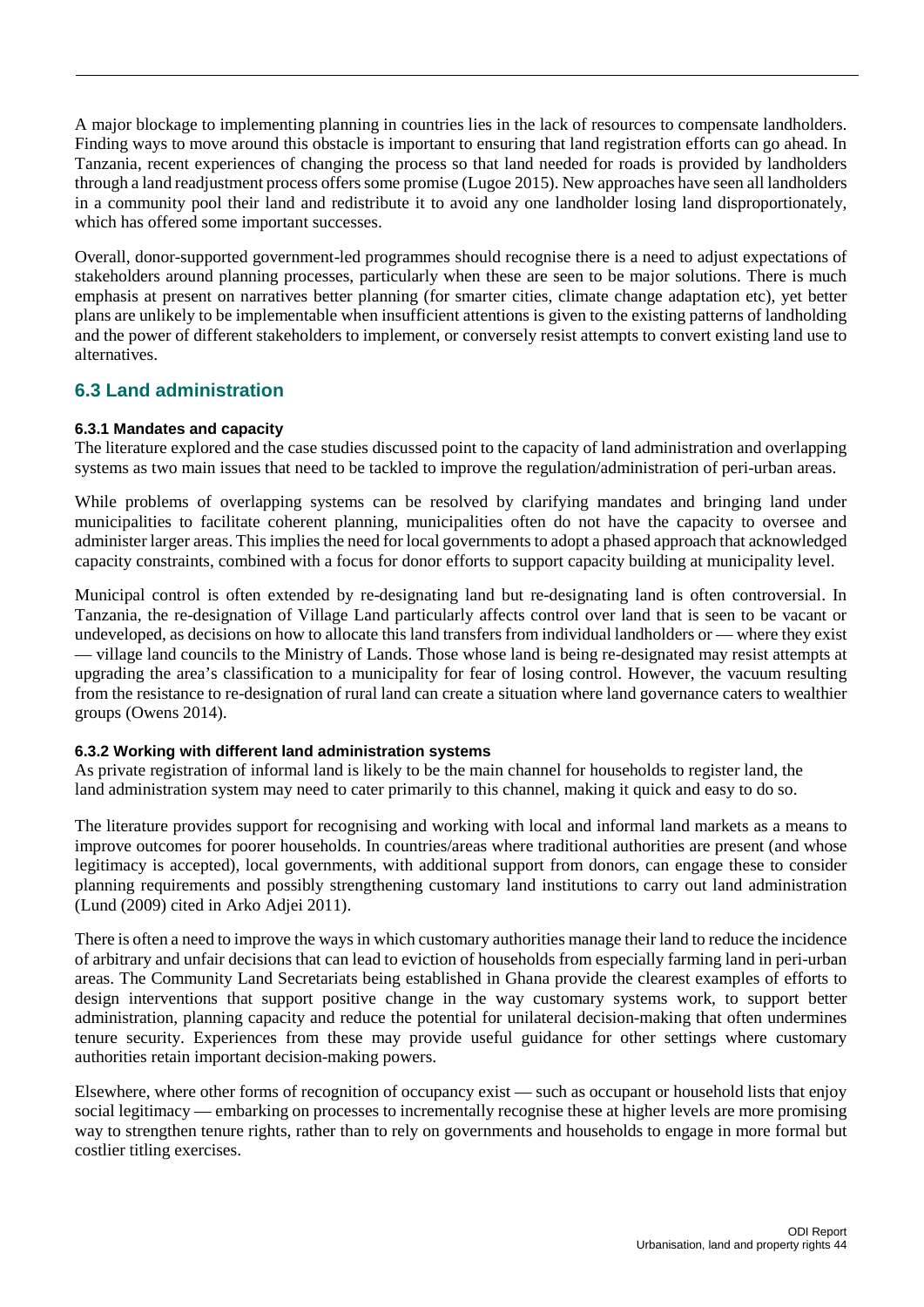Overall, a sensible approach may be to opt for a secure but simpler registration processes in peri-urban areas, placing the emphasis on moving gradually from current forms of tenure to more appropriate and secure forms of tenure, while not being fixated on private land titling in contexts where it may not work as an immediate solution [\(Napier et al., 2013\)](#page-49-1). Our analysis of the role that land can play in peri-urban areas indicates that a combination of different approaches would be needed that allow the formal system to meet local practice "somewhere in the middle, and a new social contract brokered around land access in cities. The currently parallel systems of informal and formal land management have to reconcile with one another in very practical ways."[\(Napier et al., 2013\)](#page-49-1).

Local governments can help to confer tenure security by recognising a multitude of administrative or legal mechanisms that local administrations use. Forms of administrative recognition include occupancy registers, plot or shack enumerations, provision of infrastructure or services that register households. Similarly, mass legal recognition by recognising areas in zoning plans as areas for informal settlements, or declaring an area as a settlement area all provide additional tenure security to inhabitants in these areas. Although these actions by themselves are rarely admissible as evidence of occupation rights, they can serve as a basis on which to add more information that confers greater legitimacy. These efforts appear to be more successful in many circumstances than attempting systematic titling efforts, as engaging households to apply for or even collect registration documents is often challenging. Both donors and CSOs can support local governments or communities directly to engage in such activities.

However, focusing on technical and capacity-building measures may not resolve the problem entirely. Work can be done by development partners and CSOs to encourage governments to adopt a more positive and supportive approach to migration and urbanisation, including the provision of land, upgrading shelter and services, and help with building sustainable livelihoods (Turok and McGanahan 2013).

### <span id="page-46-0"></span>**The need to recognise how informal urban and peri-urban land markets work**

Research findings in recent years has emphasised the existence of operational land markets in poor urban and peri-urban across sub-Saharan Africa. Despite their existence, these were often ignored in earlier policy discourse on land markets (e.g. the 1996 Habitat Agenda) which explicitly recognised and made recommendations only for the formal land markets [\(Napier et al., 2013\)](#page-49-1). Rather than emphasising the need to work with different actors to improve the functioning of existing markets, some of the earlier discourse blamed governments for failing to regulate dysfunctional land markets and provide credit to enable poorer households to participate in the formal market. Recognising the existence of the customary and neo-customary (or blended) markets and understanding their workings is critical to understanding opportunities and limitations of improving their functioning and the protection they can provide (Royston, 2013).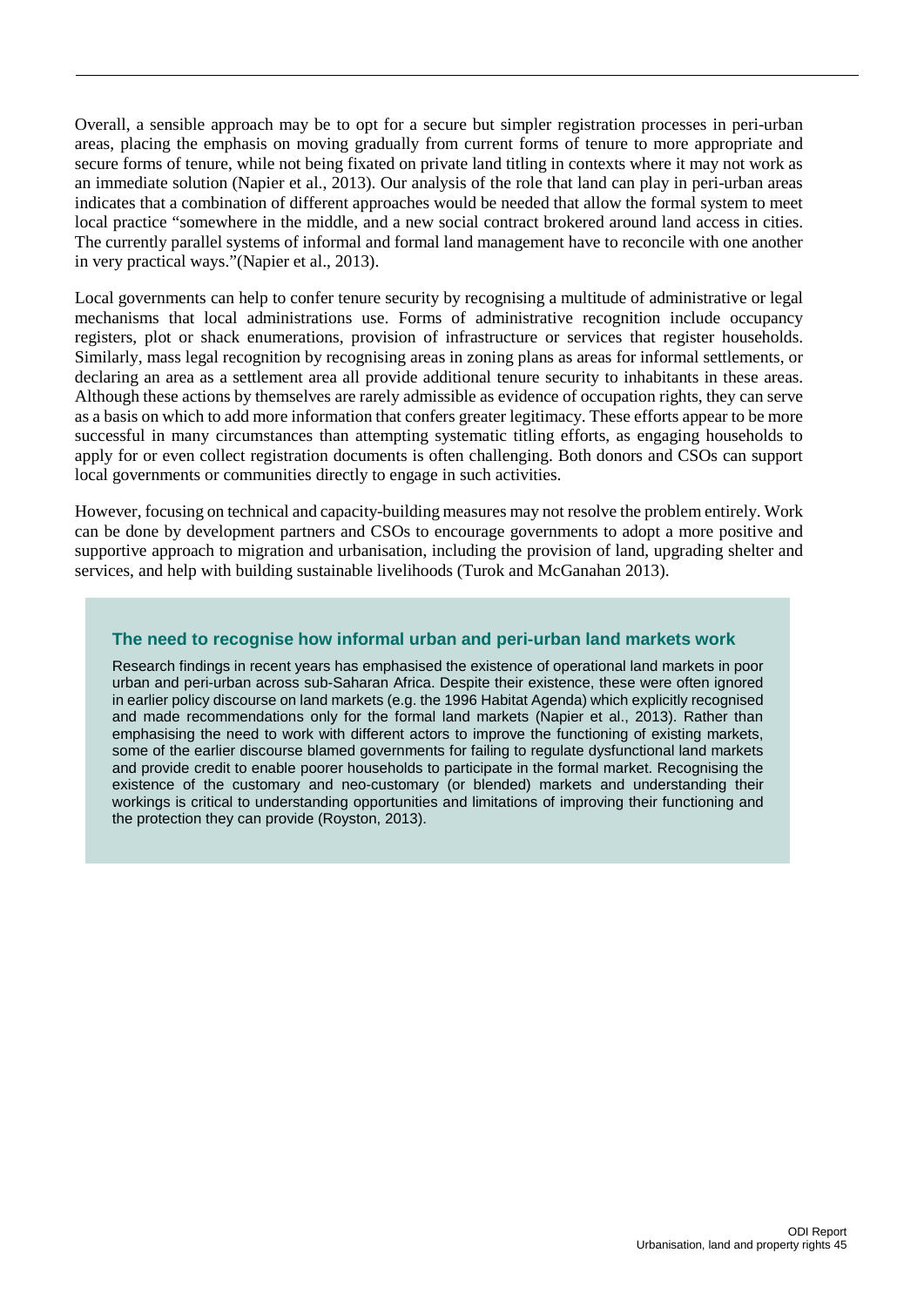## <span id="page-47-0"></span>**References**

- <span id="page-47-1"></span>Wily, L. A., & Hammond, D. (2001). Land security and the poor in Ghana: Is there a way forward. *A Land Sector Scoping Study, DFID Ghana's Rural Livelihoods Programme*.
- Angel, S., Parent, J., Civco, D., & Blei, A. (2010). Making Room for a Planet of Cities. Cambridge MA: Lincoln Institute of Land Policy.
- <span id="page-47-3"></span>Arko-Adjei, A. (2011). Adapting land administration to the institutional framework of customary tenure: the case of periurban Ghana: IOS Press.
- Arko-Adjei, A. (2011). Adapting land administration to the institutional framework of customary tenure: The case of periurban Ghana. Sustainable Urban Areas D. C. f. S. U. Areas. Amsterdan, The Netherlands, Delft University Press.
- <span id="page-47-4"></span>Barry, M., & Danso, E. K. (2014). Tenure security, land registration and customary tenure in a peri-urban Accra community. *Land Use Policy*, *39*, 358-365.
- Bertaud, A. (2010). *Land markets, government interventions, and housing affordability*. Wolfensohn Center for Development at Brookings.
- Biitir, S., Nara, B., & Ameyaw, S. (2015). Impact of Customary Land Secretariats on Land Rights Documentation and TEnure Security in Ghana. Paper presented at the 2015 WORLD BANK CONFERENCE ON LAND AND POVERTY, World Bank, Washington D.C.
- Blocher, J. (2006). Building on custom: land tenure policy and economic development in Ghana. Yale Human Rights and Development Law Journal, 9, 177.
- <span id="page-47-5"></span>Briggs, J. (2011). The land formalisation process and the peri-urban zone of Dar es Salaam, Tanzania. Planning Theory and Practice, 12(1), 131-137. doi: 10.1080/14649357.2011.545626
- <span id="page-47-2"></span>Bugri, J. T. (2014). Improving Land Sector Governance in Ghana, Implementing of the Land Governance Assessment Framework: World Bank.
- Burns, T., Grant, C., Nettle, K., Brits, A.-M., & Dalrymple, K. (2007). Land administration reform: indicators of success and future challenges. Agriculture and Rural Development Discussion Paper, 37, 1-227.
- Chant, S. (2013) 'Cities through a gender lens: a golden urban age for women in the Global South?', Environment and Urbanization 25:1, pp. 9-29.<http://eau.sagepub.com/content/25/1/9.full.pdf+html>
- Chigbu U.E., Masum, F., Leitmeier, A., Mabikke, S., Antonio, D., Espinoza, J. and Hernig. A. (2015). Securing tenure through land use planning: conceptual framework, evidences and experiences from selected countries in Africa, Asia and Latin America. Paper presented at the 2015 World Bank Conference on Land and Poverty, World Bank, Washington D.C
- Christiansen, L., De Weerdt, J., & Kanbur, R. (2015). Urbanization and Poverty Reduction: The Role of Secondary towns in Tanzania: Position Paper for the Planning Commission, President's Office, Tanzania.
- Coulombe, H., & Lanjouw, P. (2013). *Poverty, access to services and city size in a selection of African countries*. Mimeo, the World Bank
- Crook, R. C. (2004). Access to justice and land disputes in Ghana's state courts: The litigants' perspective. *The Journal of Legal Pluralism and Unofficial Law*, *36*(50), 1-28.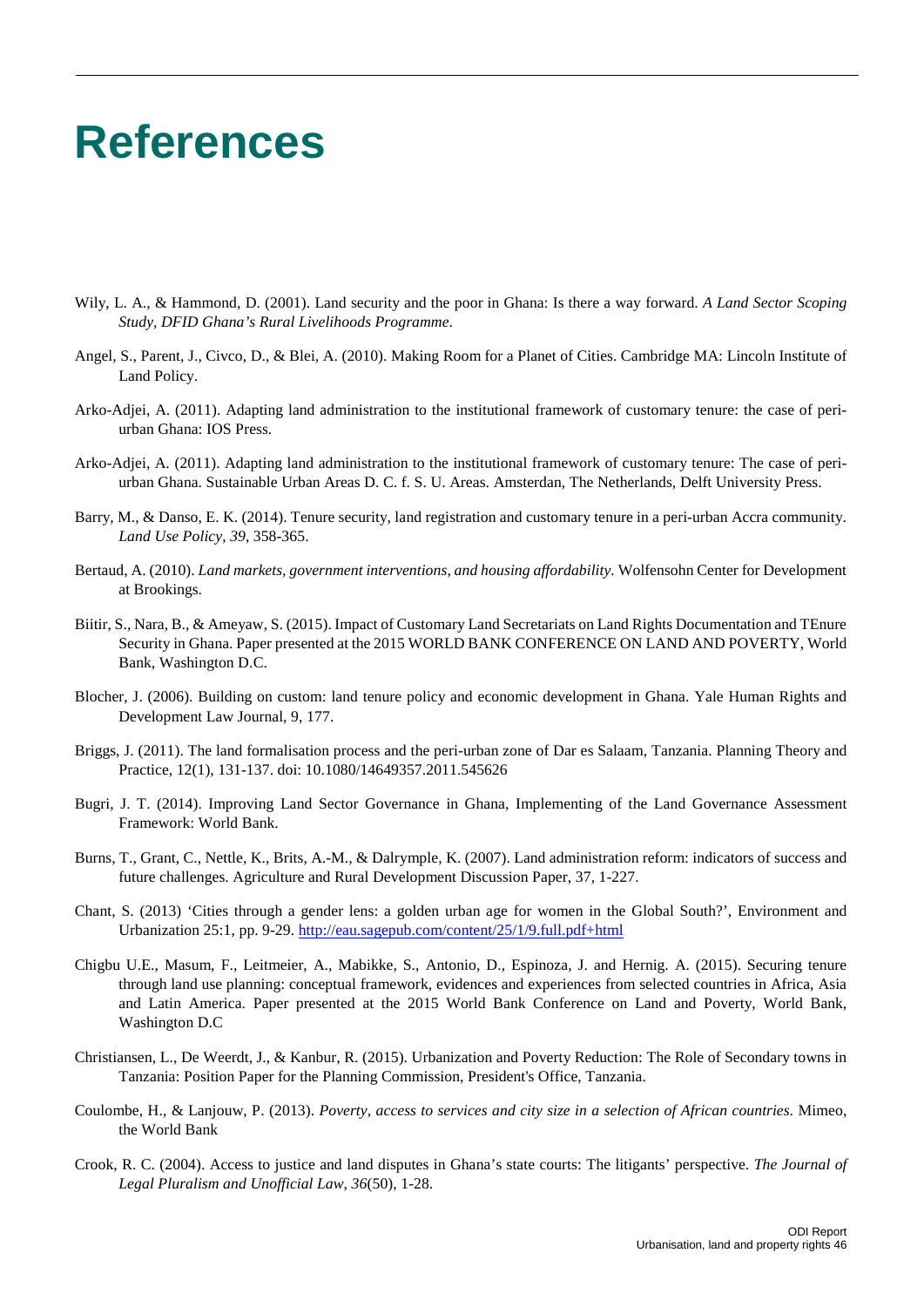- DANIDA (2000). Improving the Urban Environment and Reducing Poverty; DANIDA Workshop Paper, December 5, 2000; Copenhagen, Denmark
- DFID (2010). Cities: the New Frontier. Department for International Development, London, UK.
- Fagerlund, A. (2010). Living in a peri-urban area as part of a livelihood strategy: The case of Mbezi Luisi, Dar es Salaam.
- Glaeser, A. L. (2013) A World of Cities: The Causes and Consequences of Urbanization in Poorer Countries, Working Paper 19745, National Bureau of Economic Research.
- <span id="page-48-0"></span>Government of Ghana. (2015). Ghana National Spatial Development Framework (2015-2035). Volume II: Overall Spatial Development Strategy.
- Haonga, M. (2013). Agency to build, run Kigamboni City, IPP Media.
- Henderson, J. V. (2010). Cities and Development. Journal of Regional Science, 50(1), 515-540. doi: 10.1111/j.1467-9787.2009.00636.
- Hill, A., & Lindner, C. (2011). Simulation informal urban growth in Dar es Salaam, Tanzania-A CA-based land-use simulation model supporting strategic urban planning. Modelling and Simulating Urban Processes. Munster: LIT-Verlag, 77-98.
- Institute of Local Government Studies (ILGS). (2010). A Guide to District Assemblies in Ghana. Institute of Local Government Studies and Friedrich Ebert Stiftung. Available a[t http://library.fes.de/pdf-files/bueros/ghana/10487.pdf](http://library.fes.de/pdf-files/bueros/ghana/10487.pdf)
- <span id="page-48-1"></span>Kaiser Hughes, A., Knox, A., & Jones-Casey, K. (2011). Customary Leaders and Conflicts of Interest over Land in Ghana. In LAndesa (Ed.), Focus on Land in Africa.
- Kimboy, F. (2012). Tanzania sets aside Sh60bn for new Kigamboni city project, The East African. July 12 2012
- <span id="page-48-3"></span>Kironde, J. L. (2006). The regulatory framework, unplanned development and urban poverty: Findings from Dar es Salaam, Tanzania. Land Use Policy, 23(4), 460-472.
- <span id="page-48-7"></span>Kiunsi, R. (2013). A Review of Traffic Congestion in Dar es Salaam City from the Physical Planning Perspective. Journal of Sustainable Development, 6(2), 94-103.
- <span id="page-48-5"></span>Kombe, W. J. (2005). Land use dynamics in peri-urban areas and their implications on the urban growth and form: The case of Dar es Salaam, Tanzania. Habitat International, 29(1), 113-135. doi: 10.1016/s0197-3975(03)00076-6
- <span id="page-48-4"></span>Kyessi, A. G., & Sekiete, T. (2014). Formalising Property Rights in Informal Settlements and Its Implications on Poverty Reduction: The Case of Dar es Salaam, Tanzania.
- Lincoln Institute of Land Policy (2012) Lincoln Institute Spatial Metrics for Africa Cities database. Available at http://www.lincolninst.edu/
- <span id="page-48-6"></span>Lugoe, F. (2008). Assessment of Main Urban Land Use Issues in Tanzania. Report Prepared for World Bank Urban Team AFTU1 on Tanzania Local Government Support Project. Online, available under [http://www.](http://www/) dilaps. or. tz/Downloads. html, retrieved, 3, 2011.
- Lugoe, F. (2015). The Performance of The Land Reform Sub-Component Under The Private Sector Competitiveness Project Supported by The World Bank In Tanzania. Final Draft Report .World Bank, Dar es Salaam
- <span id="page-48-2"></span>Lupala, J. M. (2015). Urban Governance in the Changing Economic and Political Landscapes: A Comparative Analysis of Major Urban Centres of Tanzania. Current Urban Studies, 3(02), 147.
- <span id="page-48-8"></span>Manuel, T. and Calderón, F. (2015) Africa's Urban Opportunity. Project Syndicate October 14, 2015. Available at: [https://www.project-syndicate.org/commentary/african-urbanization-climate-change-by-trevor-manuel-and-felipe](https://www.project-syndicate.org/commentary/african-urbanization-climate-change-by-trevor-manuel-and-felipe-calder-n-2015-10)[calder-n-2015-10](https://www.project-syndicate.org/commentary/african-urbanization-climate-change-by-trevor-manuel-and-felipe-calder-n-2015-10) [Accessed 20/12/2015]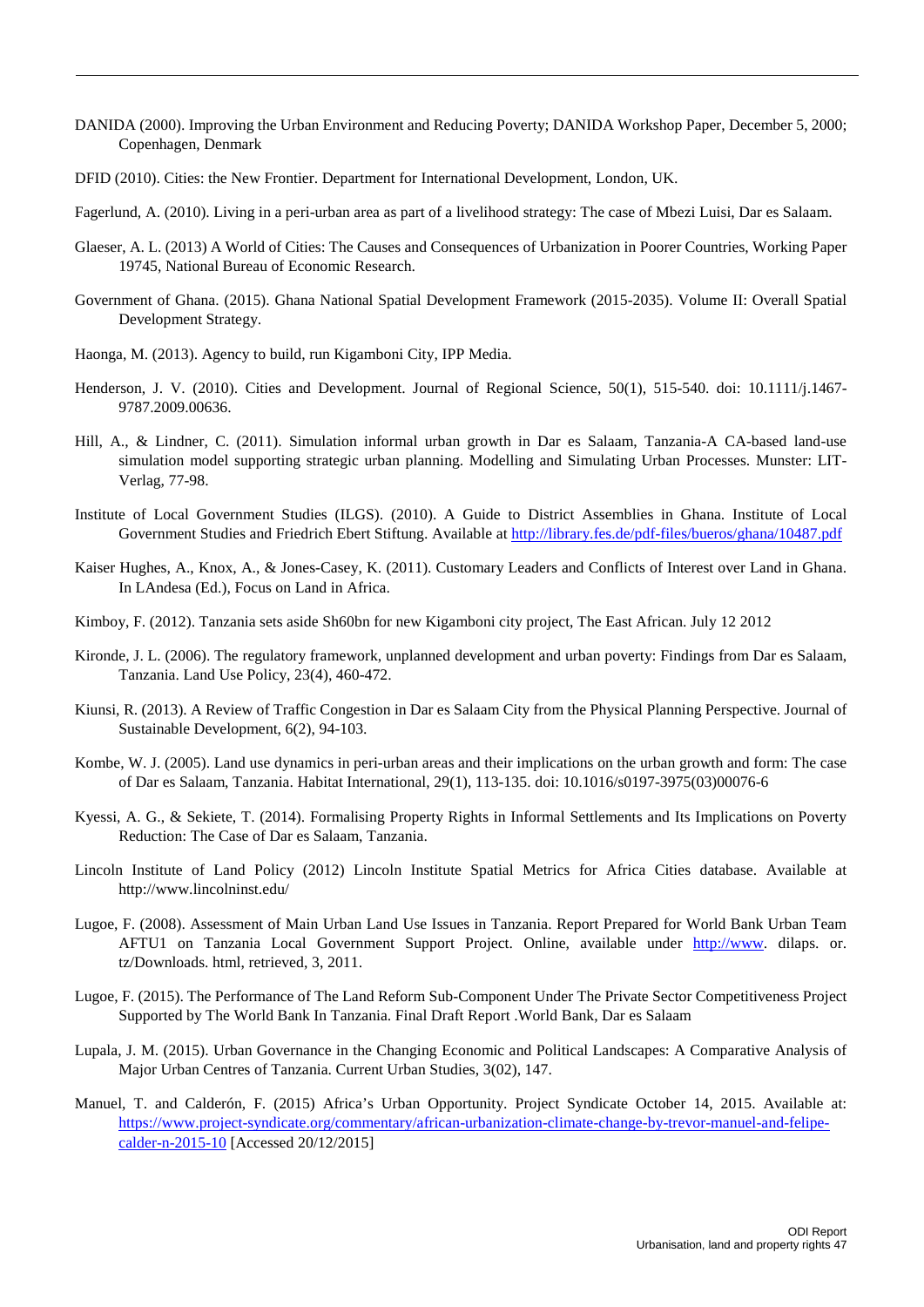- Magembe-Mushi, D., & Lupala, J. (2015). Resettling displaced residents from regularised informal settlements in Dar-es-Salaam, Tanzania: Challenges faced by house owners. Current Urban Studies, 3(02), 71.
- <span id="page-49-10"></span>Magigi, W., & Drescher, A. (2010). The dynamics of land use change and tenure systems in Sub-Saharan Africa cities; learning from Himo community protest, conflict and interest in urban planning practice in Tanzania. Habitat International, 34(2), 154-164.
- <span id="page-49-4"></span>Mahama, C., & Baffour, O. (2009). Management of stool land revenue in Ghana: A study of the Nkawie and toase stools of the Atwima Nwabiagya District of the Ashanti Region. Journal of Science and Technology (Ghana), 29(1).
- Makoye, K., (2014) Tanzania gets on the low-carbon bus to beat traffic jams. Reuters Thompson Foundation Tue, 25 Mar 2014 . Available at [http://news.trust.org//item/20140325103555-hz2w9/?source=shtw](http://news.trust.org/item/20140325103555-hz2w9/?source=shtw)
- Mboup, G. (2015). Streets as Public Spaces and Drivers of Sustainable, Inclusive and Prosperous Cities in Africa. World Bank Land And Poverty Conference 2015. Washington DC.
- <span id="page-49-2"></span>McGranahan, G., & Satterthwaite, D. (2014). Urbanisation concepts and trends IIED Working Paper. London: IIED.
- Mends, T. M. and J. Meijere (2006). A Study of the Institution of the Customary Land Tenure System in the Supply of Property Rights for Urban Development - An Example of Accra, Ghana. 5th FIG Regional Conference: Promoting Land Administration and Good Governance.
- <span id="page-49-7"></span>Midheme, E. (2007). State Vs Community-led land tenure regularization in Tanzania. M. Sc Dissertation, International Institute for Geo-Information Science and Earth Observation,(ITC), Enschede, the Netherlands, available online [http://www.](http://www/) itc. nl/library/papers\_2007/msc/upla/midheme. pdf,[accessed on 30 th May 2008].
- <span id="page-49-3"></span>Miller, H. (2014). What are the features of urbanisation and cities that promote productivity, employment and salaries? In E. PEAKs (Ed.), Helpdesk Request. London UK: EPS-PEAKS.
- Ministry of Local Government and Rural Development (2012). Report on the Committee on District Boundary Disputes relating to the 2010 Population and Housing Census. Available at: [http://www.statsghana.gov.gh/docfiles/2010phc/district\\_boundaries\\_final\\_report\\_may\\_2012.pdf](http://www.statsghana.gov.gh/docfiles/2010phc/district_boundaries_final_report_may_2012.pdf)
- <span id="page-49-9"></span>Msangi, D. E. (2011). Land acquisition for urban expaUppsala : Sveriges lantbruksuniv. Rapporter (Institutionen för stad och land, SLU)
- Musyoka, R. and H. Musoga (2015). Typologies Of Land Tenure And Their Impact On Urban Form In Africa: The Case Of Eldoret City In Kenya. Linking Land Tenure and Use for Shared Prosperity. World Bank, Washington D.C.
- <span id="page-49-8"></span>Muzzini, E., & Lindeboom, W. (2008). The urban transition in Tanzania. Building the Empirical Base for Policy Dialogue.
- <span id="page-49-0"></span>Naab, F. Z., Dinye, R. D., & Kasanga, R. K. (2013). Urbanisation and its Impact on Agricultural Lands in Growing Cities in Developing Countries: A Case Study of Tamale in Ghana. Modern Social Science Journal 2(2), 256-287.
- <span id="page-49-1"></span>Napier, M., Berrisford, S., Kihato, C. W., McGaffin, R., & Royston, L. (2013). Trading places: accessing land in African cities: African Minds.
- Oduro, C. (2013). Notes on Peri-urbanization, suburbanization and their effects, excerpts from P.h.D. Dissertation on the Effects of Rapid Urbanization in the Peri-Urban Areas of Accra, Ghana.
- <span id="page-49-5"></span>Oduro, C. Y., Adamtey, R., & Ocloo, K. (2015). Urban Growth and Livelihood Transformations on the Fringes of African Cities: A Case Study of Changing Livelihoods in Peri-Urban Accra. Environment and Natural Resources Research, 5(2), p81.
- <span id="page-49-6"></span>Owens, K. (2014). Negotiating the City: Urban Development in Tanzania. University of Michigan, Ann Arbor, USA.
- Perneş, R. (2014). Property Matters: THe history and practice of privatising lands in peri-urban Ghana. *Studia Universitatis Babes-Bolyai - Sociologia*(2), 59-74.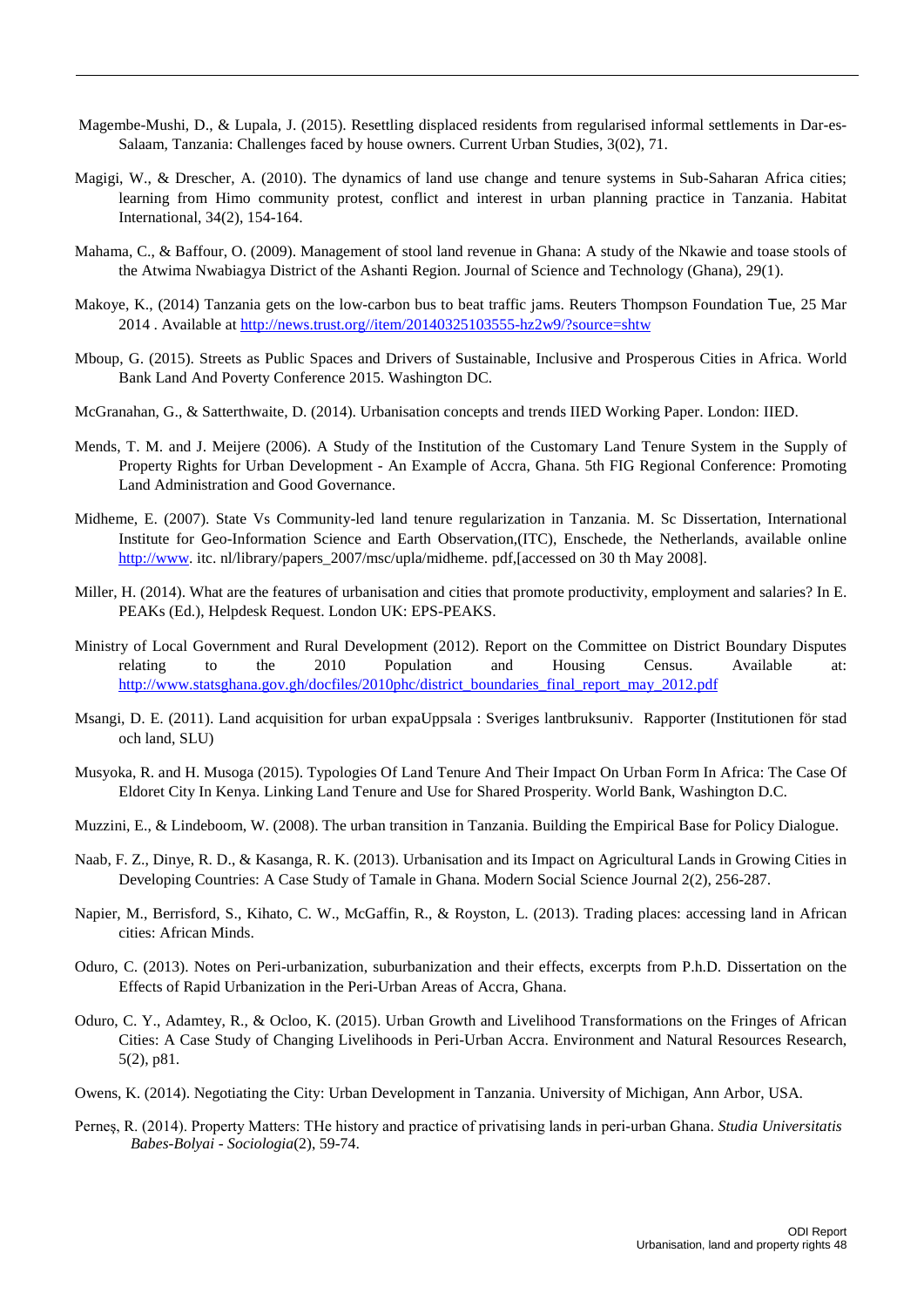- Paaga, D. T. (2013). Customary Land Tenure and Its Implications for Land Disputes in Ghana: Cases from Wa, Wechau And Lambussie. *International Journal of Humanities and Social Science, 3*(18), 263-270.
- Page, J. (2012). Can Africa Industrialise?. Journal of African Economies, 21(suppl 2), ii86-ii124.
- Potts, D. (2009). The slowing of sub-Saharan Africa's urbanization: evidence and implications for urban livelihoods. Environment and Urbanization, 21(1), 253-259. doi: 10.1177/0956247809103026
- Ravallion, M, S Chen and P Sangraula (2007), "New evidence on the urbanization of global poverty", World Bank Policy Research Working Paper, Washington DC, page 27.
- Ravaillion, M, Chen, S. et al (2008) 'New evidence of the urbanization of global poverty', Population and Development Review, Vol.33, No. 4, pp. 667-701. http://onlinelibrary.wiley.com/doi/10.1111/j.1728-4457.2007.00193.x/abstract
- Revi, A. and Rosenzweig, A. (2013) The Urban Opportunity: Enabling Transformative and Sustainable Development, Background Research Paper submitted to the High Level Panel on the post-2015 Development Agenda, Sustainable Development Solutions Network.
- <span id="page-50-4"></span>Ricci, L. (2012). Peri-urban livelihood and adaptive capacity: urban development in Dar Es Salaam. Consilience: The Journal of Sustainable Development, 7(1), 46-63.
- Royston, L. (2013). In the meatine...Moving towards secure tenure by recognising local practice. In S. B. Mark Napier, Caroline Wanjiku Kihato, Rob McGaffin, Laren Royston (Ed.), Trading Places: Accessing Land in African Cities. West Somerset, South Africa: African Minds for Urban LandMark.
- <span id="page-50-1"></span>Satterthwaite, D. (2006). Outside the Large Cities: The demographic importance of small urban centres and large villages in Africa, Asia and Latin America Human Settlements Discussion Paper-Urban Change 3. LONDON: IIED.
- Satterthwaite, D. and Mitlin, D. (2013) Reducing Urban Poverty in the Global South, London: Routledge. Reducing Urban Poverty in the Global South.
- Satterthwaite, D. and Mitlin, D. (2014) Urban Poverty in the Global South: Scale and Nature, London: Routledge. Also see associated blog by the authors: [http://urb.im/blog/upgs.](http://urb.im/blog/upgs)
- Sewornu, R. and Barry, M. (2015) Securing Land Transaction in Accra. Paper presented at the 2015 WORLD BANK CONFERENCE ON LAND AND POVERTY, World Bank, Washington D.C.
- <span id="page-50-0"></span>Simon, D., McGregor, D., & Nsiah-Gyabaah, K. (2004). The changing urban-rural interface of African cities: Definitional issues and an application to Kumasi, Ghana. Environment and Urbanization, 16(2), 235-247. doi: 10.1630/0956247042309856
- Siechiping, R., Kago, J., Zhang, X. Q., Augustinus, C., & Tuts, R. (2015). Urban Rural Linkages and the Role of Land Tenure. Paper presented at the Linking Land Tenure and Use for Shared Prosperity, World Bank, Washington DC.
- Turok, I., & McGranahan, G. (2013). Urbanization and economic growth: the arguments and evidence for Africa and Asia. Environment and Urbanization, 25(2), 465-482. doi: 10.1177/0956247813490908
- <span id="page-50-2"></span>Ubink, J. M. (2008). Negotiated or negated? The rhetoric and reality of customary tenure in an Ashanti village in Ghana. Africa, 78(2), 264-287. doi: 10.3366/e0001972008000168
- Ubink, J. M., & Quan, J. F. (2008). How to combine tradition and modernity? Regulating customary land management in Ghana. Land Use Policy, 25(2), 198-213.
- UN HABITAT (2013) Participatory and Inclusive Land Readjustment. Available online a[t http://unhabitat.org/participatory](http://unhabitat.org/participatory-and-inclusive-land-readjustment-pilar/)[and-inclusive-land-readjustment-pilar/](http://unhabitat.org/participatory-and-inclusive-land-readjustment-pilar/) [Accessed December 2015]
- <span id="page-50-3"></span>UN Habitat. (2013). Streets as Public Spaces and Drivers of Urban Prosperity. Nairobi, Kenya: United Nations Human Settlements Programme.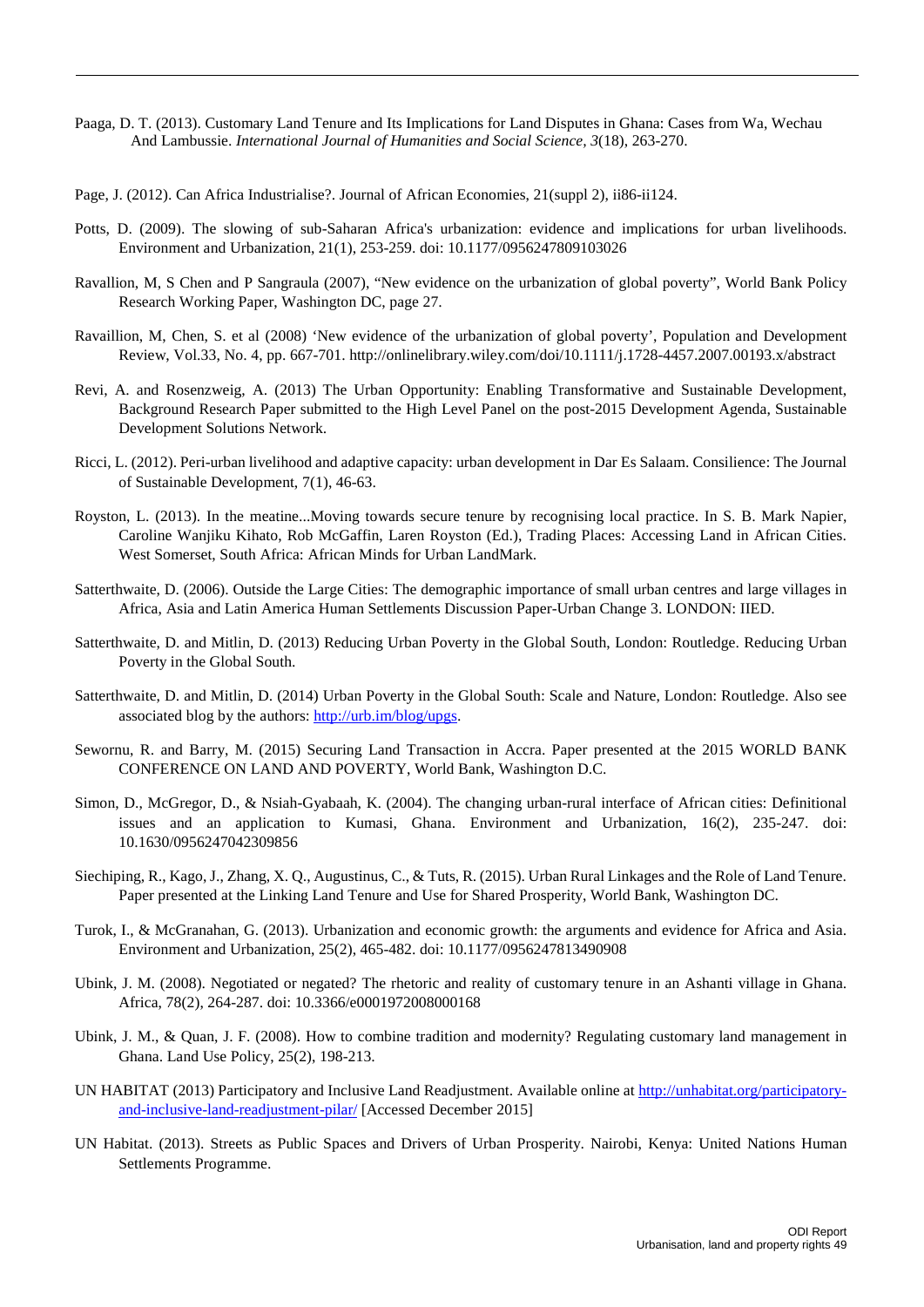<span id="page-51-2"></span><span id="page-51-0"></span>UN HABITAT. (2014). The State of African Cities 2014. Nairobi, Kenya: United Nations Human Settlements Programme.

- UNPD (2014) United Nations Population Division Website http://www.un.org/en/development/desa/population/
- UN HABITAT (2015) Dialogue on the special theme for the twenty fifth session of the Governing Council: Report of the Executive Director. 2 February 2015. Governing Council of the United Nations Human Settlements Programme.
- USAID (2013) Property Rights and Resource Governance: Ghana. USAID Country Profile
- <span id="page-51-1"></span>Walton, O. (2012). Urbanisation and Growth. In G. H. R. Report (Ed.).<http://www.gsdrc.org/docs/open/HDQ806.pdf>
- Wehrmann, B., and Antonio, D. (2015) Applying the Voluntary Guidelines on the Responsible Governance of Tenure (VGGT) in Urban and Peri-Urban Areas: an exploratory framework. Paper presented at the 2015 World Bank Conference on Land and Poverty, World Bank, Washington D.C
- Wenban-Smith, H. (2015). Population growth, internal migration, and urbanisation in Tanzania, 1967-2012. Phase 2 (Final Report). London: International Growth Centre (IGC).
- World Bank (2009). The World Development Report 2009
- World Bank (2013). Global Monitoring Report 2013: Rural-Urban Dynamics and the Millennium Development Goals. Washington D.C.
- World Bank. (2015). Rising through cities in Ghana: urbanization review- overview report. Washington D.C.: World Bank Group.
- Yaro, J. A. (2010) Customary tenure systems under siege: contemporary access to land in Northern Ghana. *GeoJournal* 75: 199-214.